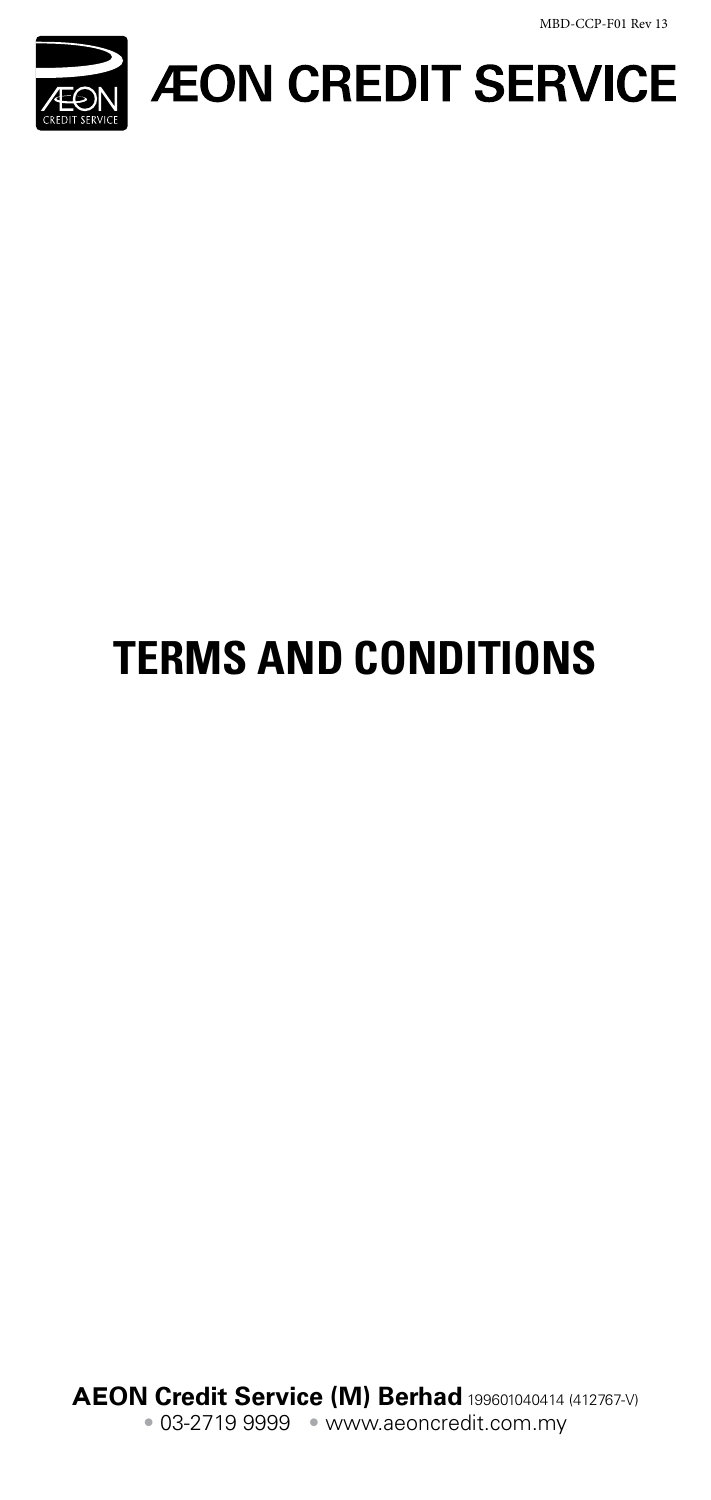#### **IMPORTANT**

Please read very carefully the terms and conditions herein and only use your AEON Credit Service (M) Berhad VISA Card or MasterCard if you are agreeable to the terms and conditions herein. By using your Card, you shall be deemed to have accepted the terms and conditions herein and shall be bound by them.

# **GENERAL**

In consideration of AEON Credit Service (M) Berhad 199601040414 (Co. No 412767-V), Kuala Lumpur (hereinafter called "AEON Credit") agreeing to make available to the Cardholder (as herein defined) at the Cardholder's request the following facilities (collectively, the "Facilities") offered in connection with the use of the AEON VISA Card and/or AEON MasterCard (hereinafter referred to as "the Card"):

- i. any payment for the purchase of goods and/or services which payment shall be charged to the Credit Card Account (as herein defined);
- ii. any cash advance which shall be debited to the Credit Card Account;
- iii. any other facilities as may be offered by AEON Credit from time to time, subject to prior arrangement with AEON Credit.

The Cardholder hereby agrees to the following terms and conditions:

# **1. DEFINITIONS**

- In this Agreement where the context so admits the following expressions shall have the following meanings unless otherwise provided:
	- 1.1.1 The expression "AEON Credit" means AEON Credit Service (M) Berhad, Level 18, UOA Corporate Tower, Avenue 10, The Vertical, Bangsar South City, No. 8 Jalan Kerinchi, 59200 Kuala Lumpur and includes its successors-in-title and assigns;
	- 1.1.2 The expression "AEON Credit Auto-Debit" means the payment service provided by AEON Credit whereby the Cardholder authorizes AEON Credit to settle the Bill(s) presented by the Service Provider to AEON Credit by debiting Cardholder's Credit Card Account. The methodology of this service is more particularly described in the terms and conditions governing the use of AEON Credit Auto-debit Service referred to in Clause 16.1.
	- 1.1.3 The expression "ATM" means automated teller machine including cash deposit machine.
	- 1.1.4 The expression "Bills(s)" means the periodic bill(s) issued by the Service Provider(s) to persons (natural or otherwise) who have subscribed for the provision of utilities or services from the Service Provider(s).
	- 1.1.5 The expression "Card" means the VISA Card and/or the MasterCard, or both issued by AEON Credit to the Cardholder and shall include Cobrand Card issued in affiliation or association with any third party and/or under any product or select names or references and also includes Supplementary Cards;
	- 1.1.6 The expression "Credit Card Account" means the Cardholder's VISA credit card account and/or the Cardholder's MasterCard credit card account with AEON Credit, as the case maybe, to which AEON Credit shall charge all sums as may be incurred by the Cardholder from the use of the Facilities including all interest, fees and charges payable in respect thereof;
	- 1.1.7 The expression "Cardholder" means the individual named on the Card and includes his/her personal representative;
	- 1.1.8 The expression "Contactless Reader" means a Point-of-Sale device at which a Credit Card may be used to execute card transactions, either by tapping the Card against the reader or by waving the card on a contactless basis over or against such secure reader, without requiring any signature.
	- 1.1.9 The expression "Credit Limit" means the credit limit granted by AEON Credit to the Cardholder;
	- 1.1.10 The expression "Current Balance" means the full amount shown as due in the Statement or in any other written notice communicated to the Cardholder by AEON Credit;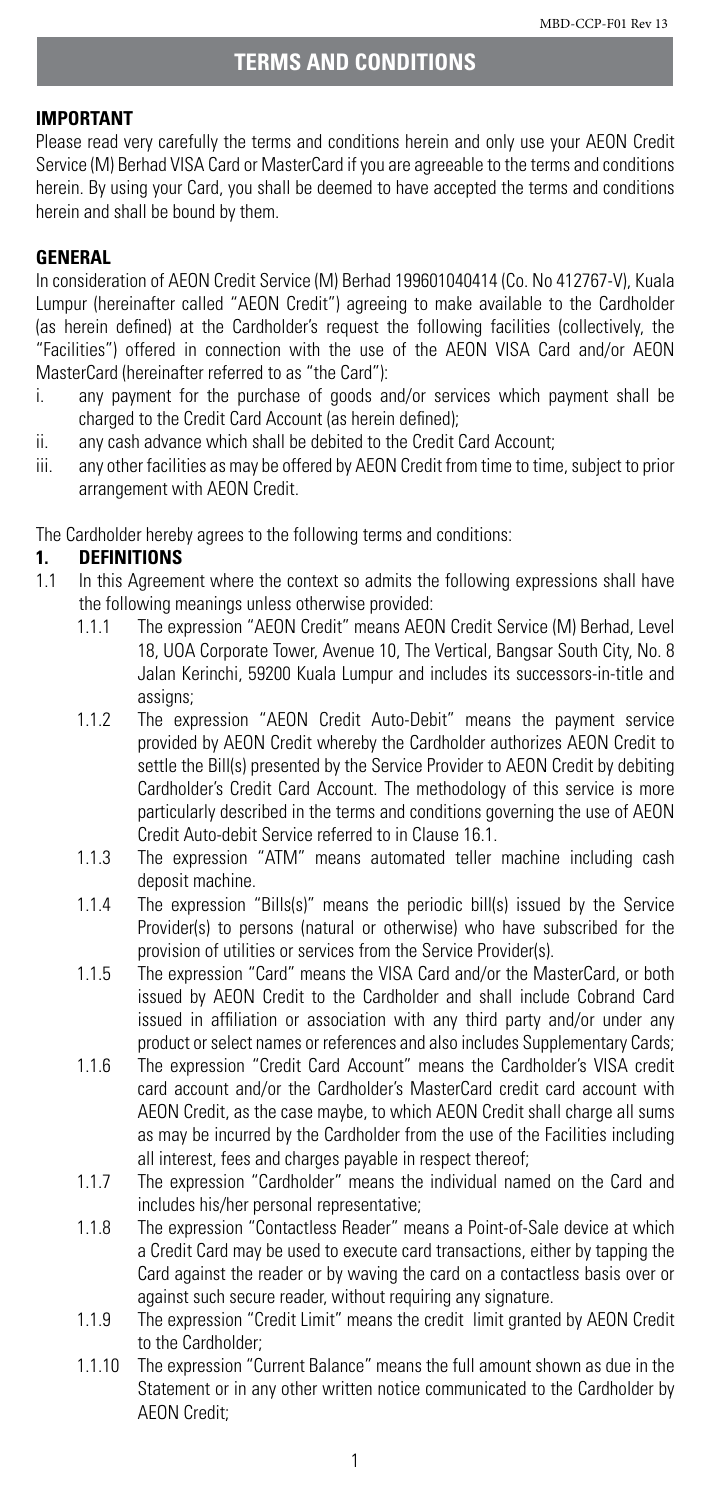- 1.1.11 The expression "Directory" means the Card welcome pack which the Cardholder shall receive when the Card is issued to the Cardholder;
- 1.1.12 The expression "Finance Charge" means the finance charge referred to in Clause 20 hereof;
- 1.1.13 The expressions "Handling Charge" means the handling charge referred to in Clause 17.1(b) and 17.1 (c) hereof;
- 1.1.14 The expression "Late Payment Charge" means the late payment charge referred to in Clause 22 hereof;
- 1.1.15 The expression "MasterCard Worldwide" means MasterCard Worldwide Incorporated, a company registered as per the laws of Delaware, U.S.A. and whose office is situated at 2000 Purchase Street, Purchase NY 10577-2509 and includes its successors-in-title and assigns;
- 1.1.16 The expression "Merchant" means any merchant supplying goods and/or services;
- 1.1.17 The expression "Payment Due Date" means the date by when the Cardholder has to settle the Specified Minimum Payment or the Current Balance and as specified in the Statement;
- 1.1.18 The expression "PIN" means the personal identification number of the Cardholder being a number code by which the services available from an ATM of AEON Credit or any bank or institution with whom AEON Credit has an arrangement for the use of the ATM of the said bank or institution can be accessed when using the Card;
- 1.1.19 The expression "T-PIN" means a Personal Identification Code or number to verify Cardholder;
- 1.1.20 The expression "Reward Points" means the points awarded to the Cardholder under AEON Reward Points Programme referred to in Clause 51.
- 1.1.21 The expression "Service Provider" means any corporation or party which has entered into an agreement with AEON Credit to allow payment of Bill(s) by Subscriber(s) who are also Cardholder(s) through AEON Credit Auto-debit or any payment method as assigned by AEON Credit.
- 1.1.22 The expression "Specified Minimum Payment" means the payment required to be made by the Cardholder under Clause 20.1 hereof;
- 1.1.23 The expression "Statement" means the monthly AEON VISA Card Statement and/or the AEON MasterCard Statement issued by AEON Credit to the Cardholder which shows details of transaction and charges posted;
- 1.1.24 The expression "Subscriber" means any person (natural or otherwise) subscribing to the goods or services provided by the Service Provider(s) and or their respective representative(s).
- 1.1.25 The expression "Supplementary Card(s)" means the additional card(s) issued by AEON Credit to the Supplementary Cardholder(s) nominated by the Cardholder and approved by AEON Credit;
- 1.1.26 The expression "Supplementary Cardholder(s)" means the individual(s) nominated by the Cardholder to be an additional Cardholder(s) and who has/ have been issued with Supplementary Card(s) by AEON Credit;
- 1.1.27 The expression "VISA International means VISA International Service Association, an association incorporated in the State of Delaware, United States of America with its registered office at 900, 901, 800, Metro Center Boulevard, Foster City, CA 94404-2172, United States of America of which AEON Credit is a member institution and includes its successors-in-title and assigns.
- 1.1.28 The expression "Contactless Card" means a card issued by issuer incorporated a feature which enable the Card to be utilised to pay for goods and services by tapping or waving the Card at Contactless readers/terminals.
- 1.1.29 The expression "PIN & Pay" means Credit Cards that contain an embedded microcomputer chip that holds cardholder PIN data. To use a card, a customer must enter his or her Personal Identification Number (PIN), instead of his or her signature, to complete transaction.
- 1.2 The headings herein are inserted for ease of reference only and shall be ignored in construing the terms and conditions herein.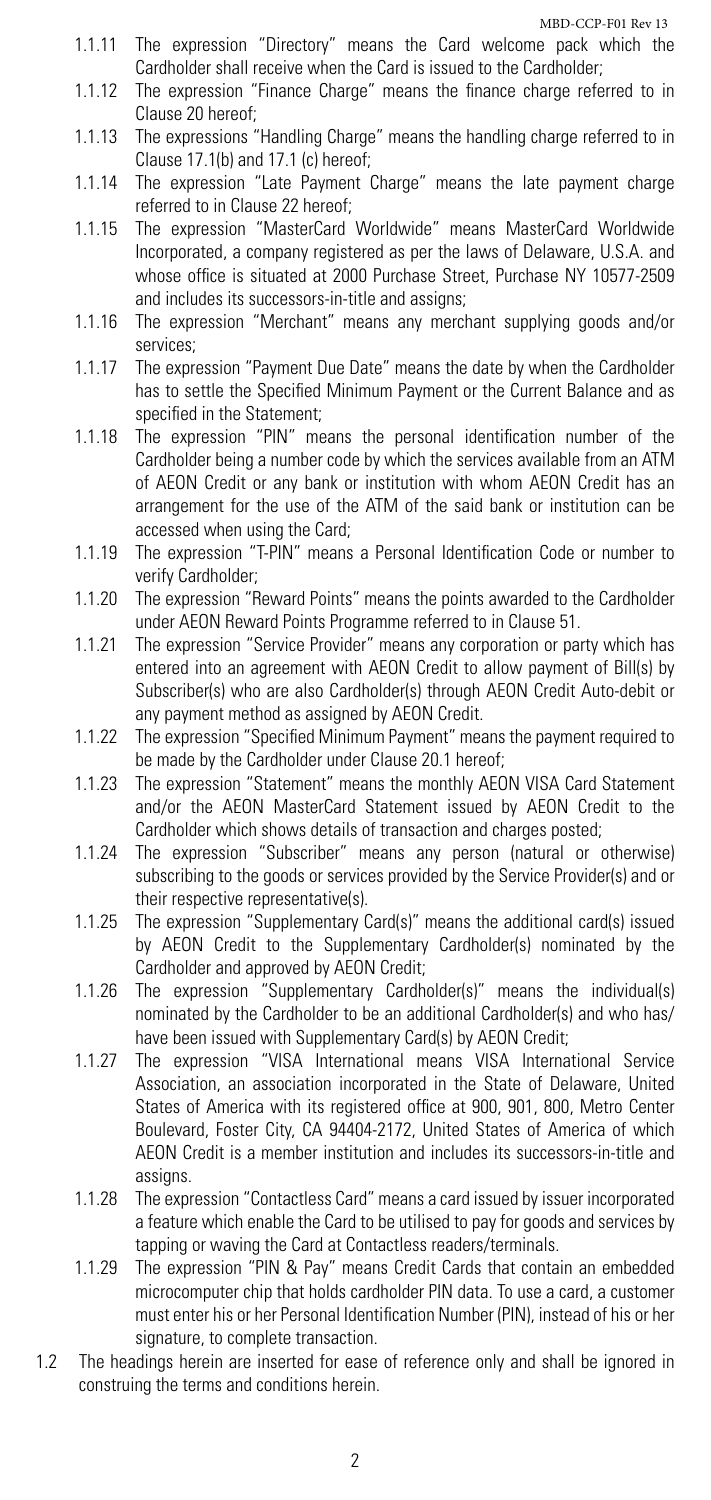# **2. SUPPLEMENTARY CARD**<br>2.1 AEON Credit may in its al

- AEON Credit may in its absolute discretion and at the request of the Cardholder issue Supplementary Card(s) to the Supplementary Cardholder(s). All the terms and conditions herein except Clause 22 shall apply mutatis mutandis to the Supplementary Cardholder(s) and the Supplementary Cardholder(s) may be subject to such other terms and conditions as AEON Credit may deem necessary.
- 2.2 The Cardholder shall be liable to AEON Credit for all sums and payments due and owing to AEON Credit howsoever arising from the use of both the Card and the Supplementary Card(s) but each of the Supplementary Cardholder(s) shall only be liable to AEON Credit for all sums and payments due and owing to AEON Credit howsoever arising from the use of his own Supplementary Card.
- 2.3 AEON Credit reserves the right to disclose any information pertaining to the Supplementary Cardholder(s) to the Cardholder, including but not limited to transaction data and outstanding amount data on the Supplementary Card(s).
- 2.4 The validity of the Supplementary Card(s) is dependent upon the validity of the Card. Upon termination of use the Card or the Cardholder's agreement with AEON Credit for whatever reason, the use of the Supplementary Card(s) issued there under shall also be terminated. Termination of the use of the Supplementary Card(s) or the Supplementary Cardholder(s)' agreement with AEON Credit for whatever reason on the other hand shall not terminate the Card or the Cardholder's agreement with AEON Credit.

# **3. EVIDENCE OF AGREEMENT**

3.1 Upon receipt of the Card, the Cardholder undertakes to sign on the signature stripe on the back of the Card (using the same signature affixed on the application form). However, whether or not the Cardholder signs on the Card, the Cardhoder is fully responsible for complying with all these terms and conditions, including the obligation to pay AEON Credit for all balances due on the Credit Card Account as specified in these terms and conditions.

# **4. PIN AND USE OF THE CARD ("PIN & PAY") WHERE APPLICABLE**

- 4.1 The Cardholder shall set the Card PIN immediately upon receiving the Card at any AEON Credit ATMs, AEON Wallet or login to AEON Credit website.
- 4.2 If the Cardholder has forgotten his/her PIN, Cardholder may reset the PIN at any AEON Credit ATMs, AEON Wallet or via AEON Credit website.
- 4.3 In the event of lost or stolen Card as reported by the Cardholder, AEON Credit agrees to issue the Cardholder with a new Card and a new PIN must be set for the new Card issued.
- 4.4 PIN shall be entered for both retail purchases at PIN-enabled Points of Sales ("POS") terminals and cash advance withdrawal at ATMs. Transactions performed at a POS terminal that does not support PIN shall still use signature to verify the transaction.

# **5. PIN & PAY CARDHOLDER SAFETY TIPS**

- 5.1 The Cardholder and the Supplementary Cardholder(s) must take all reasonable precautions to prevent the Card and the Card number, the PIN, the password, any internet password and internet Identity number or any other security details for the Card or Account (the Card Security Details) from being misused or being used to commit fraud. These precautions include:
	- Sign the Card as soon as it is received and comply with any security instructions;
	- Destroy any notification of the PIN and of any Card security details;
	- Do not allow another person to view your PIN when you enter it into your account or display your PIN by any means to any person to avoid any unauthorized use;
	- Do not tamper with the Card;
	- Regularly check that you still have your Card;
	- To change your PIN at regular intervals;
	- Ensure that the transaction amount is correct before you sign any vouchers or transaction records given to you by merchants or financial institutions, or when tapping your Card at a Contactless Terminal and before you enter your PIN at Electronic Banking Terminals;
	- Keep Card receipts securely and dispose of them carefully;
	- Remember to retrieve your Card after you use it; and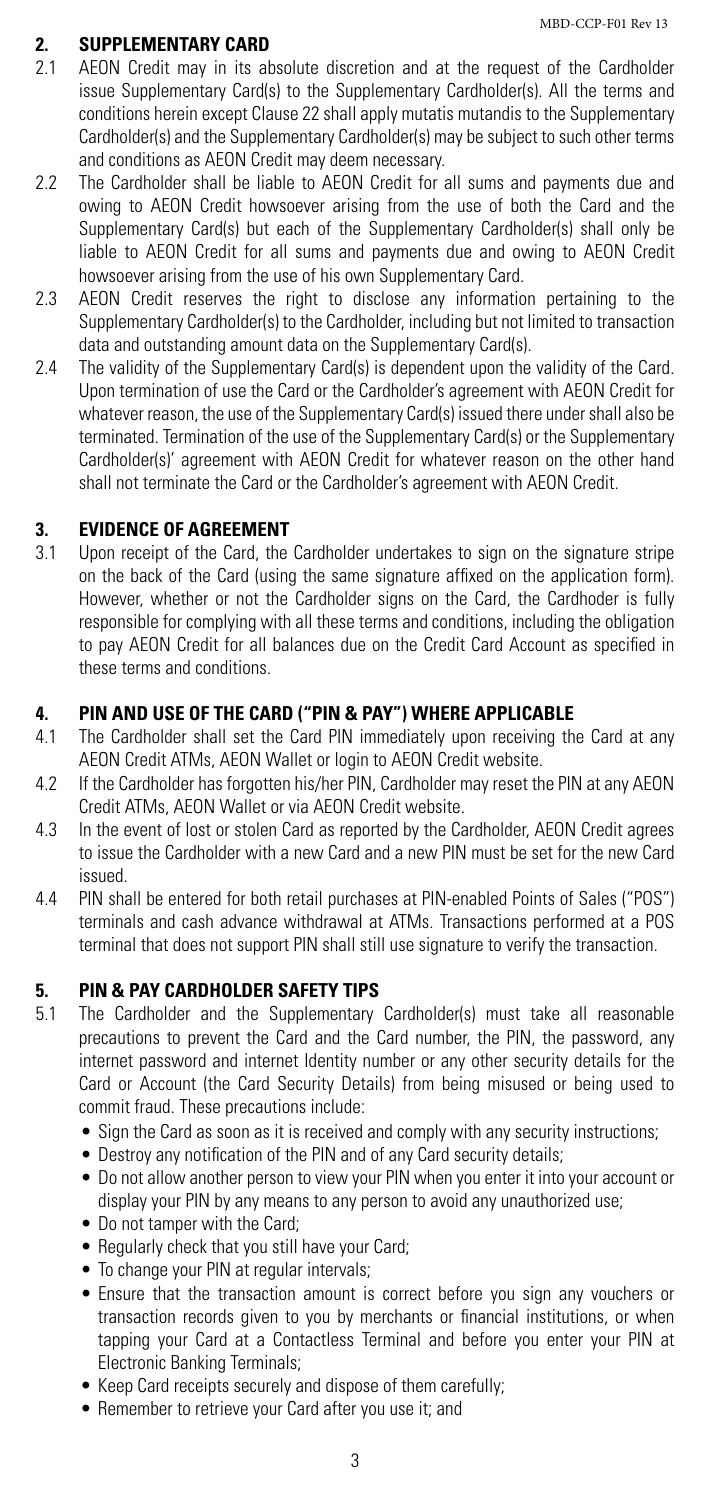• Contact us immediately at 03-2719 9999 about any suspicious matter or problem regarding the use of the Card at the respective terminal.

# **6. CARDHOLDERS' RESPONSIBILITIES**

The Cardholder shall:

- (a) abide by the terms and conditions for the use of the Card;<br>(b) take reasonable steps to keep the Card PIN and security
	- take reasonable steps to keep the Card, PIN and security details secure at all times, including at the Cardholder's place of residence. These include not:
		- (i) disclosing the Card details or PIN to any other person (including persons in apparent authority, family members or spouse);
		- (ii) writing down the PIN or security details on the Card, or on anything kept in close proximity with the card;
		- (iii) using a PIN selected from the Cardholder's birth date, identity card, passport, driving licence or contact numbers; and
		- (iv) allowing any other person to have or use the Card and PIN.
- (c) notify AEON Credit as soon as reasonably practicable after having discovered that the Card is lost, stolen, an unauthorised transaction had occurred or the PIN may have been compromised;
- (d) notify AEON Credit immediately upon receiving short message service (SMS) transaction alert if the transaction was unauthorised;
- (e) notify AEON Credit immediately of any change in the Cardholder's contact number;
- (f) use the Card responsibly, including not using the Card for unlawful activity; and
- (g) check the account statement and report any discrepancy without undue delay

# **7. DISCLOSURE OF PIN, OR LOSS, THEFT OR UNAUTHORISED USE OF CARD**

- 7.1 The disclosure of the PIN to any unauthorised person, or loss, theft or unauthorised use of the Card shall immediately be reported by phone call or fax to AEON Credit, followed by a written letter to AEON Credit. The Cardholder shall also immediately lodge a detailed and accurate police report upon the occurrence of such event and deliver a copy of the relevant police report to AEON Credit promptly and in any case no later than seven (7) days from the happening of such event unless the Cardholder is overseas. Upon receipt by AEON Credit of a verbal or written notice, an investigation will be carried out. Cardholders who are not satisfied with the investigation report, may seek redress for disputes against AEON Credit and Cardholders can refer eligible disputes to Ombudsman for Financial Services (OFS). Further information on eligible disputes covered by the financial ombudsman scheme and procedures for bringing a dispute to the financial ombudsman scheme is available on the Ombudsman for Financial Services' website at www.ofs.org.my
- 7.2 Subject to Clause 8, until and unless a verbal or written notice of loss or theft of the Card from the Cardholder in accordance with Clause 7.1 has been received by AEON Credit, the Cardholder shall remain liable for all the charges incurred prior thereto whether or not use of the Card was authorized by the Cardholder.
- 7.3 When a lost or stolen Card is found, the Cardholder shall not use the Card so retrieved but shall, immediately cut across the magnetic stripe and across the chip, and return to AEON Credit upon retrieval of the Card.
- 7.4 Although AEON Credit is under no obligation to issue a replacement card, AEON Credit may do so subject to payment of such fee as may be prescribed by AEON Credit.

# **8. LIABILITY FOR UNAUTHORISED TRANSACTION**

Without prejudice to the rights of AEON Credit herein and notwithstanding that the Cardholder may have exercised all reasonable precautions and diligence to prevent the loss or theft of the Card and reported the loss or theft in accordance with Clause 7.1 hereof, the Cardholder shall remain liable to pay to AEON Credit in the following circumstances:

- 8.1 Cardholder shall be liable for PIN-based unauthorised transactions if Cardholder has:
	- acted fraudulently, or
	- delayed in notifying AEON Credit as soon as reasonably practicable in accordance to Clause 7.1 after having discovered the loss or unauthorised use of the Card, or
	- • voluntarily disclosed his/her PIN to another person, or recorded the PIN on the Card, or on anything kept in close proximity with the Card.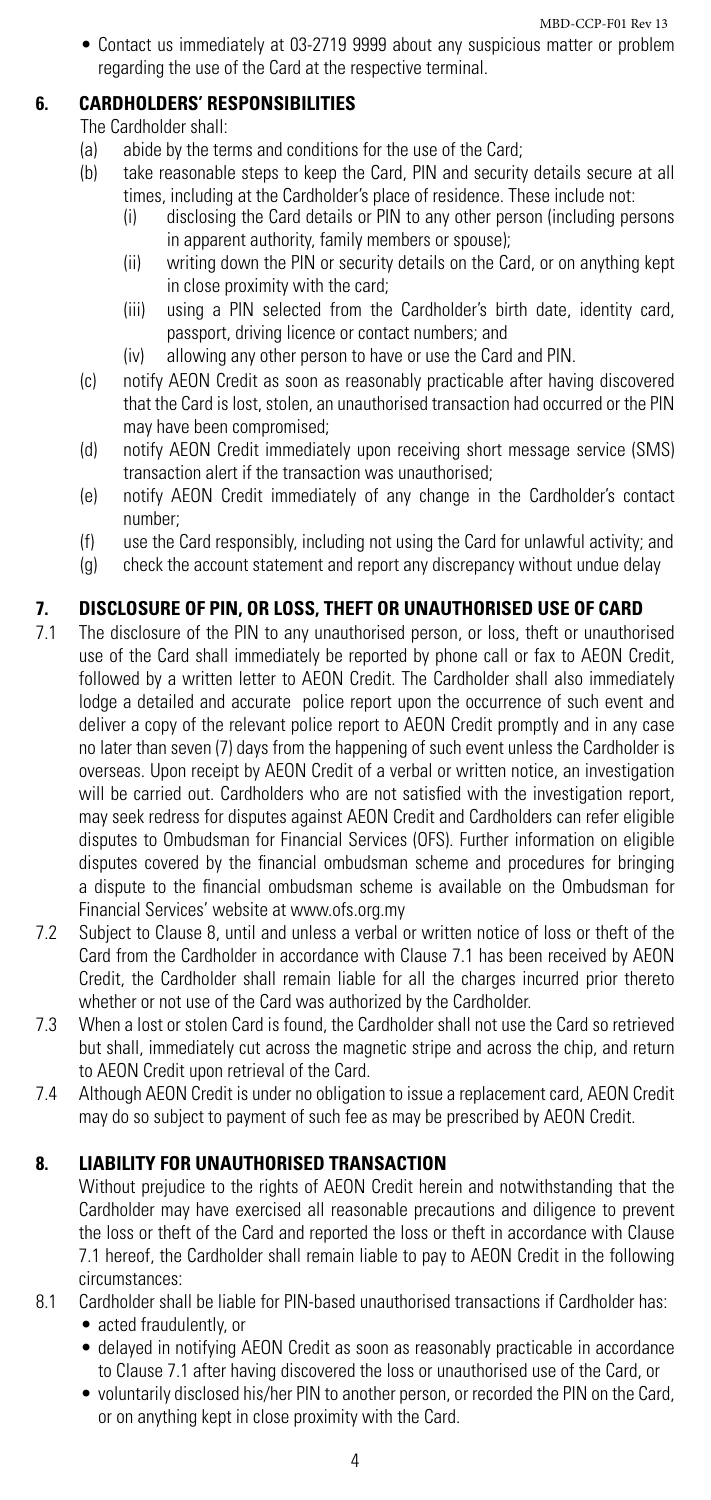- 8.2 Cardholder shall be liable for any unauthorised transactions which require signature verification or with a contactless card, if Cardholder has:
	- acted fraudulently, or
	- delayed in notifying AEON Credit as soon as reasonably practicable in accordance to clause 7.1 after having discovered the loss or unauthorised use of the Card, or
	- left the Card or item containing the Card unattended in places visible and accessible to other; or
	- voluntarily allowed another person to use the Card.

# **9. CARD IS THE PROPERTY OF AEON CREDIT**

- 9.1 The Card is and shall at all times remain the property of AEON Credit and shall be surrendered to AEON Credit immediately upon request by AEON Credit or its duly authorised agent.
- 9.2 Upon the expiry of the Card, the Cardholder shall immediately surrender the expired Card to AEON Credit and request for the issuance of a new Card which shall be entirely at the absolute discretion of AEON Credit whether to do so.

# **10. CARD SHALL NOT BE TRANSFERRED OR PLEDGED**

- 10.1 The Card shall not be transferable and shall be used exclusively by the Cardholder.
- 10.2 The Card shall not be pledged by the Cardholder as security for any purpose whatsoever.

# **11. CARD SHALL NOT BE USED FOR UNLAWFUL ACTIVITIES**

- 11.1 The Card shall not be used for any unlawful activities such as illegal online banking, betting or gambling.
- 11.2 AEON Credit shall immediately terminate the credit card facility if the Cardholder is found to have used the credit card for an unlawful activity.

# **12. TRANSACTIONS WITH MERCHANTS**

- 12.1 AEON Credit shall be entitled to disclose to any merchant to whom the Card may be presented or any member institution of VISA International and/or MasterCard Worldwide, the Cardholder's Account number and any other information which may be necessary to facilitate the use of the Card or the processing of any transaction effected or to be effected through the use of the Card, in accordance with the Personal Data Protection Act 2010, and other relevant personal data and privacy rules and regulations.
- 12.2 Without prejudice to Clause 12.1 hereof, AEON Credit shall not be responsible for the refusal of any merchant or member institution of VISA International and/ or MasterCard Worldwide to honour or accept the Card or for any defect or deficiency in the goods or services supplied to the Cardholder by any merchant. Any complaint by the Cardholder must be resolved directly with the merchant or member institution of VISA International and/or MasterCard Worldwide concerned and no claim against the merchant or member institution of VISA International and/or MasterCard Worldwide shall entitle the Cardholder to set off for counterclaim against AEON Credit or to withhold payment to AEON Credit on account of any such complaint or under any circumstances whatsoever.

# **13. USE OF ATM FACILITY, CASH ADVANCE & FACILITY, FINANCE CHARGE AND CONVERSION FOR OVERSEAS TRANSACTION**

- 13.1 Any ATM deposits affected through the use of the Card on any ATM installed by AEON Credit, whether by cheques or by cash, shall be subject to verification by AEON Credit. Cheque deposits shall only be available for use after the cheques have been collected and cleared. The statement issued by the ATM at the time of the purported deposit shall only be confirmation that a deposit has been so made but shall not be proof of the amount purported to have been deposited.
- 13.2 The amount reflected on the ATM screen against the Credit Card Account shall not for any purpose whatsoever be taken as a conclusive statement of the Credit Card Account with AEON Credit as it may not include deposits made to account of the Credit Card Account which have not been verified by AEON Credit.
- 13.3 The exchange rate for all inter-country transactions effected via the ATM shall be the prevailing exchange rate as determined by AEON Credit at its sole discretion as at the date of entry into the Credit Card Account. For transaction effected outside Malaysia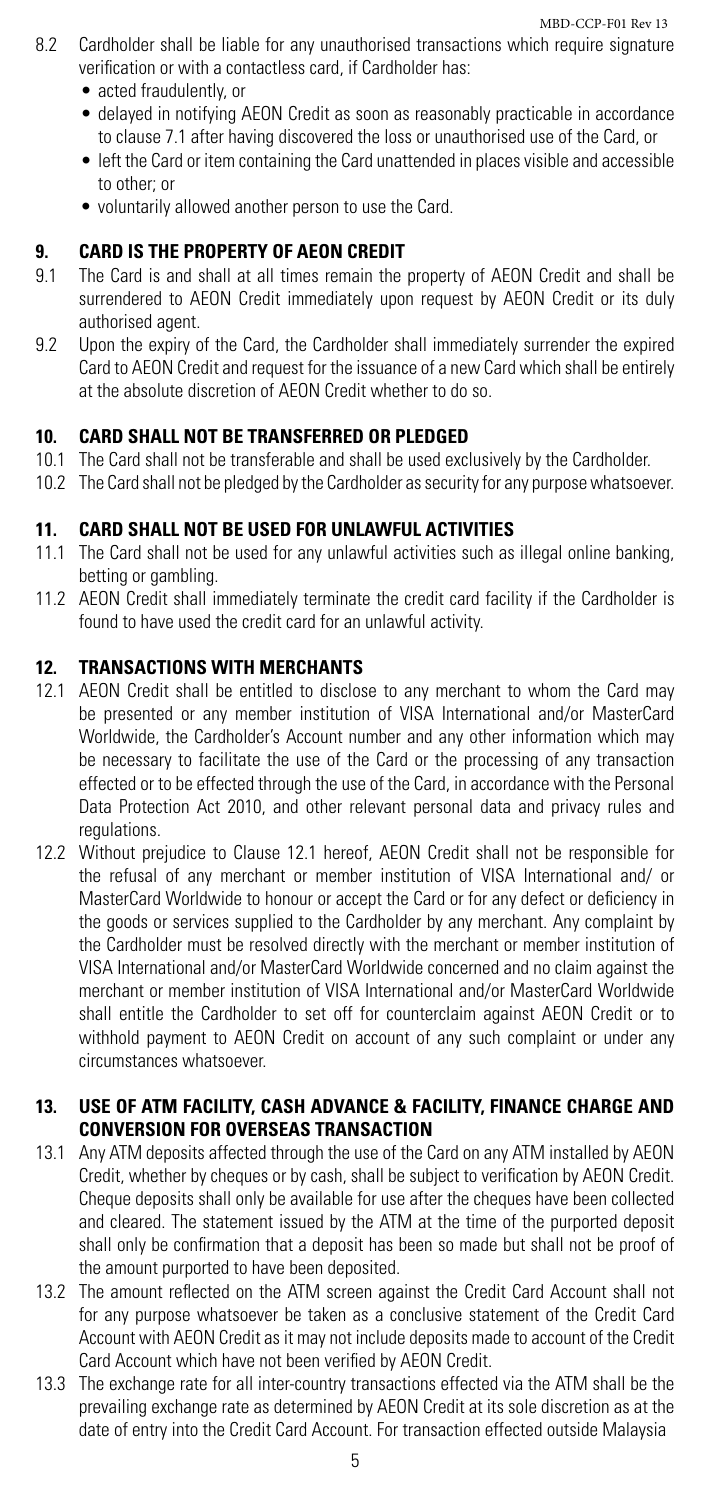in any foreign currency, such charges shall first be converted into Ringgit Malaysia at such exchange rate as determined by MasterCard/VISA at its sole and absolute discretion before being debited to the Credit Card Account.

- 13.4 The Cardholder may obtain cash advances in such amount as may be decided by AEON Credit from time to time at its absolute discretion, by the following means:
	- (a) presenting the Card at any office of AEON Credit or of any member institution of VISA International and/or MasterCard Worldwide together with evidence of his/ her identity card or passport and signing the necessary transaction record; or
	- (b) using the Card at any ATM of AEON Credit or any other bank or institution with whom AEON Credit has an arrangement(s) for the use of the ATM of the said bank or institution (in which case the amount of each advance will be further subject to the applicable daily withdrawal limit imposed by such other bank or financial institution).
- 13.5 The use of the Card by the Cardholder to obtain a cash advance shall be deemed to constitute agreement of the Cardholder to pay interest on each cash advance and a fixed cash advance fee as may be prescribed by AEON Credit from time to time in the manner set out in this Clause.
- 13.6 Finance Charges will accrue on each cash advance from the date of the advance until repayment in full at the prevailing rate of 18% per annum or at such rate as AEON Credit may decide at its sole discretion. A fee of 5% or such other rate as may be prescribed by AEON Credit from time to time shall be imposed on the amount of each cash advance (subject to a minimum of RM15.00 or such amount as AEON Credit may determine from time to time) and shall be charged to Cardholder's Credit Card Account.
- 13.7 Any transaction performed at casinos, betting outlets or similar outlets permitted by law shall be deemed to be cash advance and not as retail purchase.

# **14. RETAIL PURCHASES MADE OUTSIDE MALAYSIA**

- 14.1 If transaction is made outside Malaysia in foreign currency, MasterCard/VISA, depending on which card is used, will convert the transaction into a Ringgit Malaysia equivalent at the conversion rate as determined by MasterCard/VISA as at the date it is processed by MasterCard/VISA.
- 14.2 In addition, the Cardholder will also pay a service charge of 1.0% for the conversion of the transactions made in foreign currencies.
- 14.3 The Cardholder agrees that in the event of any disputes on the conversion rates determined by MasterCard or VISA on any transactions the Cardholder has made outside Malaysia, AEON Credit will not be responsible to settle such disputes on the Cardholder's behalf with MasterCard or VISA.

# **15. INTERNET TRANSACTIONS**

15.1 If the Cardholder uses the Card to purchase goods and/or services through the online internet sites or portals, the Cardholder shall be solely responsible for the security of such use at all times. The Cardholder agrees that the entry of the Card information on the internet shall be sufficient proof of the authenticity of such instructions, subject to input and system verification of One-Time Password (OTP) sent to your mobile phone number registered with AEON Credit for transactions at 3-D Secure merchant websites. AEON Credit shall not be under any obligation to verify the identity or the authority of the person entering the Cardholder's Card information and AEON Credit shall not be liable for acting on such use of the Card information regardless of whether the person is so authorized and regardless of the circumstances prevailing at the time of transaction. However, AEON Credit reserves the discretion to not carry out any such transaction over the internet if AEON Credit has any reason to doubt its authenticity or if in AEON Credit's opinion it is unlawful or otherwise improper to do so for any other reason.

# **16. USE OF AEON CREDIT AUTO-DEBIT SERVICE**

- 16.1 AEON Credit Auto-Debit Enrolment.
	- 16.1.1 AEON Credit shall at its absolute discretion, and without assigning any reason thereto, accept or reject Cardholder's enrolment for AEON Credit Auto-debit for settlement of payment instructions presented by the Service Provider to AEON Credit relating to any outstanding amount due by the Cardholder to the Service Provider.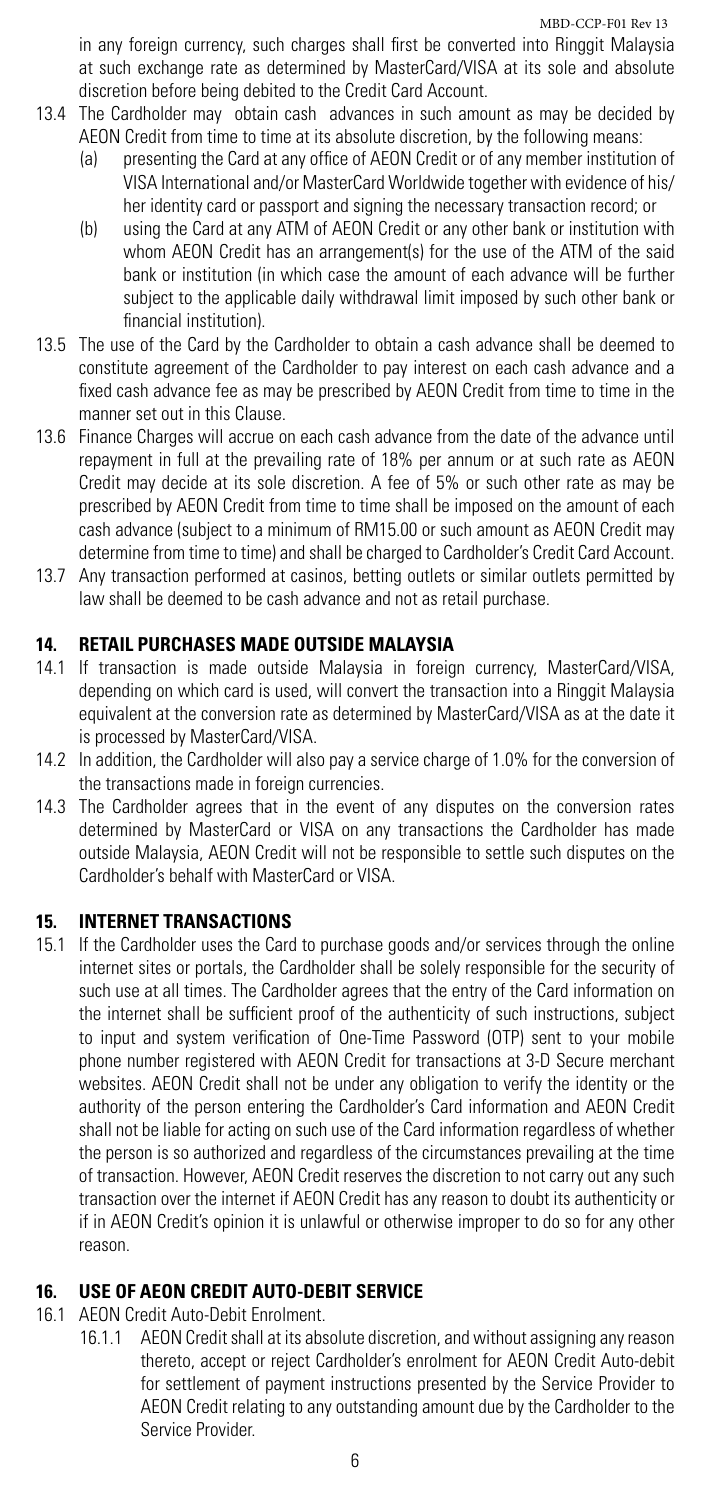- 16.1.2 Cardholder shall be notified of the acceptance and commencement date of the AEON Credit Auto-debit enrolment. Any amount outstanding due to the Service Provider prior to the Cardholder's AEON Credit Auto-debit commencement date shall be settled by Cardholder directly with the Service Provider.
- 16.2 Debit into Credit Card Account.
	- 16.2.1 AEON Credit shall debit into Cardholder's Credit Card Account the transaction amount of the payment instructions presented by the Service Provider to AEON Credit. Such an arrangement on payment instructions shall continue at the absolute discretion of AEON Credit unless Cardholder advises AEON Credit to terminate such an arrangement for any or all payment instructions enrolled by Cardholder under AEON Credit's Auto-debit service. For such a termination request, AEON Credit shall endeavour to effect the termination as soon as possible but AEON Credit shall not be held responsible for any delay in effecting such terminations.
- 16.3 Authorisation Request.
	- 16.3.1 For each payment instruction, the Service Provider will seek an authorization request of the transaction from AEON Credit as and when the transaction falls due and in the event that such authorisation request is rejected by AEON Credit, Cardholder shall be fully responsible for settling that particular transaction amount directly with the Service Provider.
- 16.4 Claims and Disputes.
	- 16.4.1 In respect of the Cardholder's enrolment in AEON Credit Auto-debit, Cardholder hereby agrees and acknowledges that if any claim or dispute whatsoever relating to the payment instructions presented by the Service Provider to AEON Credit, the claim or dispute shall be forwarded by Cardholder to the Service Provider directly and Cardholder shall not hold AEON Credit responsible in any way.
- 16.5 16.5 Non- crediting Of Payment By Service Provider.
	- 16.5.1 If payment made is not credited to the Cardholder's account with Service Provider(s) or is rejected by any Service Provider for whatever reason, the Cardholder shall have no claims whatsoever against AEON Credit.
- 16.6 Indemnity.
	- 16.6.1 The Cardholder hereby fully indemnify and hold AEON Credit harmless from and against all losses, damages, expenses (including legal costs, fees and expenses on a full indemnity basis), claims and demands, however arising, which AEON Credit may incur or sustain by reason of AEON Credit offering or rendering this AEON Credit Auto-debit service under these Terms and Conditions.

#### **17. AEON CREDIT'S RIGHT TO CHARGE FEES AND/OR CHARGES**

- 17.1 Immediately upon a demand being made by AEON Credit, the Cardholder shall pay AEON Credit the following:
	- (a) an annual fee as may be prescribed by AEON Credit for each renewal of Card;
	- (b) a handling charge as may be prescribed by AEON Credit for the issuance of a replacement Card;
	- (c) a handling charge as may be prescribed by AEON Credit for the issuance of card conversion requested by Cardholder;
	- (d) a sales investigation fee as may be prescribed by AEON Credit for dispute raised but found to be invalid;
	- (e) a credit balance refund fee may be prescribed by AEON Credit as a processing fee for balance refund;
	- (f) an over limit penalty fee may be prescribed by AEON Credit as penalty charge for utilizing credit above the limit awarded.
- 17.2 All fees paid pursuant to or in connection with the Card are non-refundable under any circumstances whatsoever.
- 17.3 All fees, rates taxes or charges may be varied at any time and from time to time at the sole and absolute discretion of AEON Credit by giving the Cardholder a twenty-one (21) calendar days notice in advance.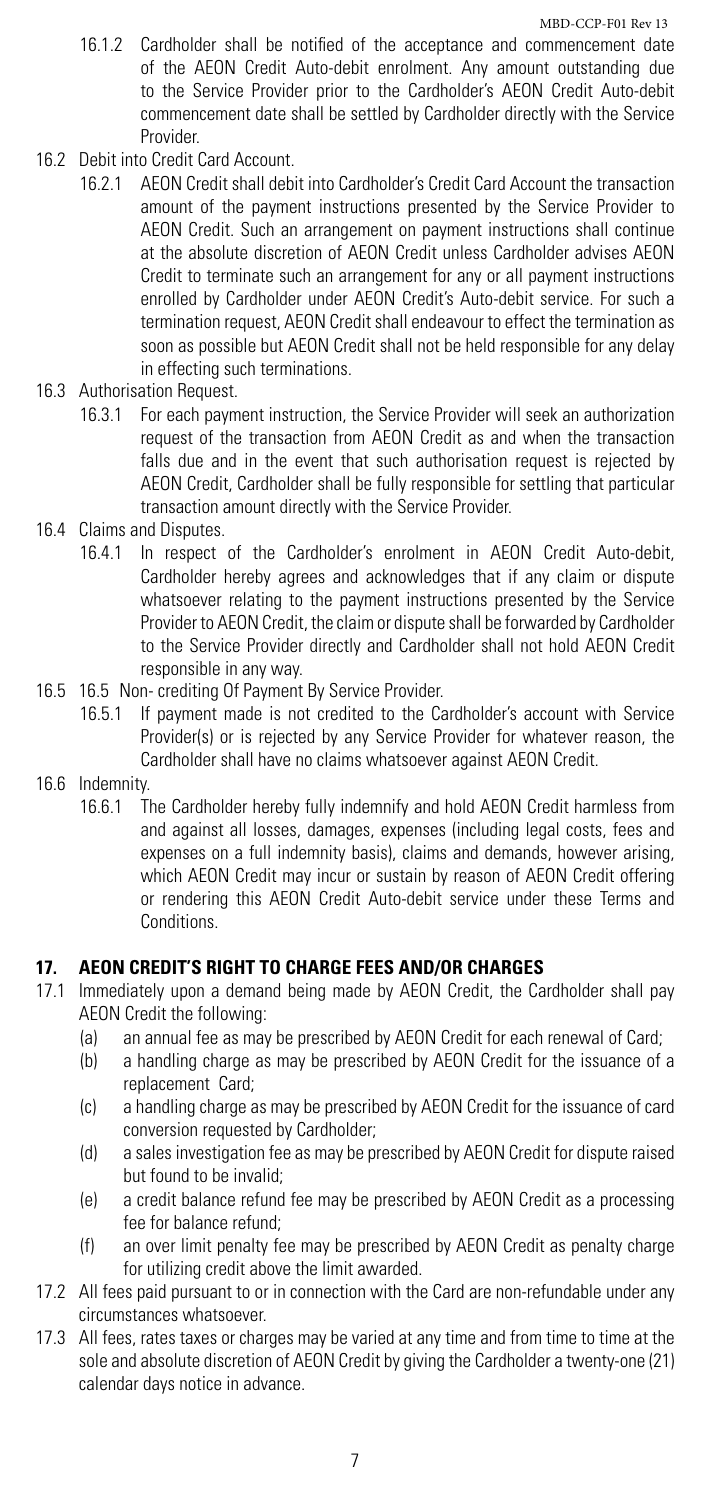#### **18. PAYMENT ALLOCATION**

18.1 Repayment is applied to statement amounts in order of hierarchy as follows: Government Tax, Cash Advance (Principal, Interest and Fee), Retail Transaction (Principal and Interest), Annual Fee, Late Payment Charge and Other Fee.

#### **19. Taxes**

19.1 All applicable Service Tax and taxes of a similar nature herein shall be payable by the Cardholder. For further details, please log on to www.aeoncredit.com.my

# **20. MINIMUM PAYMENT AND FINANCE CHARGE ON RETAIL PURCHASES**

- 20.1 The Cardholder may choose not to settle the Current Balance in full, in which case the Cardholder shall on or before the Payment Due Date, pay to AEON Credit the Specified Minimum Payment which is calculated as follows:
	- (a) if the Current Balance does not exceed the Credit Limit, 5% of the Current Balance, 100% Service Tax, 100% Monthly Installment and 100% Past Due amount or minimum of RM50 whichever is higher; or
	- (b) if the Current Balance exceeds the Credit Limit, 5% of Credit Limit, Over Limit Amount(current Statement),100% Service Tax, 100% Monthly Installment, 100% Past Due amount(exclude over limit amount from previous month due amount) OR minimum of RM50; whichever is higher.
- 20.2 Subject to Clause 20 hereof, if the Specified Minimum Payment amount is unpaid or partially paid or is paid after the Payment Due Date, AEON Credit shall impose Late Payment charge(s) as stated in Clause 22.1 hereof, until the Specified Minimum Payment is paid in full and/or may allow the Cardholder to pay:
	- (a) if the Current Balance does not exceed the Credit Limit, the current Specified Minimum Payment and the unpaid previous Specified Minimum Payment amount; or
	- (b) if the Current Balance exceeds the Credit Limit, the current Specified Minimum Payment and the excess over the Credit Limit and the unpaid previous Specified Minimum Payment amount.
- 20.3 AEON Credit shall impose finance charges in accordance with the Bank Negara Malaysia's credit card policy documents (or such other policy or regulations issued from time to time) on the Cardholder's outstanding balance on retail transactions and cash advance(s) (and in respect of new retail transactions, finance charges shall commence from the date the retail transactions are posted to your MasterCard and Visa Credit Card Account) computed on daily rest basis at the following prevailing rates:.

| Category | <b>Cardholder Categorization</b>                                                                        | <b>Finance rate</b><br>(%) |
|----------|---------------------------------------------------------------------------------------------------------|----------------------------|
| Tier 1   | Cardholders who promptly settle the minimum<br>payment due over 12 consecutive months                   | 15.0% per<br>annum         |
| Tier 2   | Cardholders who promptly settle the minimum<br>amount due for 10 months or more in a 12<br>months cycle | 17.0% per<br>annum         |
| Tier 3   | Cardholders who DO NOT fall within Tier 1 &<br>Tier 2 category.                                         | 18.0% per<br>annum         |

20.4 Notwithstanding Clause 20.3 above, if the Cardholder has fully settled the preceding month's outstanding balance as evidenced by the current month's Statement, the Cardholder will enjoy a "interest free period" for at least twenty (20) calendar days commencing from the date of the current month's Statement where such Retail Transactions are posted to the MasterCard and Visa Card and finance charges will not be levied on any new Retail Transactions for such "interest free period". For those Cardholders who have not fully settled the preceding month's outstanding balance, they will not enjoy the "interest free period" as aforesaid. Retail Transactions shall mean transactions other than cash advances and betting or gambling transactions.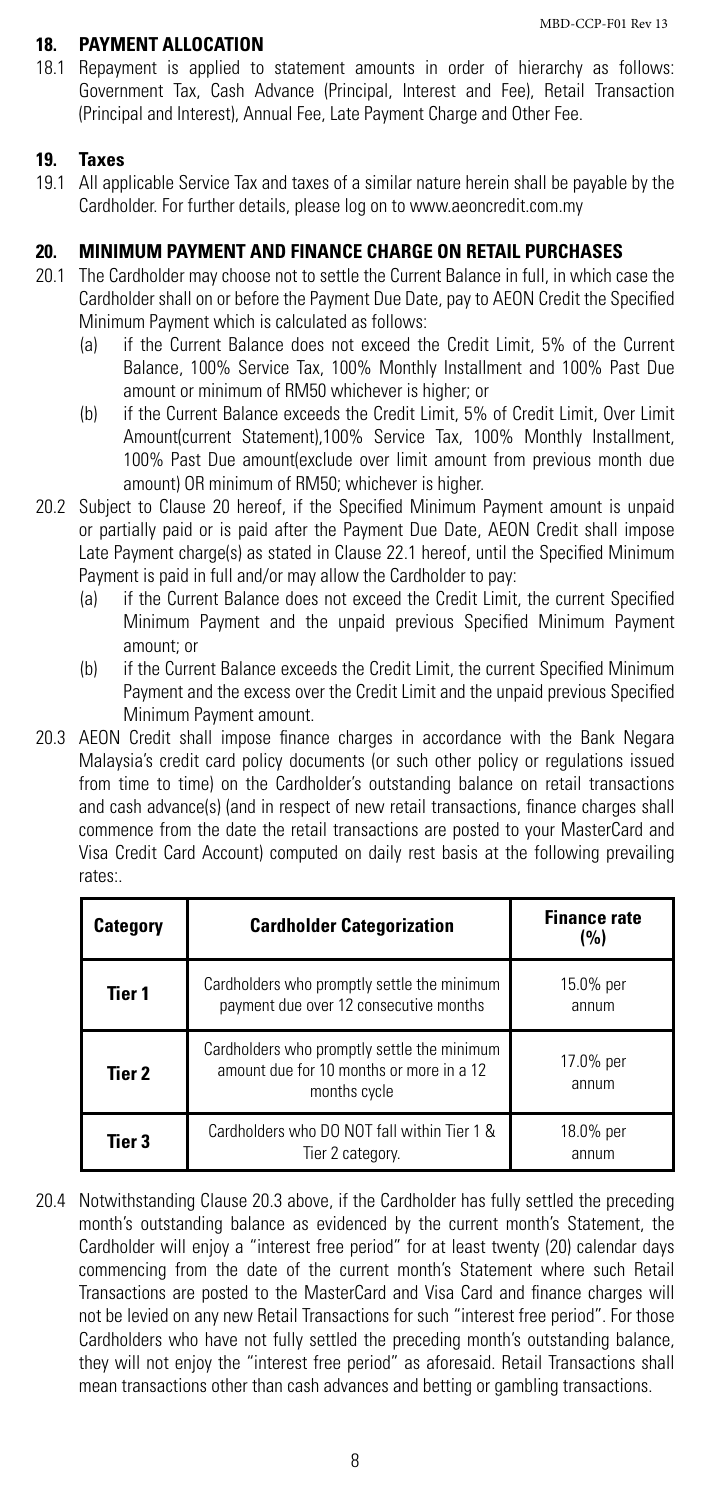# **21. AUTOMATIC BALANCE CONVERSION**

21.1 The program is open to selected AEON Credit Service Principal Cardholders who meet the eligibility criteria. The Credit Card outstanding balance will be converted into a 3-year (36 months) Term Loan, at an effective interest rate of not more than 13% per annum.

Eligibility criteria:

- **Malaysian**
- Monthly Income : Less than or equal to RM5,000 (note that this refers to the latest verified income per your Credit Card issuer's record)
- Payment history: Payment ratio less or equal 10% (12 previous months' average)
- Payment ratio : Total payment / total outstanding balance (past 12 months)
- Your Card account is prompt and not delinquent

# **22. LATE PAYMENT CHARGE**

- 22.1 A minimum RM10 or 1% of the total outstanding retail and cash advance transactions, whichever is higher subject to a maximum of RM100.
- 22.2 Charges for late payment must not be added to the outstanding amount in arrears for computing interest due.

# **23. EVIDENCE OF INDEBTEDNESS**

- 23.1 AEON Credit shall be entitled to rely:
	- (a) any sales draft, transaction record, credit voucher, cash disbursement draft and/ or other charge record bearing the imprint or other reproduction of embossed information contained on the Card and duly completed, and/or
	- (b) any of AEON Credit's records of cash advances or any other transactions effected by the use of the Card including but not limited to transactions effected via internet, mail order or via telephone; as conclusive evidence of a debt properly incurred by the Cardholder and shall be debited to the Credit Card Account and reflected in the Statement.
- 23.2 Such debts if incurred in a currency other than the billing currency shall, before being debited to the Credit Card Account, be converted into the billing currency at such rate of exchange as may be determined by AEON Credit in its absolute discretion as at the date of entry into the Credit Card Account.
- 23.3 All payments for purchases of goods and/or services and cash advances affected by the use of the Card and all annual fees, handling charges, finance charges, late payment charges and all other charges and interest shall be debited to the Credit Card Account in the billing currency and shall be reflected in the Statement.
- 23.4 The Cardholder agrees that the records of AEON Credit of any transaction effected through the use of the Card shall be conclusive and binding on the Cardholder for all purposes unless otherwise proved.

# **24. EXCESS OF CREDIT LIMIT**

- 24.1 The Cardholder undertakes that he/she shall not utilise the Card in such manner to cause the aggregate outstanding amount owing to AEON Credit in respect of the Card to exceed the Credit Limit unless the prior written approval of AEON Credit is obtained.
- 24.2 In the event the Credit Limit is exceeded, the Cardholder shall in addition to the amounts payable under Clause 20 hereof, forthwith pay to AEON Credit upon demand the excess amount in full failing which the use of the Card shall be deemed terminated and the provision relating to termination in Clause 26 shall henceforth apply.

# **25. PAYMENTS**

- 25.1 All payments to AEON Credit shall be made in the billing currency.
- 25.2 Payments by the Cardholder to AEON Credit shall not be considered as having been made until the relevant funds have been received by AEON Credit and entered into AEON Credit's records on the day following receipt of payment by AEON Credit. Subject to the discretion of AEON Credit to waive the foregoing provisions, the said provisions shall also be applied for the purposes of determining the Cardholder's available Credit Limit.
- 25.3 Where the Cardholder has executed instruction for any amounts due on the Credit Card Account(s) to be paid through direct debit or auto debit facilities, the Cardholder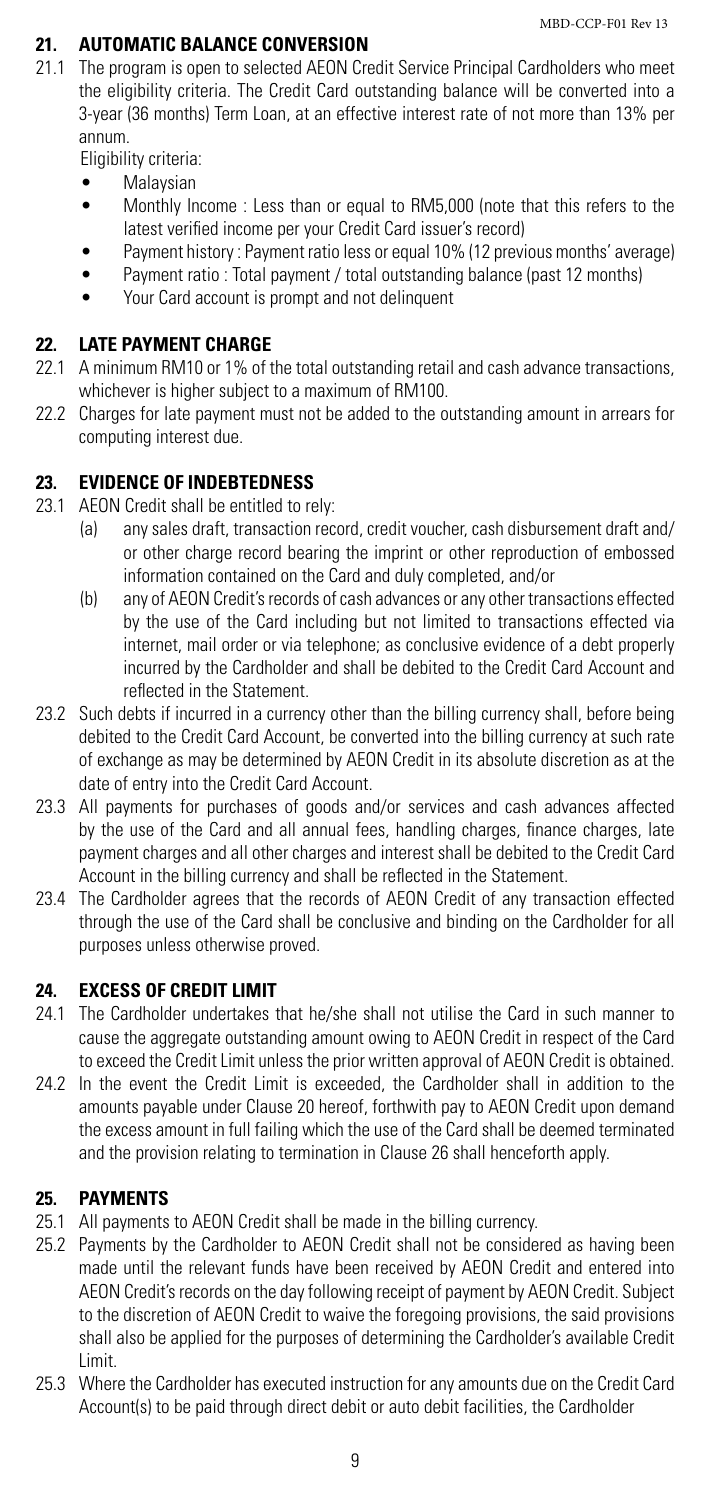irrevocably authorises AEON Credit to submit billing data to the bank for deduction of the amount due on the Credit Card Account from the Cardholder's bank account on the Payment Due Date or thereafter.

# **26. EVENTS OF DEFAULT**

- 26.1 Upon the occurrence of any of the following events:
	- (a) if any sums shall be due from the Cardholder to AEON Credit at anytime under the Credit Card Account;
	- (b) if the Cardholder's payment due to AEON Credit shall be overdue on any other account(s);
	- (c) if the Cardholder shall breach the terms and conditions herein or any part thereof;
	- (d) if the Cardholder shall use the Card for any unlawful activities such as illegal online betting;
	- (e) leave Malaysia to take up residence elsewhere;
	- (f) if the Cardholder shall die or insane;
	- (g) if the Cardholder shall be adjudged bankrupt;
	- (h) if the Cardholder shall be unable to pay his/her debts as they fall due or become insolvent;
	- (i) if the Cardholder's whereabouts shall be unknown to AEON Credit;
	- (j) if the Cardholder shall be desirous of terminating the use of the Card;
	- (k) if AEON Credit shall in its absolute discretion refuse to issue a replacement Card or renew the Card; or
	- (l) if AEON Credit shall in its absolute discretion decide to cancel or terminate the use of the Card; then, the use of the Card shall be terminated forthwith and the whole outstanding balance on the Credit Card Account shall become immediately due and payable to AEON Credit by the Cardholder and all further monies credited to the Credit Card Account after the date of such termination including all interest, fees and charges shall become due and payable upon its entry into the Credit Card Account. The Cardholder shall continue to be bound by the terms and conditions herein notwithstanding the termination of the card by AEON Credit for any reason.
- 26.2 In the event AEON Credit obtains judgment for any sum due hereunder, any interest, finance charge, late payment charge or any other charges payable in respect thereof shall continue to be payable from the date of judgment until the date of full payment of such sum of money so adjudged to be payable to AEON Credit.
- 26.3 Any breach or default by the Cardholder in respect of a Credit Card Account, shall result in a breach or default by the Cardholder in respect of another Credit Card Account of the Cardholder. For the avoidance of doubt, in the event of a breach or default by the Cardholder in respect of a Credit Card Account giving rise to remedies hereunder in favour of AEON Credit in respect of such Credit Card Account, AEON Credit shall further be entitled to invoke such remedies in respect of any other Credit Card Account of the Cardholder.

#### **27. CONSOLIDATION OF ACCOUNTS FOR CREDIT FACILITIES & SET-OFF**

27.1 In addition to any general right of set-off or other rights conferred by the law on AEON Credit, AEON Credit shall in its absolute discretion at any time by giving at least seven (7) days prior notice to Cardholder to be entitled to combine or consolidate all or any accounts of the Cardholder for credit facilities with AEON Credit of whatever description and wheresoever located and whether in Ringgit Malaysia or in any other currency or set-off or transfer any sums standing to the credit of any such account(s) including a joint account with a Supplementary Cardholder in or towards discharge of all sums due to AEON Credit under any account(s) of the Cardholder with AEON Credit of whatever description and wheresoever located and whether in Ringgit Malaysia or in another currency, and may do so notwithstanding that the balances on such account(s) and the sums due may not be expressed in the same currency, and the Cardholder hereby authorises AEON Credit to effect any such combination consolidation set-off or transfer with the necessary conversions at AEON Credit's prevailing exchange rates which shall be determined by AEON Credit at its sole discretion.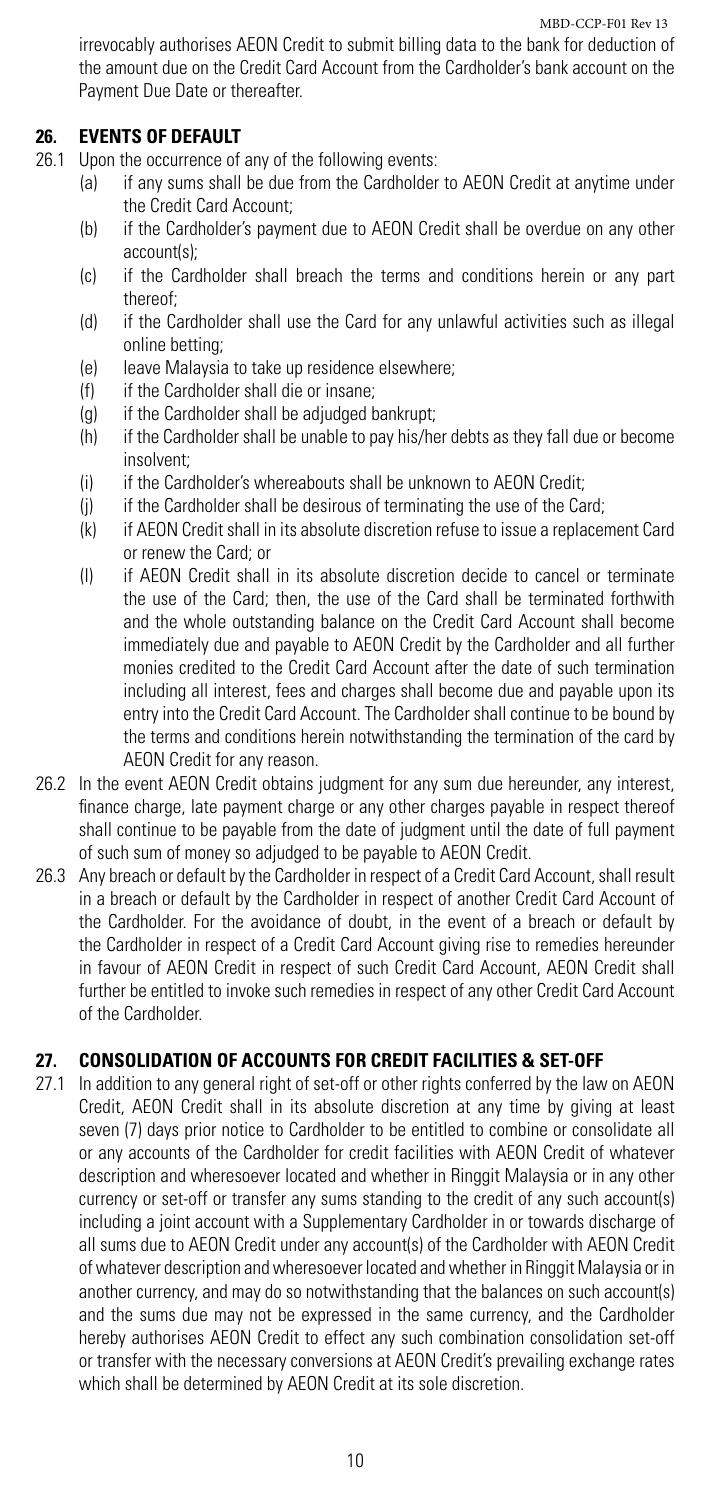#### **28. SUSPENSE ACCOUNT**

28.1 For the purposes of enabling AEON Credit to preserve intact the liability of any party including the Cardholder once a writ or summons has been issued or to prove in bankruptcy or insolvency of the Cardholder or for such other reasons as AEON Credit deems fit AEON Credit may at any time place and keep for such time as AEON Credit may think prudent any monies received, recovered or realised hereunder or under any other security or guarantee to the credit of the Cardholder as AEON Credit shall think fit without any intermediate obligation on the part of AEON Credit to apply the same or any part thereof in or towards the discharge of the sums due and owing to AEON Credit.

# **29. CARD TERMINATION BY CARDHOLDER**

- 29.1 The Cardholder may at any time after acceptance and/or usage of the Card, terminate the use of the Card by notifying or a written notice to AEON Credit at the Customer Care Centre as set out in Clause 54.2 herein or nearest branch of AEON Credit. Upon termination of the use of the Card, the Cardholder shall cut the Card, cut across the magnetic stripe and across the chip. Upon AEON Credit's receipt of notice from the Cardholder, AEON Credit shall immediately cancel the usage of the Card.
- 29.2 The Cardholder is solely responsible to notify all Service provider(s) to cancel standing instructions pursuant to Clause 17 herein upon termination of the Credit Card.
- 29.3 All Supplementary card(s) shall be collectively terminated with all features, benefits and reward points.
- 29.4 No refund of annual fee or any part thereof will be made and Cardholder shall remain liable for the whole outstanding balance, charges, fees, interest and/or transactions effected through the use of the Credit Card including unposted transaction(s) on the Credit Card Account as of the date of card termination.

# **30. VARIATION REVISION OR CHANGE OF TERMS AND CONDITIONS**

- 30.1 AEON Credit may from time to time by giving written notice to the Cardholder of at least twenty-one (21) calendar days in advance, revise or change the terms and conditions herein including but not limited to, the terms of payment, rates and/or method of calculation of annual fee, handling charge, finance charge, the specified minimum payment and late payment charge. Such variation, revision or change shall apply on the effective date specified by AEON Credit and shall apply to all outstanding balance in the Credit Card Account.
- 30.2 Notice of additions or amendments may be effected by:-
	- (a) mailing the notice to the Cardholder, or
	- (b) sending the notice by e-mail to the Cardholder, or
	- (c) sending the notice by SMS to the Cardholder
- 30.3 Retention or use of the Card after the effective date of any variation, revision or change of terms and conditions pursuant to Clause 30.1 and Clause 30.2 hereof shall be deemed to constitute acceptance of such variation, revision or change without reservation by the Cardholder.
- 30.4 If the Cardholder does not accept the proposed variation, revision or change, the Cardholder must terminate the use of the Card by giving prior written notice to AEON Credit and return the Card, cut across the magnetic stripe and across the chip, to AEON Credit prior to the effective date and the use of the Card thereafter shall be deemed terminated upon AEON Credit's receipt of the Card cut across the magnetic stripe and across the chip and the provision relating to termination in Clause 29 hereof shall henceforth apply.

# **31. AEON CREDIT'S RIGHT TO WITHDRAW ANY FACILITIES, TERMINATE USE OF CARD, RESTRICT OR REFUSE CREDIT**

- 31.1 AEON Credit reserves the right to withdraw all or any of the Facilities provided at any time by giving notice with reason(s) to the Cardholder and in such circumstances if it so deems fit to terminate use of the Card notwithstanding that AEON Credit may have waived its rights on some previous occasions.
- 31.2 AEON Credit is entitled at any time (as it deems fit and by giving the Cardholder notice) to reduce the Cardholder's credit limit. The Cardholder's credit limit may also be reduced upon request by the Cardholder.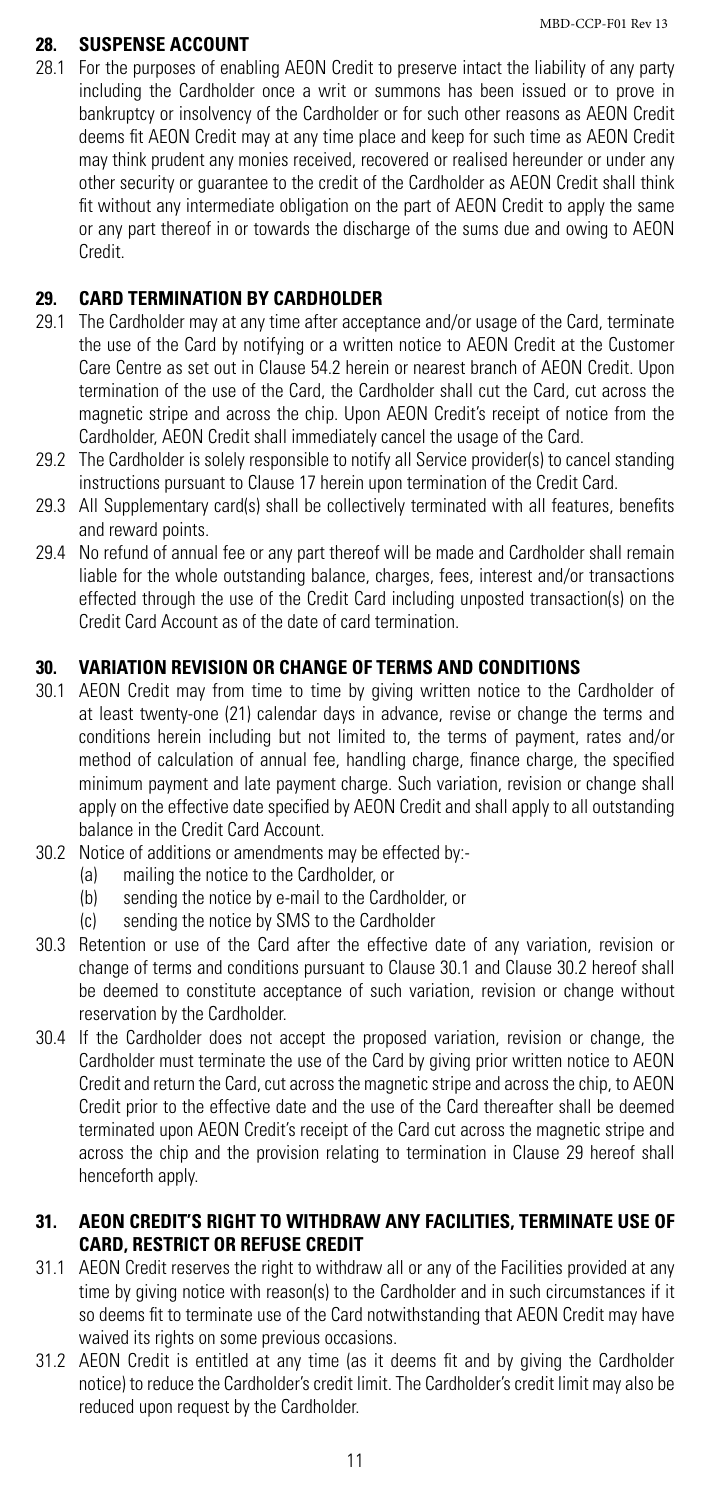31.3 If AEON Credit detects unusual or suspicious activity on Cardholder's account or if the Specified Minimum Payment pursuant to Clause 20.1 herein has not been paid in full before the Payment Due Date, AEON Credit may temporarily suspend the Cardholder's credit privileges until AEON Credit can verify the activity or the Specified Minimum Payment due has been paid in full; whichever is applicable.

# **32. AEON CREDIT'S RIGHT TO CHECK CREDIT STANDING**

32.1 AEON Credit shall have the absolute right to check the credit standing of the Cardholder at any time as and when AEON Credit deems fit without any reference to him/her.

# **33. AEON CREDIT'S RIGHT TO DISCLOSE**

- 33.1 The Cardholder consents to the disclosure of the last known address of the Cardholder to any bank or VISA International and/or MasterCard Worldwide or its successors and the disclosure of the Card numbers of any new, renewed or replaced Card to merchants or other interested persons.
- 33.2 AEON Credit shall be entitled to disclose and the Cardholder consents to the disclosure by AEON Credit of any information pertaining to the Cardholder and/ or the Credit Card Account to such extent as AEON Credit may at its sole and absolute discretion deem fit to the Central Credit Reference Information System under Bank Negara Malaysia, credit information organisations and/or other authority or body established by Bank Negara, Malaysia, any other authority having jurisdiction over AEON Credit, AEON Credit's branches, related corporations, associates, subsidiaries, affiliates, assignees, proposed assignees, agents and/or another parties engaged by AEON Credit to enable or assist AEON Credit to exercise or enforce AEON Credit's rights hereunder and/or any other party whomsoever as AEON Credit may, at its sole and absolute discretion deem fit. The Cardholder will be given the option to "opt-in" or "opt-out" on the disclosure of information for cross-selling, marketing and promotional purposes. If at any time, the Cardholder wishes to have his/her name and address removed from such marketing communication, the Cardholder is required to write to AEON Credit Service (M) Berhad, Level 18, UOA Corporate Tower, Avenue 10, The Vertical, Bangsar South City, No. 8 Jalan Kerinchi, 59200 Kuala Lumpur or call our Customer Service Hotline at 03-2719 9999 for more details.
- 33.3 Any consented disclosure by AEON Credit of the information referred to in this Clause will not render AEON Credit liable to the Cardholder for any claim, loss, damage (including direct or indirect damages or loss of profits or savings) or liability howsoever arising whether in contract, negligence, or any other basis arising from or in relation to:
	- (i) the release or disclosure of the information by AEON Credit; and/or
	- (ii) the information being incorrect, erroneous or misstated; and/or
	- (iii) reliance on the information, whether caused by AEON Credit or other third party's omission, misstatement, negligence or default or by technical, hardware or software failures of any kind, interruption, error, omission, viruses, delay in updating or notifying any changes in the information or otherwise howsoever.

# **34. AEON CREDIT'S RIGHT TO APPOINT AGENT**

34.1 AEON Credit shall be entitled at its sole discretion to appoint any agent of its choice (hereinafter called "the Agent") to collect all and any sums due to AEON Credit from the Cardholder hereunder by giving notice at least seven (7) calendar days in advance and AEON Credit shall be entitled in its absolute discretion to disclose to the Agent (without giving any further notice to the Cardholder or assigning any reason therefore) the Credit Card Account and any other relevant information pertaining to the Credit Card Account to facilitate the collection of all sums due and owing to AEON Credit by the Cardholder.

# **35. CONCLUSIVE EVIDENCE**

35.1 Any admission or acknowledgement in writing by the Cardholder or any person authorised by the Cardholder of the amount of indebtedness of the Cardholder to AEON Credit and any judgment recovered by AEON Credit against the Cardholder in respect of such indebtedness shall be binding and conclusive in all courts of law in Malaysia and elsewhere.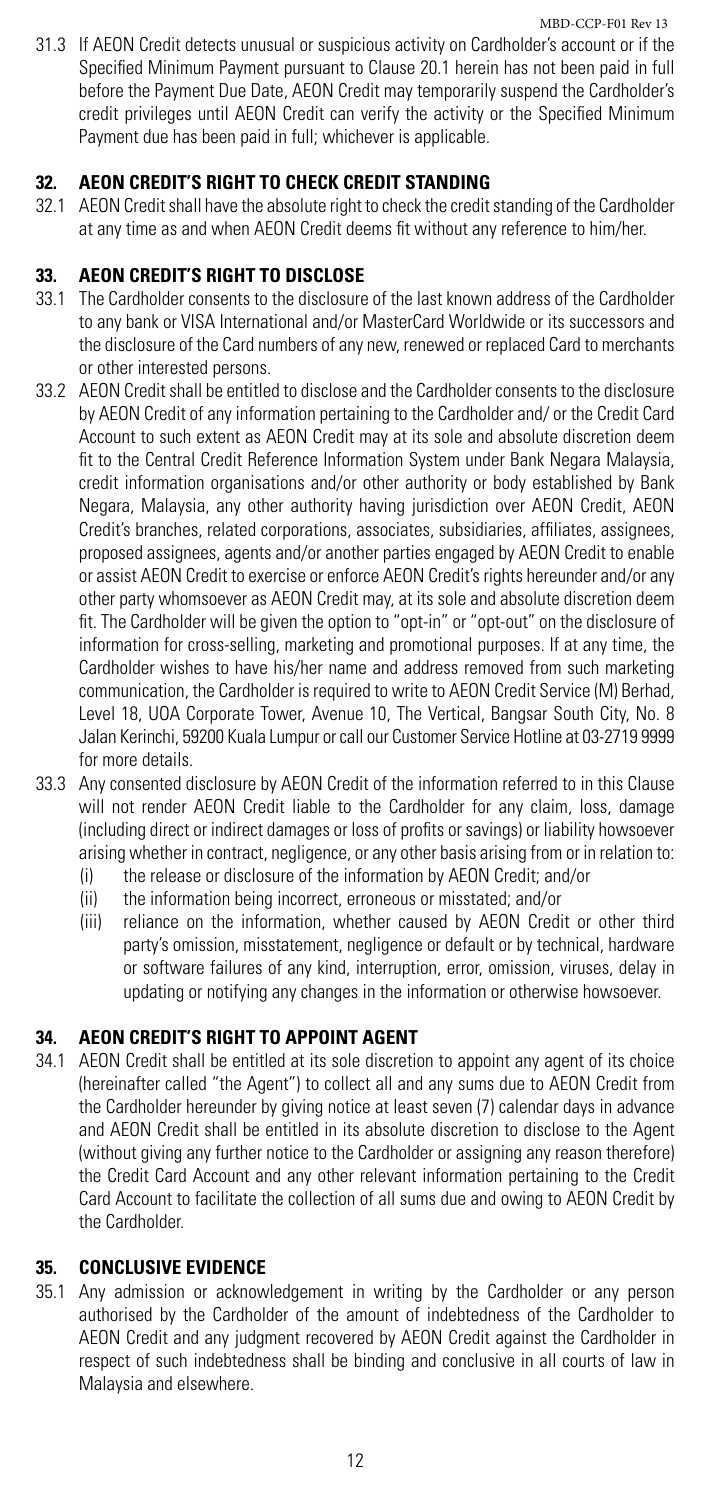35.2 The Cardholder expressly and irrevocably agrees that a certificate of indebtedness issued by an officer of AEON Credit shall be conclusive and binding evidence as to the amount for the time being due and owing under the Credit Card Account to AEON Credit and it shall be conclusive evidence against the Cardholder in any legal proceedings.

# **36. DISPUTES**

- 36.1 All disputes arising from the Cardholder's Statement shall be made or notified to AEON Credit within fourteen (14) days from the date of the Statement to the Customer Care Centre as set out in Clause 54.2 herein, followed by submission of the relevant form on disputed transaction(s), duly completed. Notwithstanding anything herein to the contrary, the Cardholder shall be deemed to have conclusively accepted all charges on the Statement if the same are not disputed within the said period of fourteen (14) days.
- 36.2 In the event that the Cardholder disputes any transactions pursuant to Clause 36.1 hereof, AEON Credit may in its absolute discretion conduct any investigation(s) regarding the disputed transaction(s)wherein the following shall apply:
	- (a) If AEON Credit's investigation(s) reveal or indicate that the Cardholder is liable for any of the disputed transaction(s),AEON Credit shall be entitled to levy the following charges:
		- (i) investigation(s) charge(s) of RM15 or any other amount which AEON Credit may determine from time to time; and
		- (ii) finance charge(s) from the date of the disputed transaction(s)until the finalisation of the investigation( s) by AEON Credit.
	- (b) No finance charge(s) and/or investigation charge(s) shall be levied in the event that the investigation(s) reveal that the Cardholder is not liable for any of the disputed transaction(s).
- 36.3 AEON Credit's findings in any investigation conducted in relation to the Credit Card Account shall be conclusive, final and binding on the Cardholder.

# **37. CARD SERVICES VIA PHONE**

- 37.1 Notwithstanding the terms of any present or future mandate or other agreement between AEON Credit and the Cardholder, AEON Credit is authorised to act on and to treat and consider as valid and binding on the Cardholder any telephone instructions given by any person quoting or keying in the title or number of the Credit Card Account and the valid and current T-PIN for the Credit Card Account or any personal information in relation to the Cardholder which was previously furnished by the Cardholder to AEON Credit. The Cardholder agrees that the quoting and keying in of such information shall be sufficient proof of the authencity of such instructions. AEON Credit shall not be under any obligation to verify the identity or the authority of the person giving the telephone instructions in or purportedly in the Cardholder's name and AEON Credit shall not be liable for acting on the telephone instructions which are given by the person regardless of whether the person is authorised or unauthorised and regardless of the circumstances prevailing at the time of such instructions. However, AEON Credit reserves the discretion not to carry out any such instructions if AEON Credit has any reason to doubt its authencity or if in AEON Credit's opinion it is unlawful or otherwise improper to do so or for any other reason.
- 37.2 The Cardholder agrees to keep the T-PIN strictly confidential at all times and shall not disclose or permit it to be disclosed to any unauthorised person. The Cardholder shall report to AEON Credit immediately if the T-PIN has become known to any unauthorised person. The Cardholder shall bear all consequences arising out of the Cardholder's failure to comply with the Cardholder's obligations under this Clause.
- 37.3 AEON Credit may at its sole and absolute discretion require the Cardholder to:
	- (a) confirm in writing the instructions within the period stipulated by AEON Credit and/or call AEON Credit to confirm the instructions and/or to provide such other information and/or execute such other documents which AEON Credit may deem necessary, failing which AEON Credit may treat such instructions as having lapsed; or
	- (b) refute in writing the instructions within the period stipulated by AEON Credit, failing which AEON Credit may treat such instructions as having been confirmed by the Cardholder.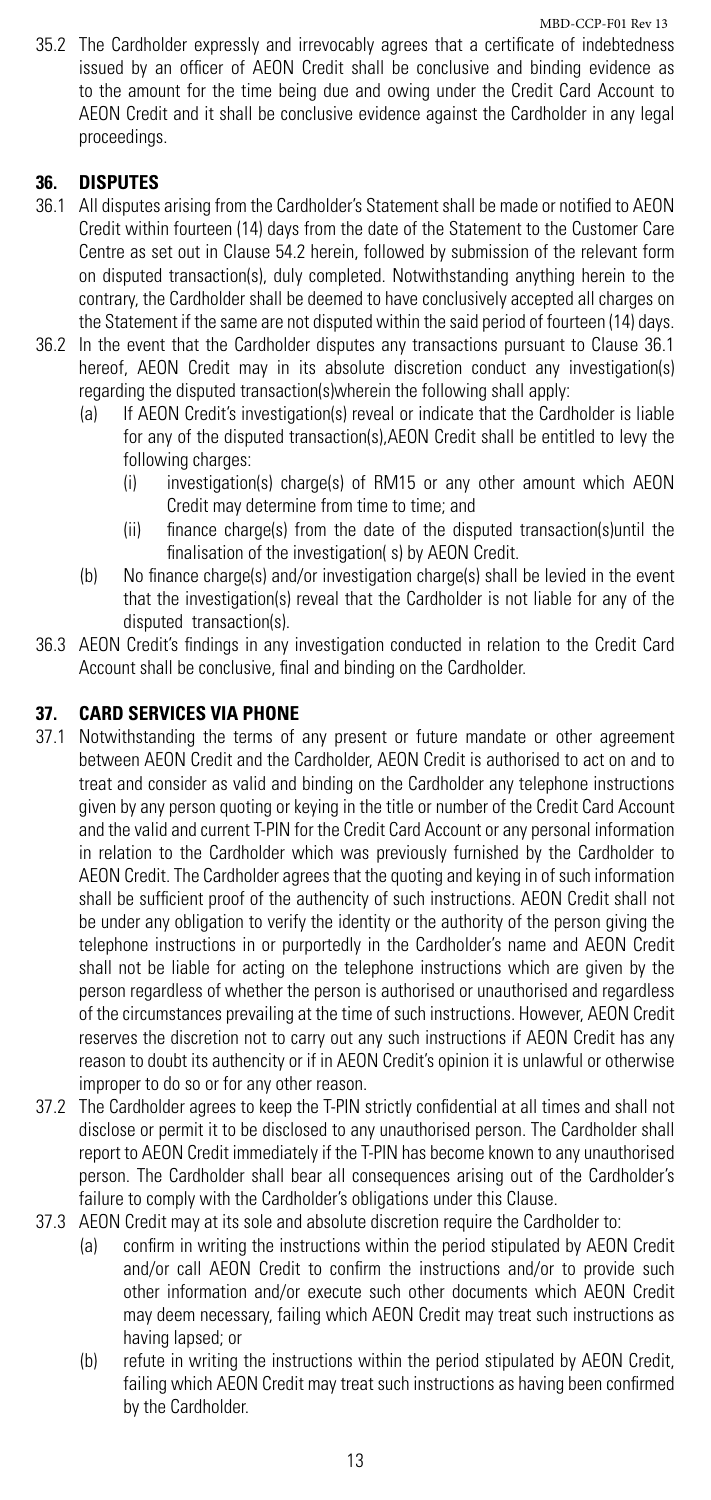- 37.4 AEON Credit shall not be liable for any loss or claims whatsoever related to accuracy or completeness of any information communicated to the Cardholder or arising out of or in connection with the carrying out or failure or delay in carrying out the Cardholder's **instructions**
- 37.5 AEON Credit may (but shall not be obliged to) record the telephone instructions by system recording and such recording of instructions shall be conclusive and binding the Cardholder.
- 37.6 All faxed documents sent by the Cardholder and received by AEON Credit and all system recordings of the Cardholder's instructions shall be admissible as primary evidence in any civil proceedings between AEON Credit and the Cardholder.

#### **38. COSTS AND EXPENSES**

38.1 The Cardholder shall be liable to pay to AEON Credit all legal costs (including costs on a solicitor and client basis), charges and expenses which AEON Credit may incur in enforcing or seeking to enforce any of the provisions herein or in obtaining or seeking to obtain payment of all or any part of the monies owing by the Cardholder.

#### **39. INDEMNITY**

39.1 The Cardholder shall hold AEON Credit harmless and indemnify AEON Credit against any liability for loss, damage, costs and expenses (legal or otherwise including costs on a solicitor and client basis) which AEON Credit may incur by reason of the provisions herein or in the enforcement of its rights hereunder.

#### **40. SERVICE AND/OR NOTIFICATION**

- 40.1 The Cardholder hereby irrevocably consents to the service of any notice or statement hereunder by prepaid ordinary post to the last known address of the Cardholder in AEON Credit's records and such service shall be deemed effective on the seventh (7th) day after posting. Notice may also be given to the Cardholder via e-mail and shall be deemed served upon confirmation of delivery.
- 40.2 The Cardholder hereby agrees that in the event that any action is begun in the Malaysian Courts in respect of this Agreement, the legal process and other documents may be served by posting the documents to the Cardholder at the last known address of the Cardholder in AEON Credit's records and such service shall on the seventh (7th) day after posting, be deemed to be good and sufficient service of such process or documents.

# **41. WAIVER**

41.1 AEON Credit's acceptance of late payments or partial payments or cheques or money orders marked as constituting payment in full or any waiver by AEON Credit of its rights or indulgence granted to the Cardholder shall not operate to prevent AEON Credit from enforcing any of its rights hereunder to collect the amounts due hereunder nor shall such acceptance operate as consent to the modification of any of the terms herein in any respect.

#### **42. TIME OF ESSENCE**

- 42.1 Time shall be of the essence hereof.
- 42.2 No failure to exercise and no delay in exercising on the part of AEON Credit of any right, power or privilege hereunder shall operate as waiver thereof, nor shall any single or partial exercise of any right, power or privilege preclude any other or further exercise thereof or the exercise of any other right, power or privilege.
- 42.3 The rights and remedies herein provided are cumulative and not exclusive of any rights or remedies provided by law.

#### **43. ASSIGNMENT**

43.1 AEON Credit shall be entitled at any time without the consent of the Cardholder to assign the whole or any part of its rights or obligations hereunder with or without notice to the Cardholder.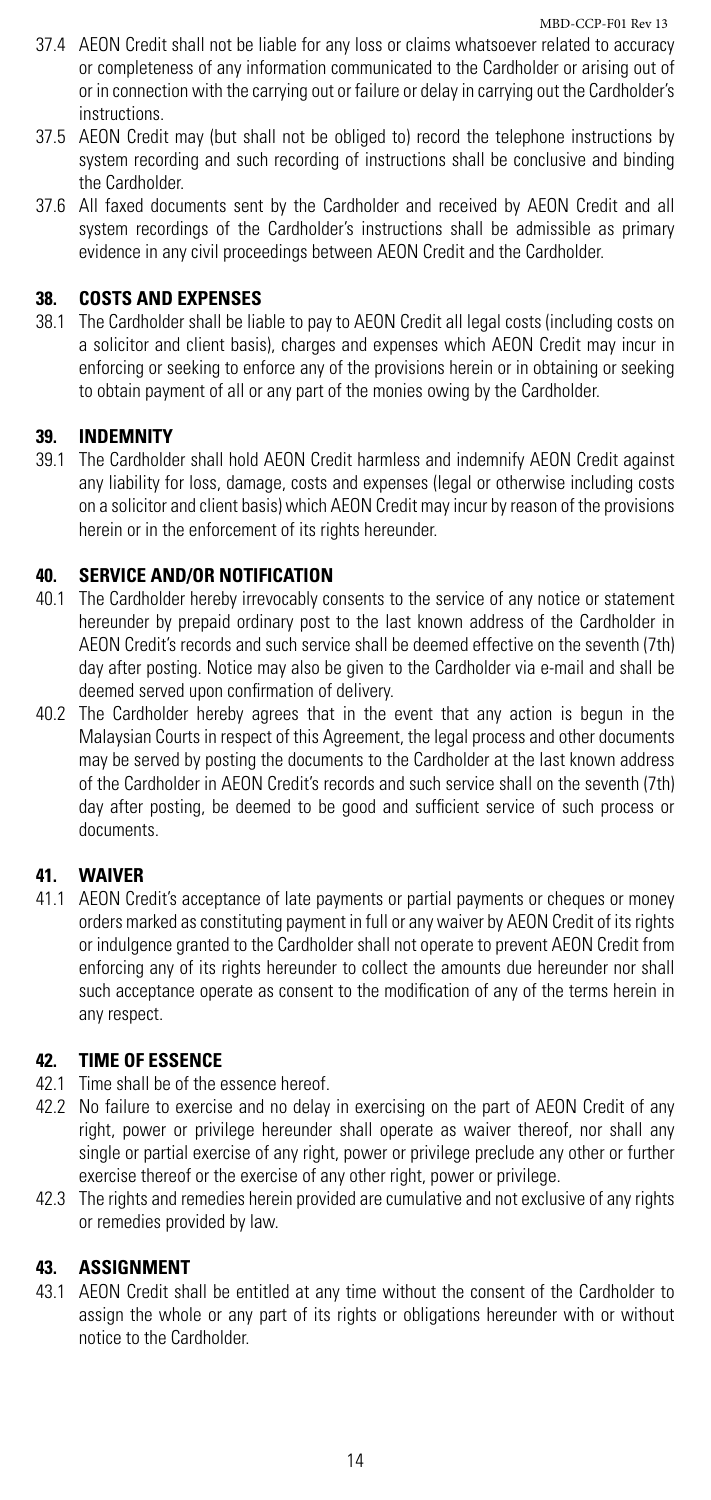#### **44. SUCCESSORS BOUND**

44.1 This Agreement shall be binding upon and enure to the benefit of the respective successors in title and assigns of the Cardholder and AEON Credit provided that the Cardholder may not assign its rights and obligations hereunder.

#### **45. SEVERABILITY OF PROVISIONS**

45.1 If any of the provisions herein becomes invalid, illegal or unenforceable in any respect under any law the validity, legality and enforceability of the remaining provisions shall not in any way be affected or impaired.

# **46. GOVERNING LAW AND JURISDICTION**

46.1 This Agreement between AEON Credit Service and the Cardholder shall be governed by the laws of Malaysia regardless of where the transaction itself takes place.

# **47. EXECUTION OF FURTHER DOCUMENTS**

47.1 The Cardholder undertakes to sign such further documents as may be requested by AEON Credit from time to time.

### **48. NOTIFICATION OF CHANGE**

48.1 The Cardholder shall promptly notify AEON Credit in writing, via e-mail or phone call of any change in his employment or business, address (office or residential) or telephone number(s) or if the Cardholder intends to be absent from Malaysia for more than thirty (30) days. Notification of change(s) may be made by completing the "Change of Personal Details" form online at www.aeoncredit.com.my, by calling AEON Credit Customer Care Hotline at 03 – 2719 9999 or by writing in to AEON Credit Service (M) Berhad,Level 18, UOA Corporate Tower, Avenue 10, The Vertical, Bangsar South City, No. 8 Jalan Kerinchi, 59200 Kuala Lumpur.

# **49. CARDHOLDER'S DEPARTURE FROM MALAYSIA**

- 49.1 In the event the Cardholder shall be absent from Malaysia for more than one month, the Cardholder shall at least seven (7) days prior to his/her departure, settle the amount outstanding under the Credit Card Account.
- 49.2 In the event the Cardholder shall leave Malaysia to take up residence elsewhere, the Card and all Supplementary Card (if any) shall be returned to AEON Credit at least fourteen (14) days prior to the Cardholder's departure and the use of the Card and the Supplementary Card (if any) shall be deemed terminated and the provision relating to termination in Clause 29 shall henceforth apply.

# **50. FEATURES AND BENEFITS RENEWABLE**

50.1 AEON Credit may review and revise any of the features and benefits listed in the Directory from time to time.

### **51. REWARD POINTS (RP)**

- 51.1 AEON Reward Points Programme (ARPP) is a programme for principal Cardholders of Visa and/or MasterCard issued by AEON Credit Service (M) Berhad.
- 51.2 RP are awarded to the Cardholder based on the total posted Ringgit Malaysia (RM) amount of eligible retail purchases within and outside Malaysia charged to the credit cards, including supplementary credit card(s).
- 51.3 All RP earned are valid for up to four (4) years period (based on statement date). Example: RP earned between Statement dates from May 2021 to December 2021 is considered as RP earned in year 2021 and will therefore expire on 31st December 2024.
- 51.4 The applicable expiry dates for RP earned will be shown in the Cardholder's Statement and any RP earned but not redeemed will be forfeited on the expiry dates.
- 51.5 RP awarded may be converted into loyalty points redeemable at outlet(s) of any business associate of AEON Credit subject to terms and conditions applicable for such customer loyalty programme, as notified in writing by AEON Credit to the Cardholder.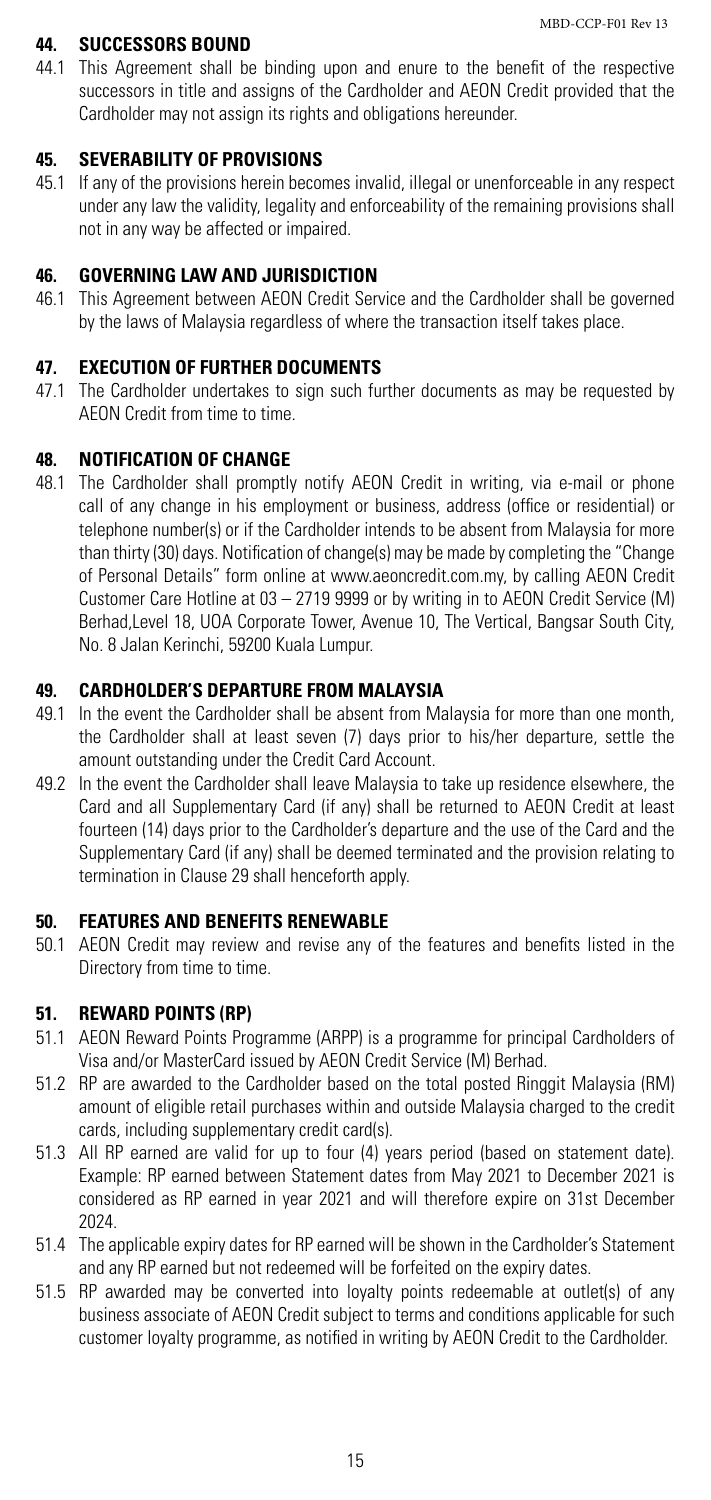# **52. CARD WITH CONTACTLESS TRANSACTION ENABLED FEATURES**

- 52.1 The Cardholder acknowledges that certain Cards issued by AEON Credit will incorporate a feature which enables the Card to be utilised to pay for goods and services by tapping or waving the Card at contactless readers/terminals. These Cards and related devices and terminals may carry "Contactless" logos.
- 52.2 In the case where a contactless transaction has exceeded the threshold of RM250 and/or the cumulative contactless transaction limit that entails Cardholder Verification Method (CVM), the Cardholder is required to enter PIN for domestic or PIN/Signature for overseas transaction.
- 52.3 The Cardholder acknowledges and agrees that the use of the performance of Contactless Transaction is at the absolute risk of the Cardholder. All Contactless Transactions will be deemed to have been properly authorised by the Cardholder unless the Cardholder can show conclusive proof to the contrary.
- 52.4 To enable or disable the contactless function or change the Cumulative Contactless Transaction Limit you may:
	- **•**  Log in to your AEON Credit Online Account
	- • Visit any AEON Credit Service Branch
	- • Contact Customer Care Centre at 03-2719 9999 (General Line) / 03-2719 9888 (Platinum Credit Card Careline)

#### **53. CONFLICT BETWEEN ENGLISH TEXT AND OTHERS**

53.1 In the event of any conflict or discrepancy between the English text of terms and conditions herein and any translation thereof, the English text shall prevail.

# **54. PUBLICATION OF THIS TERMS AND CONDITIONS ON AEON CREDIT'S WEBSITE**

- 54.1 A copy of this Terms and Conditions is published at our website www.aeoncredit.com. my . In the event AEON Credit changes or varies any terms and conditions herein, the amended and updated version will be posted on the aforesaid website.
- 54.2 In the event of any queries relating to these Terms and Conditions, the Cardholder may contact AEON Credit's Customer Care Centre at the following address, e-mail address, telephone and facsimile numbers (or such address, e-mail address, telephone and facsimile numbers which AEON Credit may change by notification to the Cardholder):

#### **Customer Care Centre**

Level 18, UOA Corporate Tower, Avenue 10, The Vertical, Bangsar South City, No. 8 Jalan Kerinchi, 59200 Kuala Lumpur Tel: 603-2719 9999 Fax: 603-7863 7898 E-mail: customer.service@aeoncredit.com.my Website: www.aeoncredit.com.my

#### **55. FORCE MAJEURE**

55.1 Without prejudice to any of the provision of this Agreement, the Cardholder agrees not to hold AEON Credit liable in the event that AEON Credit is unable to perform in whole or in part any of its obligations under this Agreement, attributable directly or indirectly to the failure of any mechanical or electronic device, data processing system, transmission line, electrical failure, industrial dispute, any act beyond AEON Credit's control or due to any factor in a nature of a force majeure. In the event that AEON Credit is not able to furnish the Cardholder with a Statement of Account hereof, for any period of time the Cardholder's liability for finance and other charges shall, nevertheless, continue to accrue and for the purpose of computing the interest payable to AEON Credit or establishing the date for payment of interest and principal, AEON Credit may select any day of the month as the monthly statement date.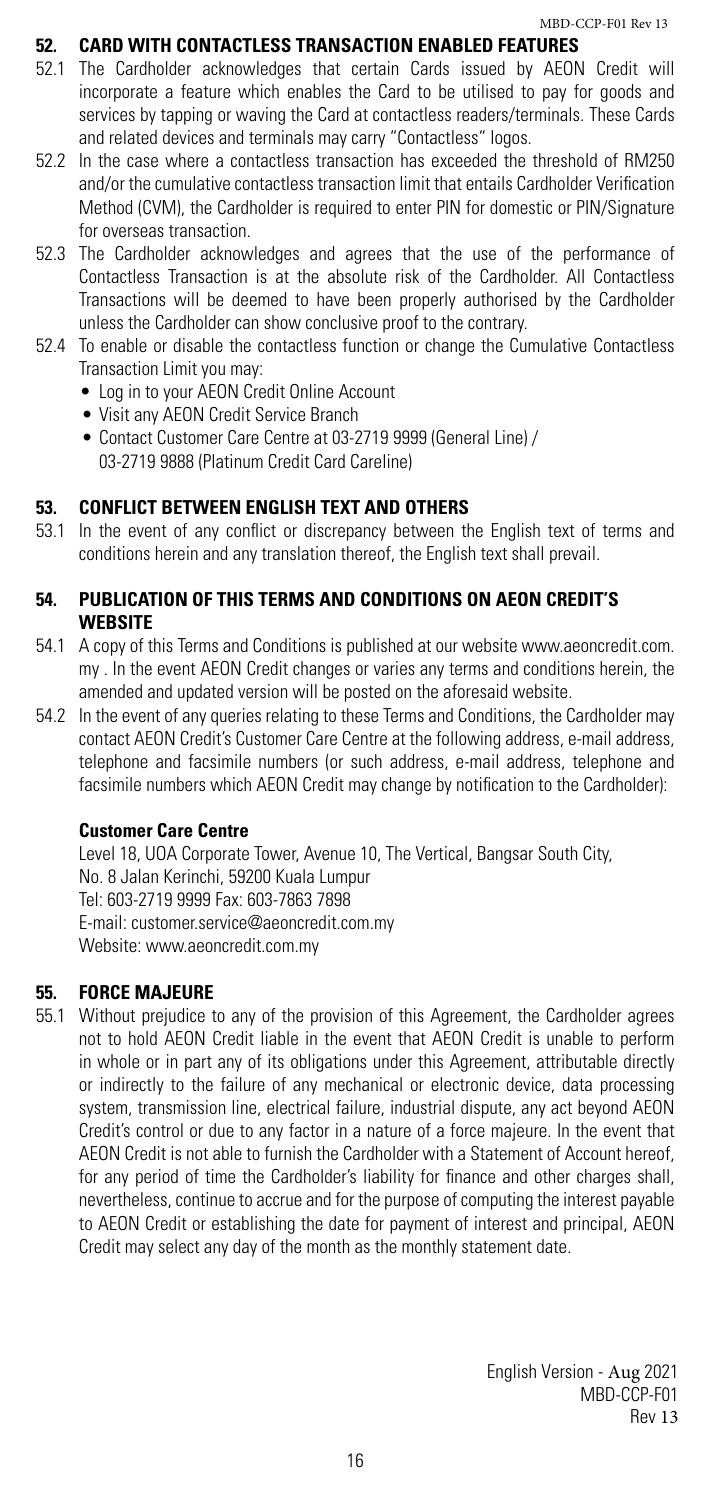#### **PENTING**

Sila baca dengan teliti terma dan syarat di sini dan hanya gunakan Kad VISA atau MasterCard AEON Credit Service (M) Berhad jika anda bersetuju dengan terma dan syarat ini.Dengan menggunakan Kad anda, anda dianggap menerima terma dan syarat ini dan terikat dengannya.

# **AM**

Atas pertimbangan AEON Credit Service (M) Berhad (No.Syarikat 199601040414 (412767-v)), Kuala Lumpur (dengan ini bernama "AEON Credit") bersetuju memberikan kad kepada Pemegang Kad (seperti didefinasikan di sini) atas permintaan Pemegang Kad untuk kemudahan berikut (secara kolektif, "Kemudahan") ditawarkan berhubung dengan penggunaan Kad VISA AEON dan/atau MasterCard AEON (di sini dirujuk sebagai "Kad"):

- i. sebarang pembayaran untuk pembelian barangan dan/atau perkhidmatan yang pembayaran akan dicaj ke Akaun Kad Kredit (seperti didefinasikan di sini);
- ii. sebarang pendahuluan tunai yang akan didebitkan ke Akaun Kad Kredit;
- iii. sebarang kemudahan lain yang mungkin ditawarkan oleh AEON Credit dari masa ke masa, tertakluk pada perancangan sebelumnya dengan Pemegang Kad Kredit AEON dengan ini bersetuju dengan terma dan syarat berikut:

Pemegang Kad dengan ini bersetuju kepada terma dan syarat berikut:

#### **1. DEFINISI**

- 1.1 Dalam perjanjian ini yang mana konteks menerima ekspresi berikut harus mempunyai makna berikut kecuali disediakan sebaliknya:
	- 1.1.1 Ekspresi "AEON Credit" bermakna AEON Credit Service (M) Berhad, Level 18, UOA Corporate Tower, Avenue 10, The Vertical, Bangsar South City, No. 8 Jalan Kerinchi, 59200 Kuala Lumpurdan termasuk penggantinya dalam hak milik dan serah hak;
	- 1.1.2 Ekspresi "Auto-Debit AEON Credit" bermakna perkhidmatan pembayaran yang disediakan oleh AEON Credit yang mana Pemegang Kad memberi kuasa kepada AEON Credit untuk menyelesaikan Bil yang dikeluarkan oleh Pembekal Perkhidmatan kepada AEON Credit dengan mendebitkan Akaun Kad Kredit Pemegang Kad. Perkaedahan perkhidmatan ini dijelaskan dengan nyata dalam terma dan syarat yang mengawal penggunaan Perkhidmatan Bayaran Automatik AEON Credit, dirujuk kepada dalam Klausa 16.1.
	- 1.1.3 Ekspresi "ATM" bermakna mesin juruwang automatic termasuk mesin deposit tunai.
	- 1.1.4 Ekspresi "Bil" bermakna Bil Berkala yang dikeluarkan oleh Pembekal Perkhidmatan kepada orang (biasa atau sebaliknya) yang telah melanggan untuk peruntukan utiliti atau perkhidmatan dari Pembekal Perkhidmatan.
	- 1.1.5 Ekspresi "Kad" bermakna Kad VISA dan/atau MasterCard atau kedua-duanya sekali yang dikeluarkan oleh AEON Credit kepada Pemegang Kad dan harus termasuk Kad Jenama Bersama yang dikeluarkan dengan penggabungan atau persatuan dengan mana-mana pihak ketiga dan/atau bawah mana-mana produk atau nama terpilih atau rujukan dan juga termasuk Kad Tambahan;
	- 1.1.6 Ekspresi "Akaun Kad Kredit" bermakna akaun Kad Kredit VISA Pemegang Kad dan/atau akaun kad kredit MasterCard Pemegang Kad bersama AEON Credit, mengikut keadaannya, yang mana AEON Credit akan mengenakan caj semua jumlah yang ditanggung oleh Pemegang Kad kerana menggunakan kemudahan termasuk semua faedah, yuran dan caj yang kena bayar berhubung dengan perkara tersebut;
	- 1.1.7 Ekspresi "Pemegang Kad" bermakna nama individu yang tertera pada Kad termasuk wakil peribadinya;
	- 1.1.8 Ekspresi "Alat Pengimbas Tanpa Sentuh" bermakna satu peranti terminal jualan di mana Kad Kredit boleh digunakan untuk melaksanakan sesuatu transaksi kad, sama ada dengan cara menyentuhkan Kad kepada alat pengimbas atau dengan cara mengimbas kad di hadapan alat pengimbas tanpa memerlukan sebarang tandatangan.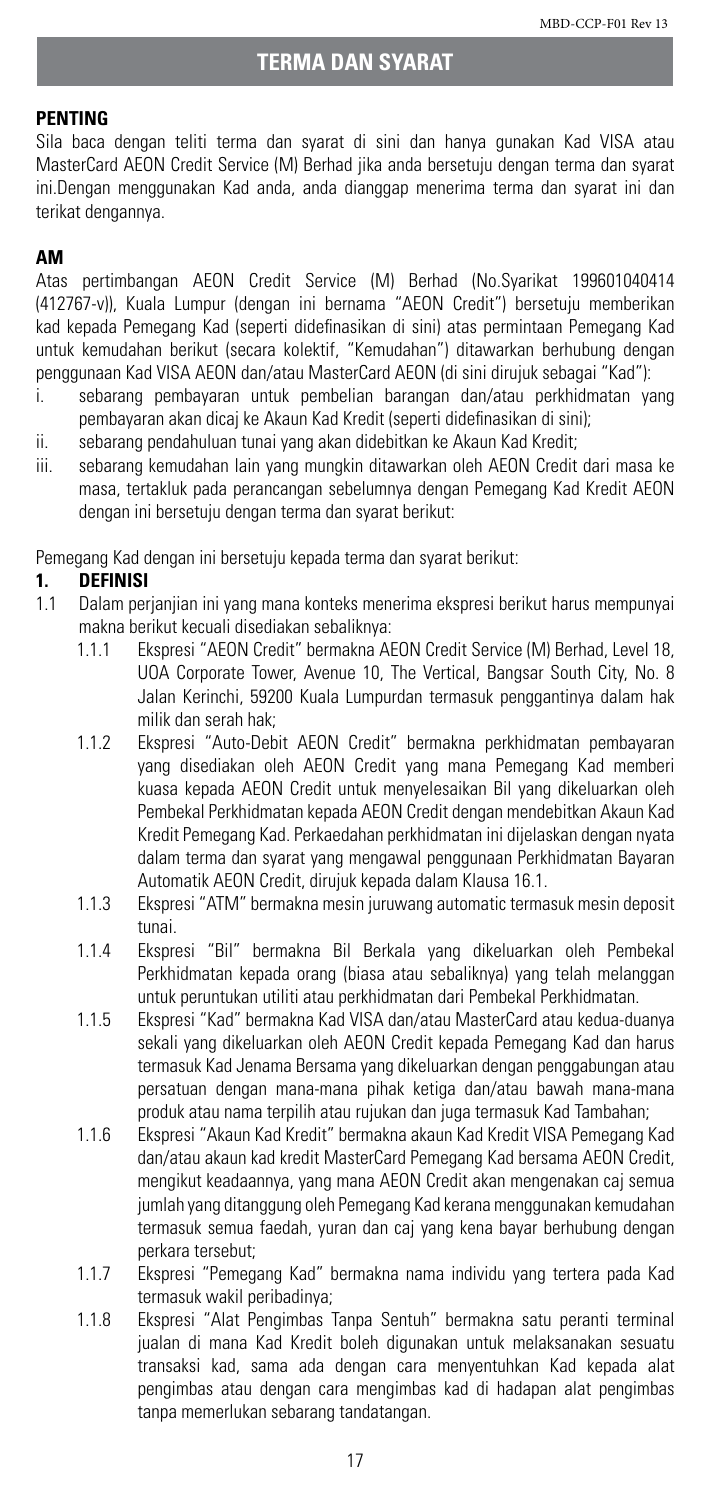- 1.1.9 Ekspresi "Had Kredit" bermakna had kredit yang diberi ole AEON Credit kepada Pemegang Kad;
- 1.1.10 Ekspresi "Baki Semasa" bermakna jumlah penuh yang ditunjukkan sebagai perlu dibayar di dalam Penyata atau mana-mana notis bertulis lain yang diserah kepada Pemegang Kad oleh AEON Credit;
- 1.1.11 Eskpresi "Direktori" bermakna pek alu-aluan Kad yang akan diterima oleh Pemegang Kad apabila Kad dikeluarkan kepada Pemegang Kad.
- 1.1.12 Ekspresi "Caj Kewangan" bermakna caj kewangan yang dirujuk kepada Klausa 20 di sini;
- 1.1.13 Ekspresi "Caj Pengendalian" bermakna caj pengendalian yang dirujuk kepada Klausa 17.1 (b) dan Klausa 17.1 (c) di sini;
- 1.1.14 Ekspresi "Caj Pembayaran Lewat" bermakna caj pembayaran lewat yang dirujuk kepada Klausa 22 di sini;
- 1.1.15 Ekspresi "MasterCard Worldwide" bermakna MasterCard Worldwide Incorporated, syarikat yang didaftar mengikut undang-undang Delaware, Amerika Syarikat yang mana pejabatnya terletak di 2000 Purchase Street,Purchase NY 10577-2509 dan termasuk Pengganti Dalam Hakmilik (successors in title) dan serah hak;
- 1.1.16 Ekspresi "Pedagang" bermakna mana-mana pedagang yang membekalkan barangan dan/atau perkhidmatan;
- 1.1.17 Ekspresi "Tarikh Akhir Pembayaran" bermakna tarikh yang mana Pemegang Kad perlu menyelesaikan Pembayaran Minimum yang Ditetapkan atau Baki Semasa dan seperti ditetapkan dalam Penyata;
- 1.1.18 Ekspresi "PIN" bermakna nombor pengenalan diri Pemegang Kad yang merupakan kod nombor yang mana perkhidmatan boleh didapati dari Mesin Juruwang Automatik AEON Credit, atau mana-mana bank atau institusi yang mana AEON Credit telah membuat perjanjian untuk menggunakan Mesin Juruwang Automatik bank tersebut atau institusi yang boleh diakses dengan menggunakan Kad.
- 1.1.19 Ekspresi "T-PIN" bermakna adalah Kod atau Nombor Pengenalan untuk pengesahan Pemegang Kad;
- 1.1.20 Ekspresi "Mata Ganjaran" bermakna mata ganjaran yang diberikan kepada Pemegang Kad di bawah Program Mata Ganjaran AEON yang dijelaskan di sini dalam Klausa 51.
- 1.1.21 Ekspresi "Pembekal Perkhidmatan" bermakna mana-mana perbadanan atau pihak yang telah membuat perjanjian dengan AEON Credit untuk membolehkan pembayaran Bil oleh Pelanggan yang juga merupakan Pemegang Kad melalui Bayaran Automatik AEON Credit atau mana-mana cara pembayaran seperti dtetapkan oleh AEON Credit.
- 1.1.22 Ekspresi "Pembayaran Minimum yang Ditetapkan" bermakna pembayaran yang dikehendaki dibuat oleh Pemegang Kad bawah Klausa 20.1 di sini;
- 1.1.23 Ekspresi "Penyata" bermakna Penyata Kad VISA AEON bulanan dan/ atau Penyata Kad MasterCard AEON yang dikeluarkan oleh AEON Credit kepada Pemegang Kad yang menunjukkan butiran transaksi dan caj yang dicatatkan;
- 1.1.24 Ekspresi "Pelanggan" bermakna mana-mana orang (semula jadi atau sebaliknya) yang melanggani barangan atau perkhidmatan yang disediakan oleh Pembekal Perkhidmatan dan atau wakil masing-masing.
- 1.1.25 Ekspresi "Kad Tambahan" bermakna kad tambahan yang dikeluarkan oleh AEON Credit kepada Pemegang Kad Tambahan yang dinamakan oleh Pemegang Kad dan diluluskan oleh AEON Credit;
- 1.1.26 Ekspresi "Pemegang Kad Tambahan" bermakna individu yang dinamakan oleh Pemegang Kad untuk menjadi Pemegang Kad tambahan dan yang telah dikeluarkan dengan Kad Tambahan oleh AEON Credit;
- 1.1.27 Ekspresi "VISA International" bermakna VISA International Service Association, persatuan yang diperbadankan di negeri Delaware, Amerika Syarikat dan mempunyai pejabat berdaftar di 900, 901, 800 Metro Centre Boulevard, Foster City, CA 94404-2172, Amerika Syarikat yang mana AEON Credit merupakan ahli institusi tersebut dan termasuk Pengganti Dalam Hak Milik (Successor in Title) dan serah hak.
- 1.1.28 Ekspresi "Kad Tanpa Sentuh" bermakna Kad yang dikeluarkan oleh pengeluar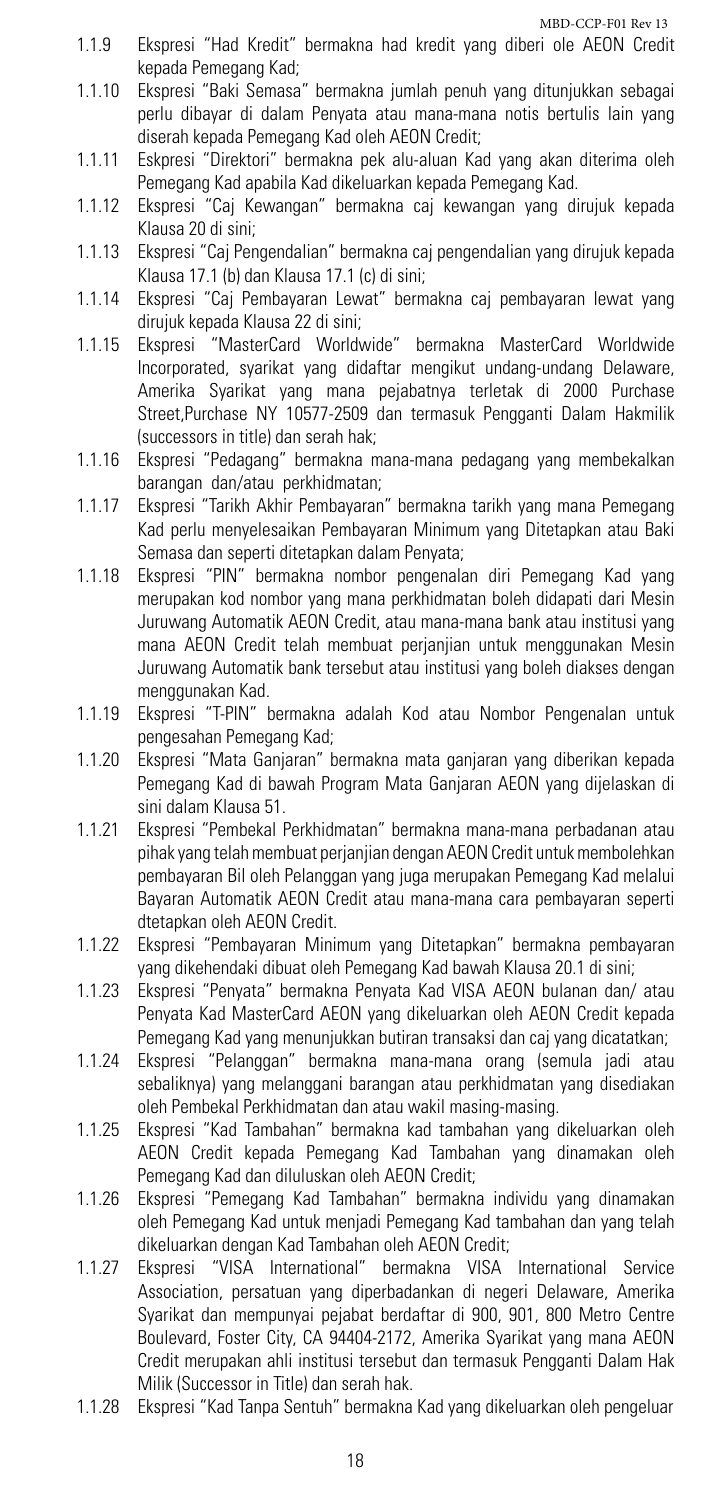dilengkapkankan degan ciri-ciri yang membolehkan Kad digunakan untuk membayar barangan dan perkhidmatan dengan cara menyentuh atau melayangkan Kad di pengimbas/terminal tanpa sentuh.

- 1.1.29 Ekspresi "PIN dan Bayar" bermakna Kad Kredit yang dilengkapii cip mikrokomputer di dalamnya bagi memegang data PIN Pemegang Kad. Untuk menggunakan Kad,bagi melengkapkan sesuatu transaksi pelanggan hendaklah memasukkan Nombor Pengenalan Peribadi (PIN) dan bukannya tandatangan.
- 1.2 Tajuk-tajuk yang tertera di sini hanya untuk memudahkan rujukan dan harus diabaikan semasa mentafsirkan terma dan syarat di sini.

# **2. KAD TAMBAHAN**

- 2.1 AEON Credit mungkin menggunakan budi bicara mutlaknya dan atas permintaan Pemegang Kad mengeluarkan Kad Tambahan kepada Pemegang Kad Tambahan. Semua terma dan syarat di sini kecuali Klausa 22 harus dikenakan mutatis mutandis kepada Pemegang Kad Tambahan dan Pemegang Kad Tambahan adalah terikat pada terma dan syarat lain yang difikirkan perlu oleh AEON Credit.
- 2.2 Pemegang Kad harus bertanggungjawab kepada AEON Credit atas semua pembayaran yang mesti dibayar dan terhutang pada AEON Credit akibat penggunaan keduadua Kad Utama dan Kad Tambahan tetapi setiap Pemegang Kad Tambahan hanya bertanggungjawab pada AEON Credit untuk semua pembayaran yang perlu dibayar dan terhutang pada AEON Credit akibat penggunaan Kad Tambahan masing-masing.
- 2.3 AEON Credit berhak mendedahkan mana-mana maklumat berkaitan Pemegang Kad Tambahan kepada Pemegang Kad, termasuk tetapi tidak terhad kepada data transaksi dan data jumlah tertunggak Kad Tambahan.
- 2.4 Kesahihan Kad Tambahan bergantung pada kesahihan Kad Utama. Setelah penamatan penggunaan Kad atau perjanjian Pemegang Kad dengan AEON Credit atas apa sebab sekalipun, penggunaan Kad Tambahan yang dikeluarkan juga ditamatkan penggunaannya. Sebaliknya, penamatan penggunaan Kad Tambahan atau perjanjian Pemegang Kad Tambahan dengan AEON Credit atas apa sebab sekalipun tidak bererti penamatan perjanjian Kad Utama atau Pemegang Kad dengan AEON Credit.

#### **3. BUKTI PERJANJIAN**

3.1 Sebaik menerima Kad, Pemegang Kad hendaklah menurunkan tandatangan pada jalur di belakang Kad (menggunakan tandatangan yang sama pada borang permohonan). Walau bagaimanapun, sama ada atau tidak Pemegang Kad menandatangani Kad tersebut, Pemegang Kad tetap bertanggungjawab sepenuhnya untuk mematuhi semua terma dan syarat ini, termasuk obligasi untuk membayar kepada AEON Credit semua baki yang perlu dijelaskan atas Akaun Kad Kredit seperti yang tertakhluk dalam terma dan syarat yang ditetapkan.

# **4. PIN DAN KEGUNAAN KAD ("PIN & BAYAR") YANG MANA BERKENAAN**

- 4.1 Pemegang Kad hendaklah menetapkan PIN Kad sebaik sahaja menerima Kad di manamana ATM AEON Credit, AEON Wallet atau log masuk ke laman web AEON Credit.
- 4.2 Jika Pemegang Kad terlupa PIN, Pemegang Kad boleh menetapkan semula PIN di mana-mana ATM AEON Credit, AEON Wallet atau melalui laman web AEON Credit.
- 4.3 Sekiranya berlaku kehilangan atau kecurian Kad seperti mana yang dilaporkan oleh Pemegang Kad, AEON Credit akan mengeluarkan Kad yang baru dan PIN baru mesti ditetapkan untuk Kad baru yang dikeluarkan.
- 4.4 PIN hendaklah digunakan untuk pembelian runcit di Terminal Jualan ("POS") yang menggunakan PIN dan pengeluaran pendahuluan tunai di ATM. Bagi transaksi yang dilakukan di Terminal Jualan (POS) yang tidak menyokong PIN, tandatangan masih boleh digunakan untuk mengesahkan transaksi.

# **5. TIPS KESELAMATAN PEMEGANG KAD PIN & PAY**

5.1 Pemegang Kad dan Pemegang Kad Tambahan mesti mengambil semua langkah berjaga-jaga yang munasabah untuk mengelakkan Kad dan nombor Kad, PIN, kata laluan, sebarang kata laluan internet dan nombor Identiti internet atau mana-mana maklumat keselamatan lain untuk Kad atau Akaun (maklumat keselamatan Kad) daripada disalahgunakan atau digunakan untuk melakukan aktiviti penipuan.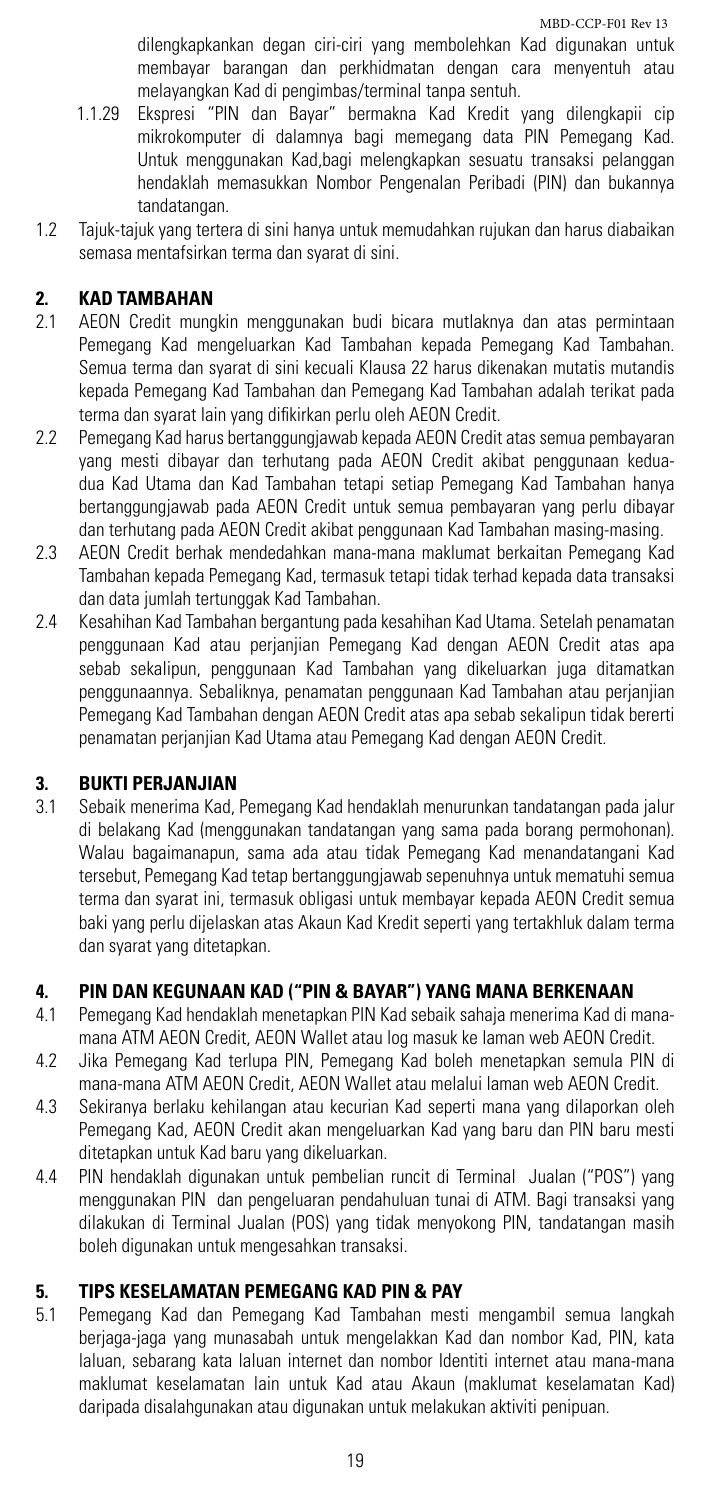Langkah-langkah pengawasan termasuk:

- • Tandatangan Kad anda sebaik sahaja Kad diterima dan ikut arahan keselamatan yang diberi;
- • Lupuskan apa-apa maklumat PIN dan mana-mana maklumat keselamatan Kad;
- • Jangan benarkan sesiapa melihat PIN apabila anda memasukkannya atau memaparkan PIN anda dengan apa jua cara sekalipun bagi mengelakkan penggunaan yang terlarang;
- • Jangan mengubahsuai Kad;
- Kerap melakukan semakan dan memastikan Kad ada bersama anda;
- Menukar PIN anda secara berkala:
- • Pastikan amaun trasaksi adalah betul sebelum anda menandatangani sebarang baucer atau rekod transaksi yang di berikan oleh penjual atau instisusi kewangan atau ketika anda melakukan transaksi tanpa sentuh di Terminal Tanpa Sentuh dan sebelum anda memasukkan PIN di Terminal Elektronik Perbankan.
- Simpan resit Kad dengan selamat dan lupuskannya dengan berhati-hati:
- Ingat untuk mendapatkan semula Kad anda selepas anda menggunakannya dan;
- • Hubungi kami secepat yang mungkin di 03-2719 9999 untuk perkara-perkara mencurigakan atau masalah berkenaan dengan penggunaan Kad di terminal berkenaan.

#### **6. TANGGUNGJAWAB PEMEGANG KAD**

Pemegang Kad haruslah:

- (a) mematuhi terma dan syarat bagi penggunaan Kad;
- (b) mengambil langkah yang munasabah untuk memastikan Kad, PIN dan maklumat keselamatan adalah selamat pada setiap masa, termasuklah di kediaman Pemegang Kad. Ini termasuklah tidak:
	- (i) mendedahkan butiran Kad atau PIN kepada mana-mana pihak lain (termasuk pihak berkuasa, ahli keluarga atau pasangan);
	- (ii) menulis PIN atau maklumat keselamatan pada Kad, atau pada apa-apa yang diletakkan berdekatan dengan Kad;
	- (iii) menggunakan PIN yang dipilih daripada tarikh lahir Pemegang Kad, kad pengenalan, pasport, lesen memandu atau nombor telefon; dan
	- (iv) membenarkan mana-mana pihak lain menggunakan atau memiliki Kad dan PIN.
- (c) memaklumkan kepada AEON Credit dengan segera dalam tempoh yang munasabah setelah mendapati Kad telah hilang, dicuri, berlaku transaksi tanpa kebenaran atau PIN telah dikompromi;
- (d) memaklumkan kepada AEON Credit dengan segera setelah menerima khidmat pesanan ringkas (SMS) tentang amaran transaksi sekiranya transaksi itu berlaku tanpa kebenaran;
- (e) memaklumkan kepada AEON Credit dengan segera sekiranya ada sebarang perubahan pada nombor telefon Pemegang Kad;
- (f) menggunakan Kad secara bertanggungjawab, termasuk tidak menggunakan Kad untuk aktiviti haram; dan
- (g) menyemak penyata akaun dan melaporkan tentang sebarang percanggahan tanpa berlengah.

#### **7. PIN ATAU KEHILANGAN ATAU DICURI ATAU DIGUNAKAN OLEH ORANG YANG TIDAK DIBERI KUASA**

7.1 Pendedahan PIN kepada mana-mana orang yang tidak diberi kuasa, atau kehilangan, dicuri atau penggunaan Kad tanpa kebenaran mesti dilaporkan serta-merta melalui panggilan telefon atau faksimili kepada AEON Credit diikuti dengan surat bertulis kepada AEON Credit. Pemegang Kad juga dikehendaki membuat laporan polis yang terperinci dan tepat, dengan serta- merta jika berlaku perkara berkenaan dan menghantar salinan laporan kepada AEON Credit dengan segera dan dalam kes-kes biasa tidak lebih dari tujuh (7) hari dari tarikh peristiwa berlaku kecuali Pemegang Kad berada di luar Malaysia. Sebaik sahaja AEON Credit menerima sebarang notis secara lisan atau bertulis, siasatan akan dilaksanakan sewajarnya. Pemegang Kad yang tidak berpuas hati dengan hasil penyiasatan boleh membuat tuntutan kepada Ombudsman Perkhidmatan Kewangan (OPK). Maklumat lanjut mengenai tuntutan dan aduan yang layak dirujuk adalah seperti tertera di laman sesawang di www.ofs.org.my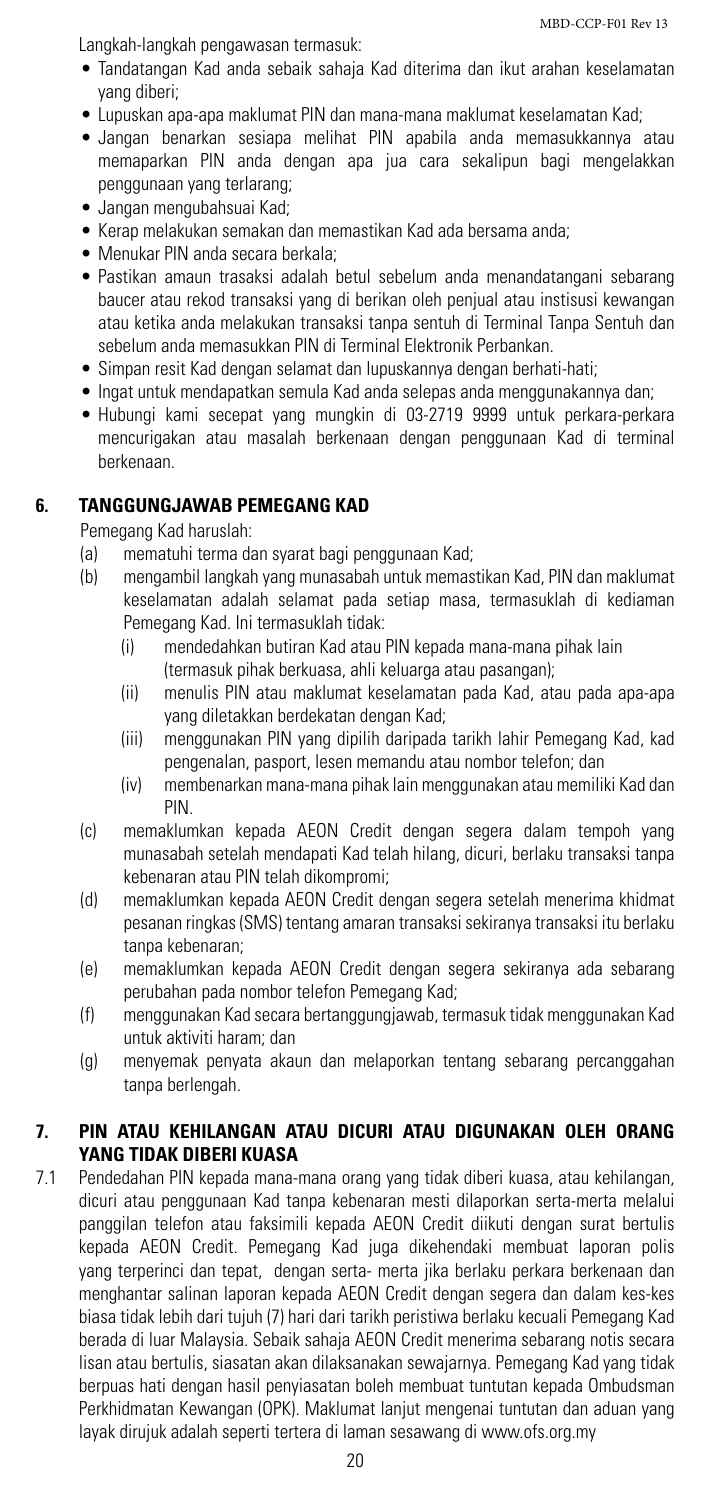- 7.2 Tertakluk pada Klausa 8 sehingga dan melainkan jika suatu notis secara lisan atau bertulis mengenai kehilangan atau kecurian Kad daripada Pemegang Kad mengikut Klausa 7.1 telah diterima oleh AEON Credit, Pemegang Kad adalah bertanggungjawab terhadap segala caj yang terlibat sebelum itu sama ada Kad itu digunakan di bawah kuasa Pemegang Kad atau tidak.
- 7.3 Apabila Kad yang hilang atau dicuri telah ditemui, Pemegang Kad tidak dibenarkan menggunakan Kad tersebut tetapi hendaklah dengan segera memotong kad tersebut melalui seluruh jalur magnetik dan cip dan mengembalikannya kepada AEON Credit serta merta.
- 7.4 Walaupun AEON Credit tiada obligasi mengeluarkan kad gantian, AEON Credit boleh melakukannya tertakluk pada pembayaran yang ditetapkan seperti ditentukan oleh AEON Credit terdahulu.untuk akaun yang berkaitan dengan mana-mana aduan tersebut atau bawah sebarang keadaan sekalipun.

# **8. LIABILITI UNTUK TRANSAKSI TANPA KEBENARAN**

Tanpa prejudis kepada hak AEON Credit dengan ini dan walau apapun bahawa Pemegang Kad mungkin telah melakukan semua langkah berjaga-jaga penuh ketelitian untuk menghalang kehilangan Kad atau dicuri dan melaporkan kehilangan atau kecurian Kad mengikut Klausa 7.1 di sini, Pemegang Kad masih dipertanggungjawabkan untuk membayar kepada AEON Credit berdasarkan keadaan berikut:

- 8.1 Pemegang Kad akan bertanggungjawab ke atas urus niaga tanpa kebenaran yang menggunakan PIN jika Pemegang Kad melakukan perkara berikut:
	- • melakukan penipuan, atau
	- terlewat untuk memberitahu AEON Credit dengan secepat mungkin dalam tempoh yang munasabah mengikut Klausa 7.1 setelah mendapati Kadnya telah hilang atau telah digunakan tanpa kebenaran, atau
	- • mendedahkan PIN anda secara sukarela kepada pihak lain, atau merekodkan PIN anda pada Kad, atau pada apa-apa yang disimpan berdekatan dengan Kad anda.
- 8.2 Pemegang Kad akan bertanggungjawab bagi apa-apa urus niaga tanpa kebenaran yang memerlukan pengesahan tandatangan atau dengan kad tanpa sentuh, jika Pemegang Kad melakukan perkara berikut:
	- • melakukan penipuan, atau
	- terlewat untuk memberitahu AEON Credit dengan secepat mungkin dalam tempoh yang munasabah mengikut Klausa 7.1 setelah mendapati Kadnya telah hilang atau telah digunakan tanpa kebenaran, atau
	- • meninggalkan Kad atau butiran mengenai Kad anda tanpa jagaan di tempat-tempat yang boleh dilihat dan diakses oleh orang lain; atau
	- secara sukarela membenarkan orang lain menggunakan Kad anda.

#### **9. KAD MILIK AEON CREDIT**

- 9.1 Kad adalah dan semestinya sepanjang masa menjadi milik AEON Credit dan mesti diserahkan kepada AEON Credit serta-merta setelah diminta oleh AEON Credit atau ejennya yang sah.
- 9.2 Setelah tarikh guna Kad tamat, Pemegang Kad mesti menyerahkan Kad yang telah tamat tempoh kepada AEON Credit dan memohon pengeluaran Kad baru yang semestinya atas budibicara mutlak AEON Credit untuk berbuat demikian.

#### **10. KAD TIDAK BOLEH DIPINDAHMILIK ATAU DICAGARKAN**

- 10.1 Kad tidak boleh dipindah milik dan hanya boleh digunakan oleh Pemegang Kad sahaja.
- 10.2 Kad tidak boleh dicagarkan oleh Pemegang Kad sebagai jaminan untuk apa jua tujuan sekalipun.

# **11. KAD TIDAK BOLEH DIGUNAKAN UNTUK AKTIVITI YANG MENYALAHI UNDANG-UNDANG**

- 11.1 Kad tidak boleh digunakan untuk melakukan sebarang aktiviti yang menyalahi undangundang seperti perbankan, pertaruhan atau perjudian haram dalam talian.
- 11.2 AEON Credit berhak untuk menamatkan kemudahan kad kredit sekiranya Pemegang Kad didapati telah menggunakan kad kredit untuk tujuan yang menyalahi undangundang.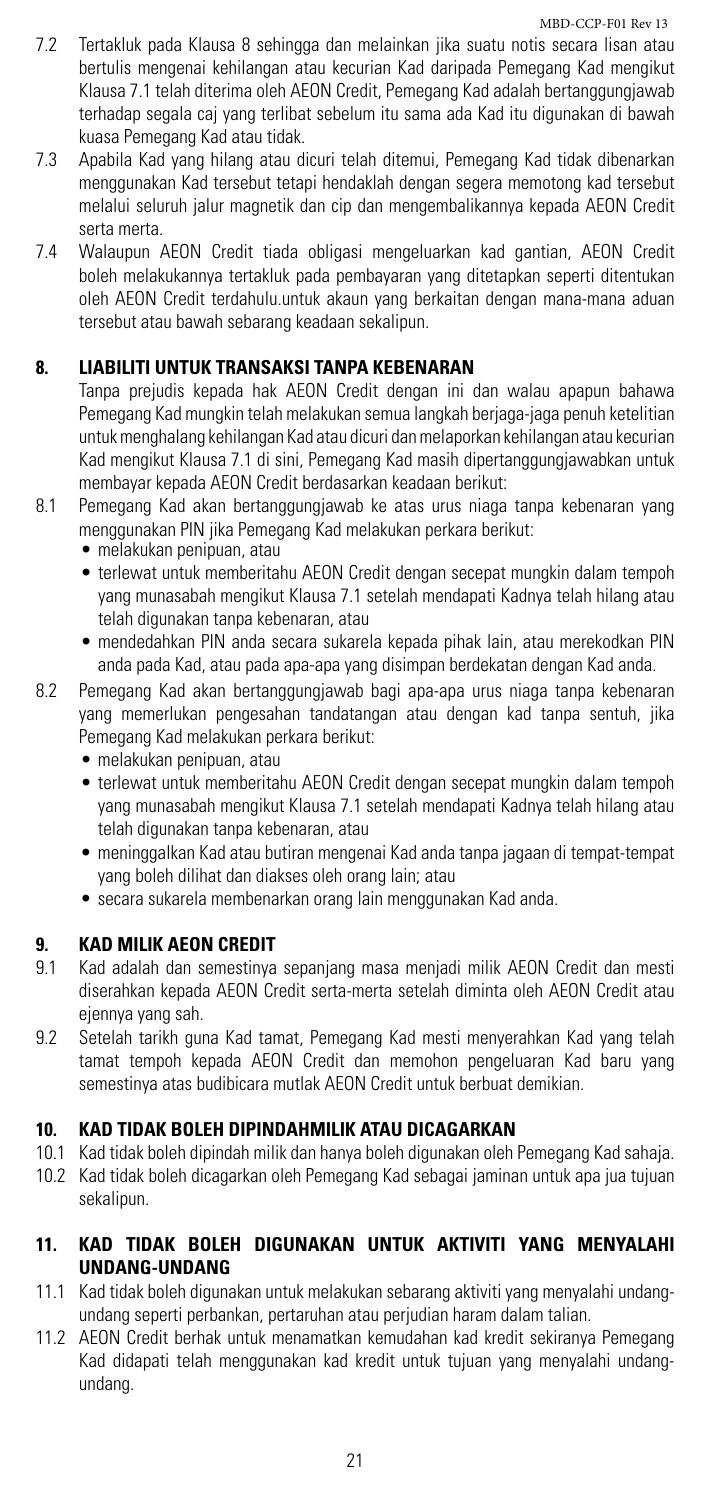#### **12. TRANSAKSI DENGAN PEDAGANG**

- 12.1 AEON Credit berhak mendedahkan kepada mana-mana pedagang kepada siapa Kad tersebut diserahkan atau mana-mana ahli institusi VISA International dan/ atau MasterCard Worldwide, nombor Akaun Pemegang Kad dan sebarang maklumat lain yang diperlukan untuk memudahkan penggunaan Kad atau pemprosesan mana-mana transaksi yang memberi kesan atau akan memberi kesan akibat penggunaan Kad. Selaras dengan Akta Perlindungan Data Peribadi 2010, serta kaedah-kaedah dan peraturan yang berkaitan dengan data peribadi dan privasi.
- 12.2 Tanpa prejudis kepada Klausa 12.1 di sini, AEON Credit tidak boleh dipertanggungjawabkan atas keengganan mana-mana pedagang atau ahli institusi VISA International dan/atau MasterCard Worldwide untuk menunaikan atau menerima Kad atau atas apa-apa kerosakan atau kekurangan terhadap barangan atau perkhidmatan yang dibekalkan kepada Pemegang Kad oleh mana-mana pedagang. Sebarang aduan oleh Pemegang Kad mestilah diselesaikan terus dengan pedagang atau ahli institusi VISA International dan/ atau MasterCard Worldwide berkenaan dan tiada tuntutan terhadap pedagang atau ahli institusi VISA International dan/atau MasterCard Worldwide melayakkan Pemegang Kad untuk memulakan atau membuat tuntutan balik terhadap AEON Credit atau menahan pembayaran kepada AEON Credit untuk akaun yang berkaitan dengan mana-mana aduan tersebut atau bawah sebarang keadaan sekalipun.

#### **13. PENGGUNAAN KEMUDAHAN ATM, PENDAHULUAN TUNAI, CAJ KEWANGAN DAN PERTUKARAN UNTUK TRANSAKSI LUAR NEGARA**

- 13.1 Sebarang deposit ATM yang terlibat akibat penggunaan Kad di mana-mana ATM yang dipasang oleh AEON Credit sama ada melalui cek atau wang tunai, adalah tertakluk kepada pengesahan AEON Credit. Deposit cek hanya boleh didapati untuk kegunaan setelah ia diterima dan dijelaskan. Penyata yang dikeluarkan melalui ATM pada masa cek didepositkan hanya berupa pengesahan bahawa deposit telah dibuat tetapi bukan berupa jumlah yang didepositkan.
- 13.2 Jumlah yang tertera pada skrin ATM terhadap akaun Kad Kredit bukanlah untuk apaapa tujuan untuk diambil kira sebagai penyata konklusif Akaun Kad Kredit dengan AEON Credit kerana ia mungkin tidak termasuk deposit yang dilakukan untuk Akaun Kad Kredit yang tidak disahkan oleh AEON Credit.
- 13.3 Kadar pertukaran untuk semua transaksi antara negara yang terlibat akibat penggunaan ATM harus menggunakan kadar pertukaran lazim yang ditetapkan oleh AEON Credit menggunakan budibicara mutlaknya pada tarikh masuk ke dalam Akaun Kad Kredit. Untuk transaksi yang dilakukan di luar Malaysia dalam sebarang matawang asing, caj tersebut akan ditukar terlebih dahulu kepada Ringgit Malaysia pada kadar tukaran yang akan ditentukan oleh MasterCard/VISA International mengikut budi bicara mutlaknya sebelum didebit ke Akaun Kad Kredit.
- 13.4 Pemegang Kad boleh mendapatkan wang pendahuluan pada jumlah yang diputuskan oleh AEON Credit dari masa ke masa mengikut budi bicara mutlaknya, berdasarkan maksud berikut:
	- (a) menunjukkan Kad di mana-mana pejabat AEON Credit atau mana-mana ahli institusi VISA International dan/atau MasterCard Worldwide bersama bukti kad pengenalan atau passport dan menandatangani rekod transaksi yang perlu; atau
	- (b) menggunakan Kad di mana-mana ATM AEON Credit atau mana-mana bank atau institusi lain yang telah membuat perjanjian dengan AEON Credit untuk menggunakan ATM mereka (yang mana jumlah setiap pendahuluan tertakluk pada had pengeluaran harian yang sah yang dikenakan oleh bank atau institusi berkenaan)
- 13.5 Penggunaan Kad oleh Pemegang Kad untuk mendapatkan wang pendahuluan harus dianggap memenuhi perjanjian Pemegang Kad untuk membayar faedah bagi setiap wang pendahuluan yang diambil dan membayar wang pendahuluan tetap yang dinyatakan oleh AEON Credit dari masa ke masa seperti ternyata dalam Klausa ini.
- 13.6 Caj Kewangan akan terakru bagi setiap wang pendahuluan yang diambil dari tarikh pengambilan sehingga tarikh pembayaran semula dan dibayar sepenuhnya pada kadar semasa 18% setahun atau pada kadar lain yang berhak ditentukan oleh AEON Credit. Yuran sebanyak 5% atau pada kadar yang ditentukan oleh AEON Credit dari masa ke masa akan dikenakan mengikut jumlah setiap wang pendahuluan (tertakluk pada minimum RM15 atau jumlah yang ditetapkan oleh AEON Credit dari semasa ke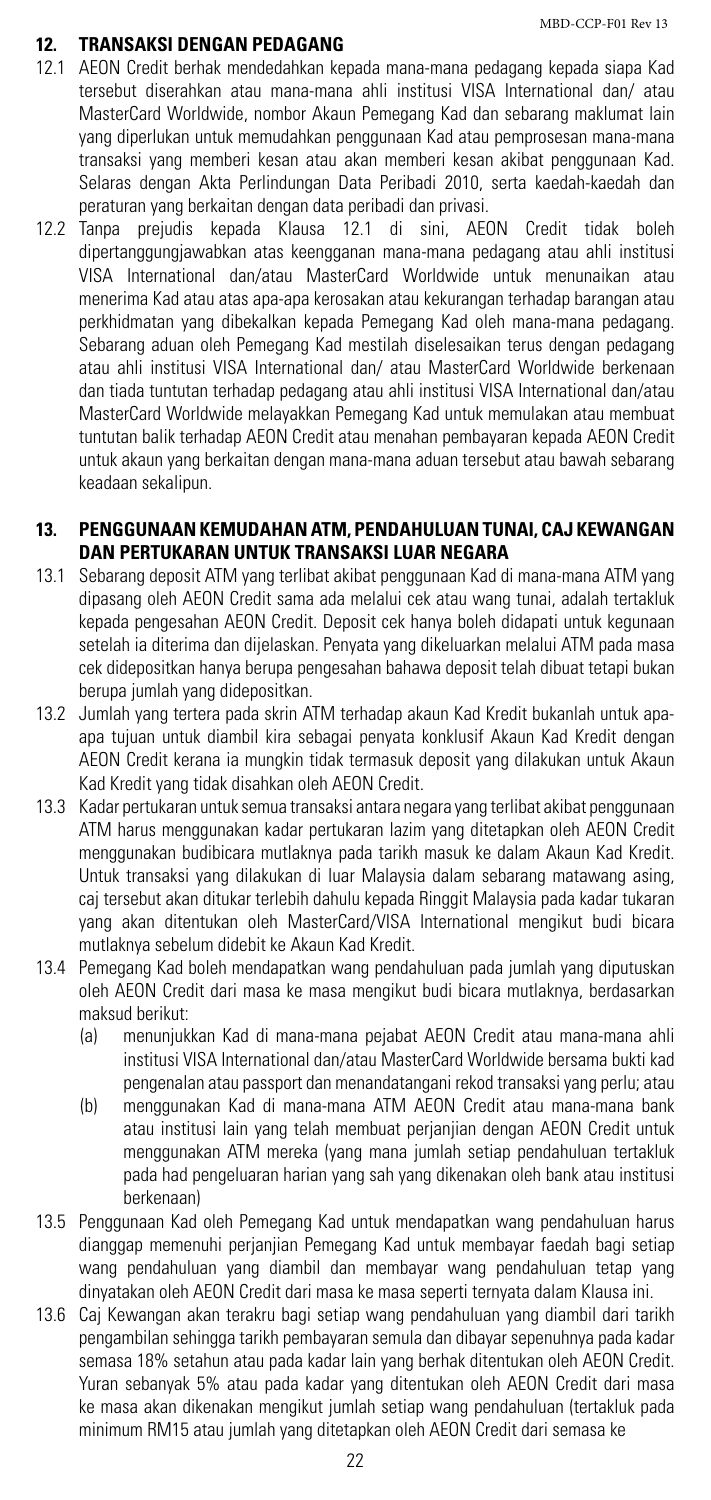semasa) dan dicaj pada Akaun Kad Kredit Pemegang Kad.

13.7 Sebarang transaksi yang dilakukan di kasino, rangkai niaga pertaruhan atau rangkai niaga seumpama dengannya yang dibenarkan oleh undang-undang harus dianggap wang pendahuluan dan bukan sebagai pembelian runcit.

# **14. TRANSAKSI URUSNIAGA YANG DILAKUKAN DILUAR MALAYSIA**

- 14.1 Untuk transaksi yang dilakukan di luar Malaysia dalam sebarang matawang asing, MasterCard/VISA, tertakluk kepada kad yang digunakan, akan menukarkan transaksi tersebut kepada Ringgit Malaysia pada kadar tukaran yang akan ditentukan oleh MasterCard/VISA pada tarikh ketika ia diproses oleh MasterCard/VISA.
- 14.2 Sebagai tambahan, Pemegang Kad dikenakan caj perkhidmatan sebanyak 1.0% untuk penukaran transaksi yang dibuat dalam matawang asing.
- 14.3 Pemegang Kad bersetuju bahawa AEON Credit tidak akan bertanggungjawab untuk menyelesaikan pertikaian Pemegang Kad dengan MasterCard/VISA atas caj penukaran matawang asing yang ditentukan oleh MasterCard/VISA untuk sebarang transaksi yang dilakukan oleh Pemegang Kad di luar Malaysia.

#### **15. TRANSAKSI INTERNET**

15.1 Sekiranya Pemegang Kad menggunakan Kad untuk membeli barangan dan/ atau perkhidmatan melalui laman web atau portal, Pemegang Kad adalah bertanggungjawab sepenuhnya atas keselamatan penggunaannya sepanjang masa. Pemegang Kad bersetuju bahawa kemasukan maklumat Kad melalui internet adalah bukti yang mencukupi tentang kesahihan arahan tersebut, tertakluk kepada input dan sistem pengesahan "One-Time Password" (OTP) yang dihantar ke nombor telefon mudah alih Pemegang Kad yang telah didaftarkan kepada AEON Credit di laman sesawang rakan niaga "3-D Secure" bagi sesuatu transaksi. AEON Credit tidak harus dipertanggungjawabkan untuk mengesahkan identiti atau kuasa seseorang yang memasukkan maklumat Kad Pemegang Kad dan AEON Credit tidak boleh dipertanggungjawabkan untuk bertindak atas penggunaan maklumat Kad tanpa mengira sama ada seseorang itu diberi kuasa sedemikian dan tanpa mengira keadaan yang wujud pada masa transaksi. Namun begitu, AEON Credit berhak menggunakan budi bicaranya untuk tidak melaksanakan mana-mana transaksi seumpamanya melalui internet jika AEON Credit mempunyai sebab untuk berasa ragu tentang kesahannya atau jika pada pendapat AEON Credit ia tidak sah atau sebaliknya tidak wajar dilakukan atas apa-apa sebab sekalipun.

# **16. PENGGUNAAN PERKHIDMATAN AUTO-DEBIT AEON CREDIT**

- 16.1 Pendaftaran Auto-debit AEON Credit.
	- 16.1.1 AEON Credit boleh menggunakan budi bicara mutlaknya, dan tanpa memberikan sebarang sebab untuk menerima atau menolak pendaftaran Pemegang Kad untuk Auto-debit AEON Credit bagi penyelesaian arahan pembayaran yang dibekalkan oleh Pembekal Perkhidmatan kepada AEON Credit berhubung dengan mana-mana jumlah tertunggak yang perlu dibayar oleh Pemegang Kad kepada Pembekal Perkhidmatan.
	- 16.1.2 Pemegang Kad akan diberitahu tentang penerimaan dan tarikh permulaan pendaftaran Auto-debit AEON Credit. Sebarang amaun tertunggak yang perlu dibayar kepada Pembekal Perkhidmatan sebelum tarikh bermula Pemegang Kad menggunakan Auto-debit AEON Credit perlu diselesaikan oleh Pemegang Kad terus kepada Pembekal Perkhidmatan.
- 16.2 Mendebit Akaun Kad Kredit.
	- 16.2.1 AEON Credit boleh mendebitkan ke dalam Akaun Kad Kredit Pemegang Kad amaun transaksi arahan pembayaran yang dihantar oleh Pembekal Perkhidmatan kepada AEON Credit. Perkiraan seumpama itu, bagi arahan pembayaran harus diteruskan atas budibicara mutlak AEON Credit kecuali Pemegang Kad menasihati AEON Credit untuk menamatkan perkiraan tersebut untuk mana-mana atau semua arahan pembayaran yang didaftarkan oleh Pemegang Kad untuk perkhidmatan Auto-debit AEON Credit. Untuk permintaan penamatan tersebut, AEON Credit akan berusaha melaksanakan penamatan secepat mungkin tetapi AEON Credit tidak boleh dipertanggungjawabkan atas sebarang kelewatan dalam pelaksanaan penamatan tersebut.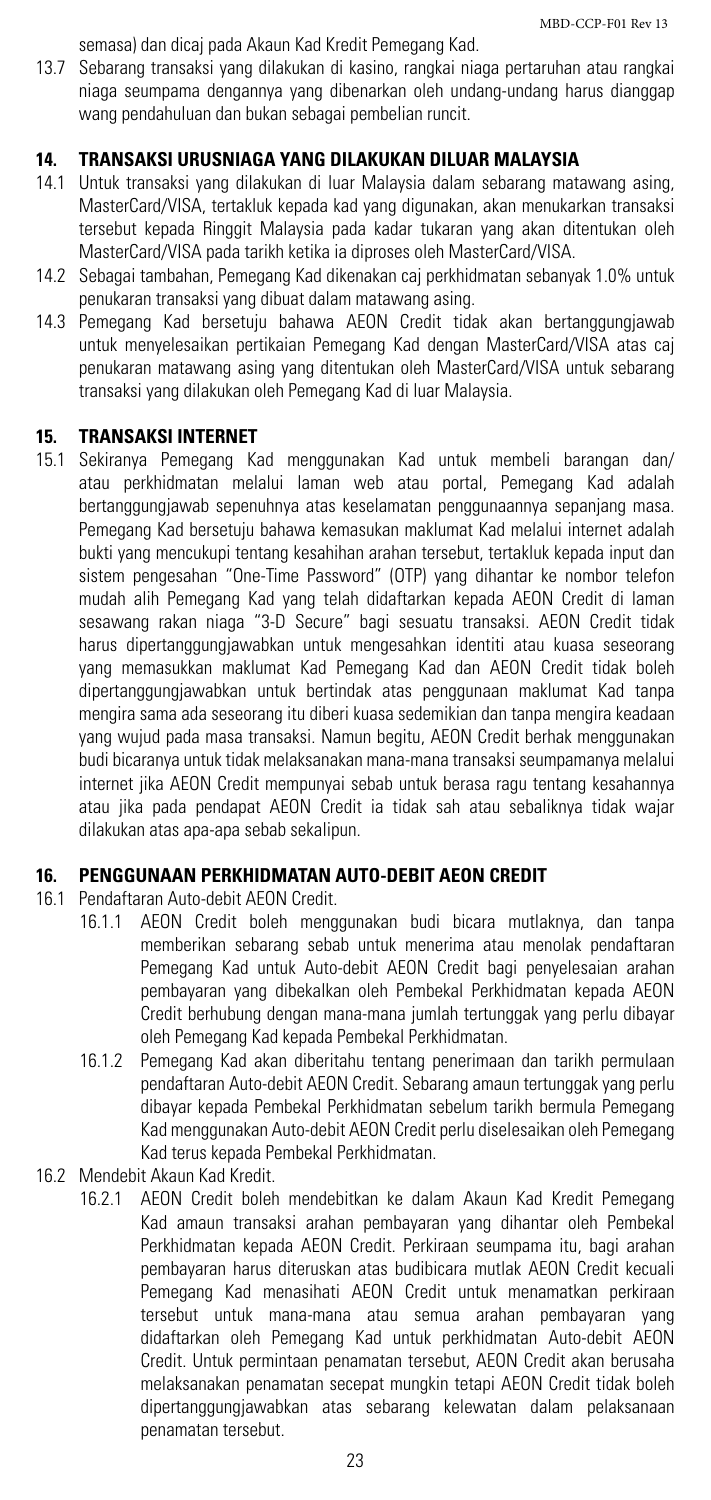- 16.3 Permintaan Pemberikuasaan.
	- 16.3.1 Bagi setiap arahan pembayaran, Pembekal Perkhidmatan akan mendapatkan permintaan pemberikuasaan transaksi dari AEON Credit apabila amaun transaksi perlu dibayar dan apabila permintaan pemberikuasaan tersebut ditolak oleh AEON Credit, Pemegang Kad mesti bertanggungjawab sepenuhnya untuk menyelesaikan amaun transaksi tersebut terus kepada Pembekal Perkhidmatan.
- 16.4 Tuntutan dan Pertikaian.
	- 16.4.1 Berhubung dengan pendaftaran Pemegang Kad untuk Auto-debit AEON Credit, Pemegang Kad dengan ini bersetuju dan mengetahui bahawa jika sebarang tuntutan atau pertikaian apa sahaja yang berkaitan arahan pembayaran oleh Pembekal Perkhidmatan kepada AEON Credit, tuntutan atau pertikaian harus dikemukakan oleh Pemegang Kad terus kepada Pembekal Perkhidmatan dan Pemegang Kad tidak harus menganggap AEON Credit bertanggungjawab dalam apa cara sekalipun.
- 16.5 Pembayaran Tanpa Kredit Pembekal Perkhidmatan.
	- 16.5.1 Jika pembayaran dibuat tidak dikreditkan ke akaun Pemegang Kad dengan Pembekal Perkhidmatan atau ditolak oleh mana-mana Pembekal Perkhidmatan atas apa-apa sebab sekalipun, Pemegang Kad tidak boleh membuat apa-apa tuntutan sekalipun terhadap AEON Credit.
- 16.6 Tanggung Rugi.
	- 16.6.1 Pemegang Kad dengan ini menanggung rugi sepenuhnya dan memastikan AEON Credit ditanggung rugi sepenuhnya daripada dan terhadap semua kehilangan, kerosakan, perbelanjaan (termasuk kos guaman, yuran dan perbelanjaan atas dasar tanggung rugi sepenuhnya), tuntutan dan permintaan, yang timbul dalam apa bentuk sekalipun, yang mungkin dikenakan oleh AEON Credit atau dibenarkan dengan sebab oleh AEON Credit yang menawarkan atau memberikan perkhidmatan Auto-debit AEON Credit ini bawah Terma dan Syarat ini.

#### **17. HAK AEON CREDIT MENGENAKAN YURAN DAN /ATAU CAJ**

- 17.1 Apabila sahaja AEON Credit mengajukan tuntutan, Pemegang Kad harus membayar AEON Credit perkara berikut:
	- (a) yuran tahunan seperti dinyatakan oleh AEON Credit bagi setiap pembaharuan Kad;
	- (b) caj pengendalian seperti dinyatakan oleh AEON Credit kerana mengeluarkan Kad gantian;
	- (c) caj pengendalian seperti dinyatakan oleh AEON Credit kerana mengeluarkan kad penukaran atas permintaan Pemegang Kad;
	- (d) yuran penyiasatan jualan seperti dinyatakan oleh AEON Credit atas pertikaian yang ditimbulkan dan telah didapati tidak sah;
	- (e) yuran pemulangan baki kredit seperti dinyatakan oleh AEON Credit sebagai yuran pemprosesan untuk pemulangan baki;
	- (f) yuran penalti terlebih had seperti dinyatakan oleh AEON Credit sebagai caj penalti kerana menggunakan kredit melebihi had yang dibenarkan.
- 17.2 Semua yuran yang dibayar menurut atau berhubung dengan Kad tidak akan dikembalikan dalam apa-apa keadaan sekalipun.
- 17.3 Semua yuran, kadar cukai atau caj mungkin berubah pada bila-bila masa dan dari semasa ke semasa mengikut budi bicara tunggal dan mutlak AEON Credit dengan memberi Pemegang Kad notis dua puluh satu (21) hari kalendar terlebih dahulu.

# **18. PERUNTUKAN PEMBAYARAN**

18.1 Pembayaran balik akan diperuntukan ke amaun yang dinyatakan dalam hierarki berikut: Cukai Kerajaan, Pendahuluan Tunai (Prinsipal, Faedah dan Yuran), Transaksi Runcit (Prinsipal dan Faedah), Yuran Tahunan, Caj Lewat Bayar dan Lain-lain Yuran.

# **19. CUKAI**

19.1 Sebarang Cukai Perkhidmatan dan lain-lain cukai yang seumpamanya perlu dibayar oleh Pemegang Kad. Untuk maklumat lanjut sila layari www.aeoncredit. com.my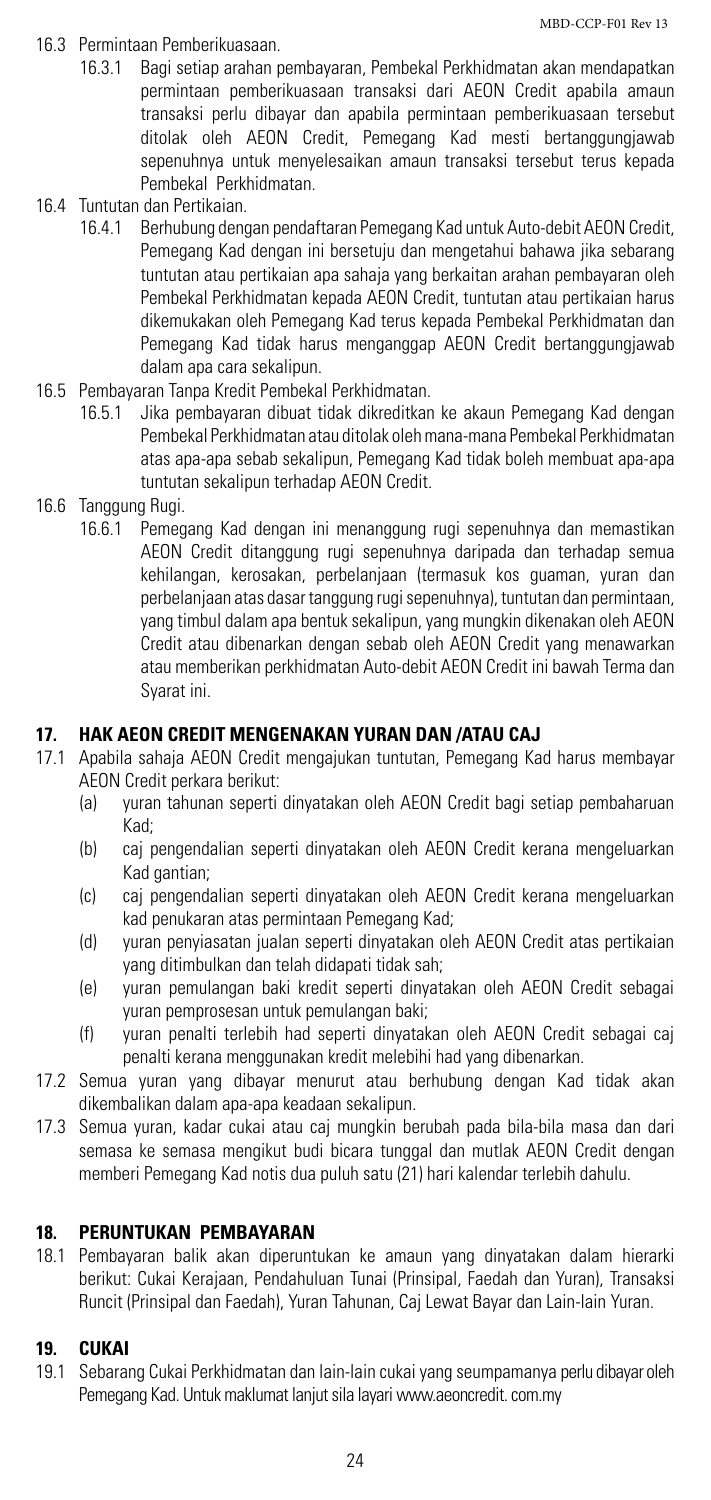# **20. PEMBAYARAN MINIMUM DAN CAJ KEWANGAN ATAS PEMBELIAN RUNCIT**

- 20.1 Pemegang Kad boleh memilih untuk tidak menyelesaikan Baki Semasa sepenuhnya, yang mana Pemegang Kad akan pada atau sebelum Tarikh Akhir Pembayaran membayar AEON Credit Pembayaran Minimum yang ditetapkan yang dikira seperti berikut:
	- (a) jika Baki Semasa tidak melebihi Had Kredit, 5% Baki Semasa, 100% daripada Cukai Perkhidmatan, 100% daripada Pelan Pembayaran Ansuran dan 100% Jumlah Tertunggak atau minimum RM50, yang mana lebih tinggi; atau
	- (b) jika Baki Semasa melebihi Had Kredit, 5% daripada Had Kredit, Amaun Melebihi Had Kredit (Penyata Semasa)100% daripada Cukai Perkhidmatan, 100% daripada Pelan Pembayaran Ansuran, 100%Jumlah Tertunggak ATAU minimum RM50; yang mana lebih tinggi.
- 20.2 Tertakluk pada Klausa 20 di sini, jika jumlah Pembayaran Minimum yang Ditetapkan tidak dibayar atau tidak dibayar sepenuhnya atau dibayar selepas Tarikh Akhir Pembayaran, AEON Credit boleh mengenakan caj Pembayaran Lewat seperti dinyatakan dalam Klausa 22.1 di sini, sehingga Pembayaran Minimum Ditetapkan dibayar sepenuhnya dan/atau mungkin membenarkan Pemegang Kad untuk membayar:
	- (a) jika Baki Semasa tidak melebihi Had Kredit, Pembayaran Minimum Ditetapkan semasa dan jumlah Pembayaran Minimum Ditetapkan sebelumnya yang belum dibayar; atau
	- (b) jika Baki Semasa melebihi Had Kredit, Pembayaran Minimum Ditetapkan semasa dan melebihi Had Kredit dan jumlah Pembayaran Minimum Ditetapkan sebelumnya yang belum dibayar.
- 20.3 AEON Credit akan mengenakan caj kewangan seperti yand dibenarkan dalam dokumen polisi Kad Kredit Bank Negara Malaysia (atau apa – apa polisi atau peraturan lain yang dikeluarkan dari semasa ke semasa) ke atas baki tertunggak pada transaksi runcit dan pendahuluan tunai yang belum dijelaskan Pemegang Kad (dan berkenaan dengan transaksi runcit baru, caj kewangan akan dikenakan dari tarikh transaksi runcit diposkan kepada Akaun MasterCard dan VISA Kad Kredit Pemegang Kad) dikira berdasarkan baki harian pada kadar semasa seperti berikut:-

| Kategori           | Kategori Pemegang Kad                                                                                                 | Caj Kewangan<br>(%) |
|--------------------|-----------------------------------------------------------------------------------------------------------------------|---------------------|
| Peringkat 1        | Pemegang Kad yang membayar amaun minimum<br>tepat pada masa bagi tempoh 12 bulan<br>berturut-turut                    | 15.0%<br>setahun    |
| <b>Peringkat 2</b> | Pemegang Kad yang membayar amaun minimum<br>tepat pada masa bagi tempoh 10 bulan atau lebih<br>dalam kitaran 12 bulan | 17.0%<br>setahun    |
| Peringkat 3        | Pemegang Kad yang TIDAK tergolong dalam<br>kategori Peringkat 1 & Peringkat 2                                         | 18.0%<br>setahun    |

20.4 Tanpa mengambil kira Klausa 20.3 di atas, sekiranya Pemegang Kad telah menyelesaikan sepenuhnya baki tertunggak bulan sebelum itu seperti yang terbukti di dalam Penyata bulanan semasa, Pemegang Kad akan menikmati "tempoh tanpa faedah" untuk sekurang-kurangnya dua puluh (20) hari kalendar bermula dari tarikh Penyata bulanan semasa di mana Transaksi Runcit telah diposkan ke MasterCard dan Visa dan caj kewangan tidak akan dikenakan ke atas mana-mana Transaksi Runcit untuk "tempoh tanpa faedah". Untuk Pemegang Kad yang belum menyelesaikan baki tertunggak bulan sebelumnya, mereka tidak akan dapat menikmati "tempoh tanpa faedah" yang tersebut di atas. Transaksi Runcit bermakna transaksi selain daripada pendahuluan tunai dan transaksi pertaruhan atau perjudian.

#### **21. PENUKARAN BAKI AUTOMATIK**

21.1 Program ini dibuka kepada Pemegang Kad Utama AEON Credit Service terpilih yang memenuhi kriteria kelayakan. Baki tertunggak Kad Kredit akan ditukar kepada pinjaman berjangka selama 3 tahun (36 bulan), pada kadar faedah efektif tidak melebihi 13% setahun.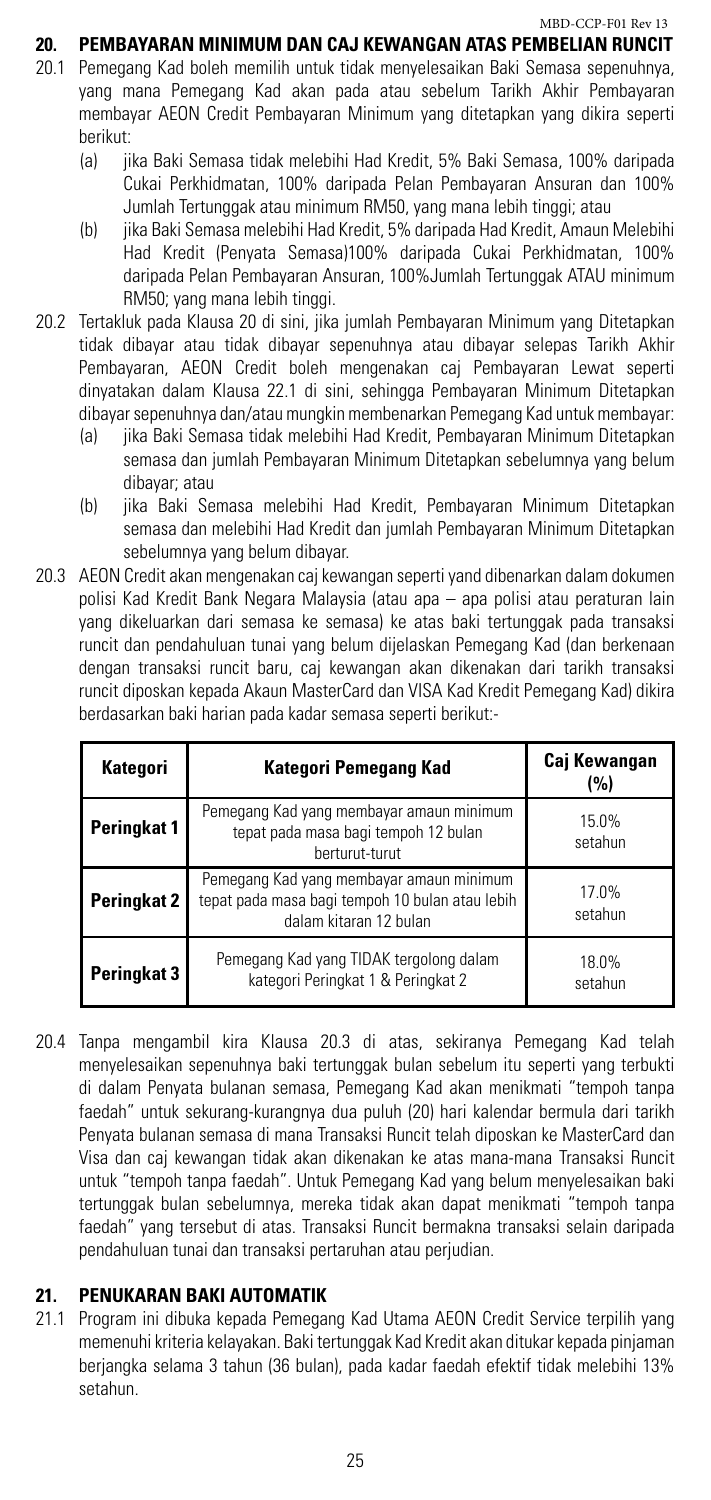Kriteria Kelayakan:

- Warganegara Malaysia
- Pendapatan bulanan : Kurang daripada atau bersamaan dengan RM5,000 (sila maklum bahawa ini merujuk kepada pendapatan terkini yang disahkan melalui rekod pengeluar Kad Kredit anda)
- • Rekod pembayaran : Nisbah pembayaran kurang atau bersamaan 10% (purata 12 bulan lalu)
- Nisbah Pembayaran : Jumlah bayaran / jumlah baki penyata (12 bulan lalu)
- Akaun Kad anda adalah terkini dan tidak tertunggak

# **22. CAJ PEMBAYARAN LEWAT**

- 22.1 Minimum RM10 atau 1% daripada jumlah transaksi runcit dan pendahuluan tunai yang tertunggak, yang mana lebih tinggi tertakluk kepada maksimum RM100.
- 22.2 Caj bayaran lewat tidak boleh ditambah kepada jumlah yang belum dijelaskan dalam tunggakan untuk pengiraan faedah bayaran lewat.

# **23. BUKTI KETERHUTANGAN**

- 23.1 AEON Credit layak mempercayai:
	- (a) sebarang rekod transaksi draf jualan, baucar kredit, draf pembayaran tunai, dan/atau rekod caj lain yang mengandungi lambang atau penghasilan semula maklumat cetakan timbul pada Kad dan sempurna seperti yang sepatutnya, dan/ atau
	- (b) mana-mana rekod pendahuluan tunai atau mana-mana transaksi lain AEON Credit akibat penggunaan Kad termasuk tetapi tidak terhad kepada transaksi akibat tempahan melalui internet, pos ataupun telefon; sebagai bukti konklusif hutang yang ditanggung oleh Pemegang Kad dan didebitkan ke Akaun Kad Kredit dan ditunjukkan dalam Penyata.
- 23.2 Sekiranya ada hutang dalam mata wang selain daripada mata wang dibilkan harus, sebelum didebitkan ke Akaun Kad Kredit, ditukarkan kemata wang yang dibilkan pada kadar pertukaran yang akan ditetapkan oleh AEON Credit dengan menggunakan budibicara mutlaknya pada tarikh kemasukan ke Akaun Kad Kredit.
- 23.3 Semua pembayaran bagi pembelian barangan dan/atau perkhidmatan dan wang pendahuluan akibat penggunaan Kad dan semua yuran tahunan, caj pengendalian, caj kewangan, caj pembayaran lewat dan semua caj lain dan faedah akan didebitkan ke Akaun Kad Kredit dalam matawang dibilkan dan akan ditunjukkan dalam Penyata.
- 23.4 Pemegang Kad bersetuju bahawa rekod sebarang transaksi AEON Credit akibat penggunaan Kad haruslah konklusif dan mengikat Pemegang Kad untuk semua tujuan kecuali dibuktikan sebaliknya.

# **24. MELEBIHI HAD KREDIT**

- 24.1 Pemegang Kad berjanji bahawa dia tidak harus menggunakan Kad dalam apa-apa cara yang boleh menyebabkan jumlah agregat tertunggak yang terhutang kepada AEON Credit melaui Kad melebihi Had Kredit kecuali telah mendapat kelulusan bertulis AEON Credit terlebih dahulu.
- 24.2 Sekiranya Had Kredit terlebih, Pemegang Kad harus, sebagai tambahan kepada amaun kena bayar di bawah Klausa 20 di sini, dengan serta-merta membayar AEON Credit setelah diminta membayar amaun berlebihan sepenuhnya. Sekiranya gagal berbuat demikian, penggunaan Kad dianggap ditamatkan dan peruntukan berhubung dengan penamatan dalam Klausa 26 dengan ini diguna pakai.

#### **25. PEMBAYARAN**

- 25.1 Semua pembayaran kepada AEON Credit mesti dilakukan dalam mata wang dibilkan.
- 25.2 Pembayaran oleh Pemegang Kad kepada AEON Credit harus tidak dianggap sebagai telah dilakukan sehingga pembayaran relevan telah diterima oleh AEON Credit dan dimasukkan dalam rekod AEON Credit pada hari pembayaran diterima oleh AEON Credit.Tertakluk pada budi bicara AEON Credit untuk mengecualikan peruntukan sebelum ini, peruntukan berkenaan harus juga diguna pakai bagi tujuan menentukan Had Kredit yang boleh digunakan oleh Pemegang Kad.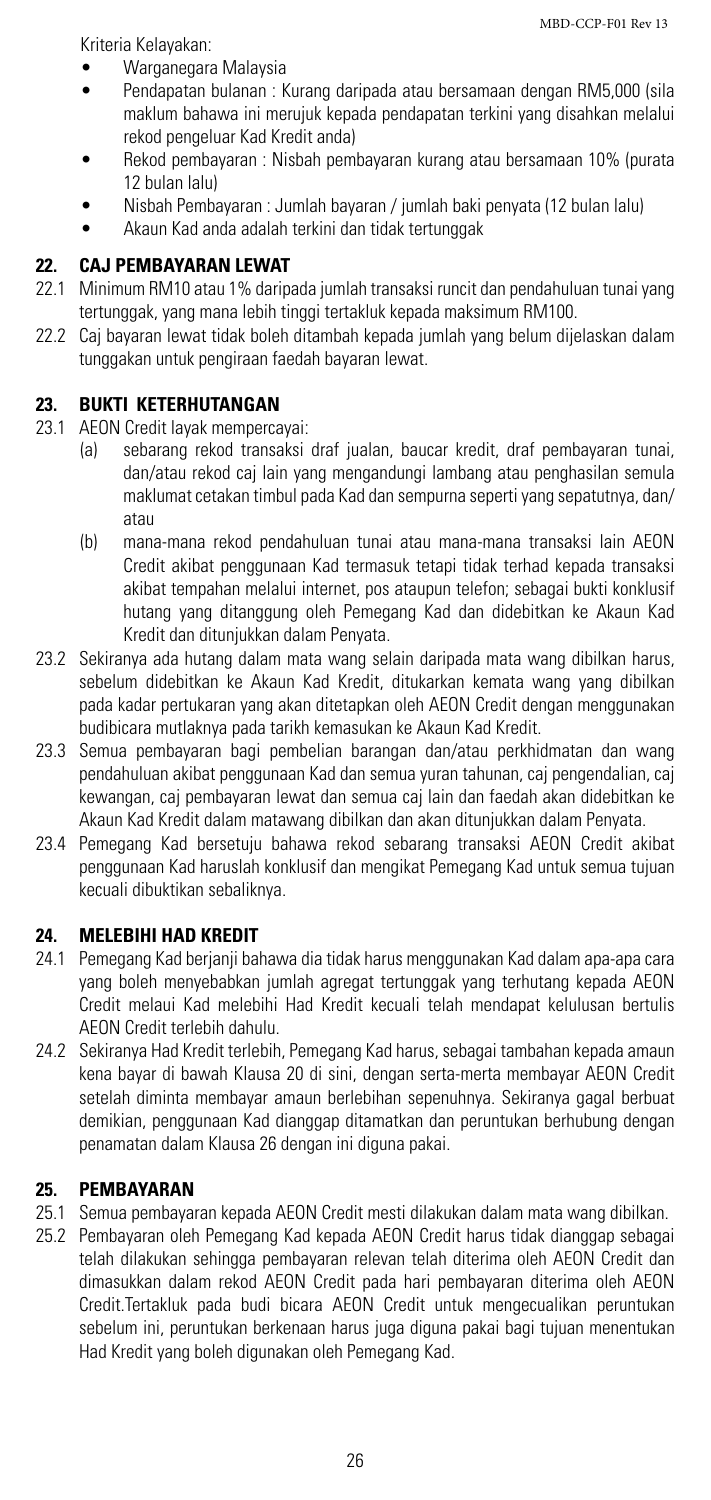25.3 Sekiranya Pemegang Kad telah melaksanakan arahan untuk sebarang amaun yang terhutang pada Akaun Kad Kredit yang perlu dibayar melalui kemudahan debit langsung, Pemegang Kad dengan ini memberikan kuasa mutlak kepada AEON Credit untuk menyerahkan data bil kepada bank untuk memotong amaun terhutang pada Akaun Kad Kredit dari akaun bank Pemegang Kad pada Tarikh Akhir Pembayaran atau selepas itu.

#### **26. KEMUNGKIRAN MEMBAYAR**

- 26.1 Sekiranya berlaku mana-mana perkara berikut:
	- (a) jika mana-mana jumlah perlu dibayar oleh Pemegang Kad kepada AEON Credit pada bila-bila masa bawah Akaun Kad Kredit;
	- (b) jika pembayaran Pemegang Kad perlu dibayar kepada AEON Credit tertunggak untuk mana-mana akaun lain;
	- (c) jika Pemegang Kad melanggar terma dan syarat di sini atau sebahagian darinya;
	- (d) jika Pemegang Kad menggunakan Kad untuk aktiviti yang melanggar undangundang seperti membuat pertaruhan haram di internet;
	- (e) meninggalkan Malaysia untuk bermastautin di Negara lain;
	- (f) jika Pemegang Kad meninggal dunia atau gila;
	- (g) jika Pemegang Kad diisytiharkan bankrap;
	- (h) jika Pemegang Kad tidak mampu membayar hutang yang tinggi kerana menjadi muflis;
	- (i) jika Pemegang Kad tidak dapat dikesan oleh AEON Credit;
	- (j) jika Pemegang Kad berhasrat menamatkan penggunaan Kad;
	- (k) jika AEON Credit menggunakan budi bicara mutlaknya enggan menggantikan Kad atau memperbaharui Kad; atau
	- (l) jika AEON Credit menggunakan budibicara mutlaknya memutuskan untuk membatalkan penggunaan Kad maka, penggunaan Kad akan ditamatkan sertamerta dan semua baki tertunggak pada Akaun Kad Kredit perlu dibayar sertamerta dan dibayar kepada AEON Credit oleh Pemegang Kad dan semua wang lain yang dikreditkan ke Akaun Kad Kredit selepas tarikh penamatan tersebut termasuk semua faedah, yuran dan caj perlu dibayar dan dibayar setelah dimasukkan ke Akaun Kad Kredit. Pemegang Kad akan terus terikat dengan terma dan syarat di sini walau apapun terjadi kerana penamatan kad oleh AEON Credit untuk apa-apa sebab sekalipun.
- 26.2 Sekiranya AEON Credit mendapat keputusan penghakiman untuk mana-mana jumlah perlu dibayar di sini, sebarang faedah, caj kewangan, caj pembayaran lewat atau mana-mana caj lain yang kena bayar berhubung dengannya mesti terus membayar dari tarikh penghakiman sehingga tarikh pembayaran sepenuhnya yang diputuskan untuk dibayar kepada AEON Credit.
- 26.3 Sebarang pelanggaran atau kegagalan Pemegang Kad berhubung dengan Akaun Kad, akan berupa pelanggaran atau kegagalan Pemegang Kad berhubung dengan manamana Akaun Kad Kredit lain Pemegang Kad. Untuk mengelakkan keraguan, sekiranya berlaku pelanggaran atau kegagalan oleh Pemegang Kad berhubung dengan Akaun Kad Kredit yang menimbulkan remedi di sini yang memihak kepada AEON Credit berhubung dengan Akaun Kad Kredit tersebut, AEON Credit seterusnya layak untuk menggunakan remedi tersebut untuk mana-mana Akaun Kad Kredit Pemegang Kad.

#### **27. PENYATUAN AKAUN UNTUK KEMUDAHAN KREDIT DAN TOLAKAN**

27.1 Sebagai tambahan kepada mana-mana hak umum untuk tolakan atau hak lain yang dibenarkan undang-undang terhadap AEON Credit, AEON Credit akan menggunakan budi bicara mutlaknya pada bila-bila masa dengan memberi notis sekurang-kurangnya tujuh (7) hari terlebih dahulu kepada Pemegang Kad untuk berhak menggabungkan atau menyatukan semua atau mana-mana akaun Pemegang Kad untuk kemudahan kredit dengan AEON Credit untuk apa jua deskripsi dan di mana sahaja dan sama ada dalam Ringgit Malaysia atau mata wang lain atau tolakan atau pindahan mana-mana jumlah ternyata pada kredit untuk mana-mana akaun seumpamanya termasuk akaun bersama dengan Pemegang Kad Tambahan dalam atau ke arah pelepasan semua jumlah perlu dibayar kepada AEON Credit bawah mana-mana akaun Pemegang Kad dengan AEON Credit untuk apa jua deskripsi dan di mana sahaja sama ada dalam Ringgit Malaysia atau mata wang lain, dan akan melakukannya walau apapun baki dalam akaun tersebut dan jumlah yang perlu dibayar harus tidak dijelaskan dalam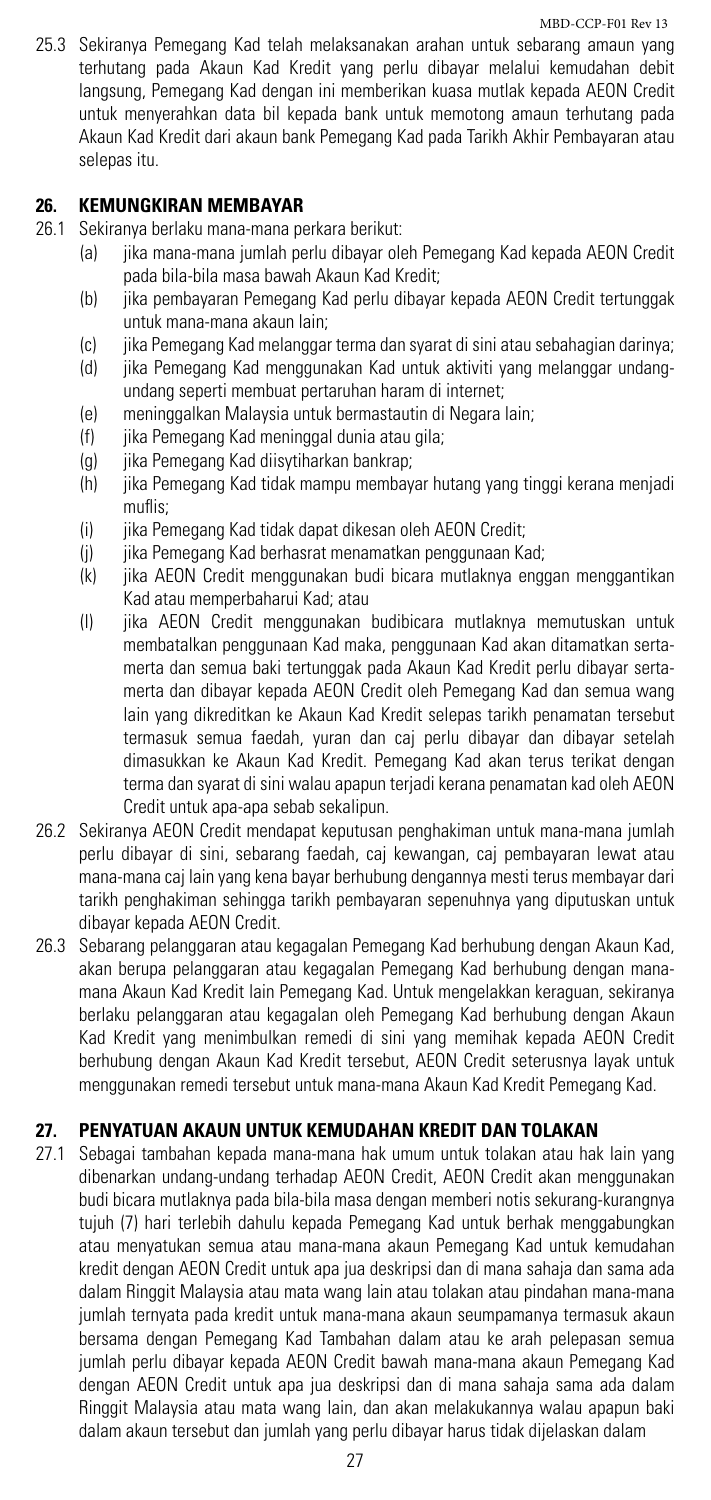mata wang yang sama, dan Pemegang Kad dengan itu memberi kuasa kepada AEON Credit untuk melaksanakan mana-mana tolakan penyatuan kombinasi tersebut atau memindahkannya dengan penukaran yang perlu pada kadar pertukaran lazim AEON Credit yang akan ditentukan oleh AEON Credit menggunakan budibicara mutlaknya.

# **28. AKAUN YANG DIGANTUNG**

28.1 Bagi tujuan untuk membolehkan AEON Credit mengekalkan keadaan baik liabiliti mana-mana pihak termasuk Pemegang Kad apabila writ saman dikeluarkan atau untuk membuktikan kebankrapan atau tak solven Pemegang Kad atau atas sebab-sebab lain yang difikirkan wajar oleh AEON Credit, AEON Credit boleh pada bila-bila masa meletakkan dan menyimpan untuk masa tertentu yang difikirkan berhemat atas manamana wang yang diterima, diperolehi atau direalisasikan di bawah ini atau di bawah mana-mana sekuriti lain atau jaminan terhadap kredit Pemegang Kad yang difikirkan wajar oleh AEON Credit tanpa sebarang obligasi perantaraan bagi pihak AEON Credit untuk melaksanakan yang sama atau mana-mana bahagiannya dalam atau ke arah melepaskan jumlah yang perlu dibayar dan yang terhutang pada AEON Credit.

# **29. PENAMATAN KAD OLEH PEMEGANG KAD**

- 29.1 Pemegang Kad boleh pada bila-bila masa setelah menerima dan/atau menggunakan Kad, menamatkan penggunaan Kad dengan memaklumkan atau memberi notis bertulis kepada Pusat Perkhidmatan Pelanggan AEON Credit seperti yang dinyatakan dalam Klausa 54.2 di dalam ini atau cawangan AEON Credit yang berdekatan. Selepas menamatkan penggunaan Kad, Pemegang Kad perlu memotong Kad, memotong seluruh jalur magnetik dan cip. Apabila notis tersebut diterima daripada Pemegang Kad, AEON Credit hendaklah membatalkan penggunaan Kad dengan serta-merta.
- 29.2 Pemegang Kad bertanggungjawab sepenuhnya untuk memaklumkan kepada semua pembekal perkhidmatan bagi membatalkan arahan pembayaran menurut Klausa 16 di dalam ini apabila kad kredit ditamatkan.
- 29.3 Semua Kad Tambahan hendak ditamatkan bersama dengan semua ciri, faedah dan mata ganjaran.
- 29.4 Tiada pemulangan yuran tahunan atau mana-mana bahagian daripadanya yang akan dibuat dan Pemegang Kad mesti bertanggungjawab atas keseluruhan baki tertunggak, caj, yuran, faedah dan/atau transaksi melalui penggunaan kad kredit termasuk transaksi yang belum diposkan ke dalam Akaun Kad Kredit pada tarikh pembatalan kad.

# **30. PENYEMAKAN VARIASI ATAU PENUKARAN TERMA DAN SYARAT**

- 30.1 AEON Credit boleh dari semasa ke semasa dengan memberi notis bertulis kepada Pemegang Kad sekurang-kurangnya dua puluh satu (21) hari kalendar, menyemak atau menukar terma dan syarat di sini termasuk tetapi tidak terhad kepada terma pembayaran, kadar dan/atau cara pengiraan yuran tahunan, caj pengendalian, caj kewangan, pembayaran minimum yang ditetapkan dan caj pembayaran lewat. Variasi, penyemakan atau penukaran ini harus digunakan pada tarikh efektif yang ditentukan oleh AEON Credit dan harus diguna pakai untuk semua baki tertunggak dalam Akaun Kad Kredit.
- 30.2 Notis penambahan, pengubahsuaian atau pemindahan boleh dilaksanakan melalui:-
	- (a) menghantar notis melalui surat kepada Pemegang Kad, atau
	- (b) menghantar notis melalui melalui e-mel kepada Pemegang Kad, atau
	- (c) menghantar notis melaui SMS kepada Pemegang Kad
- 30.3 Pengekalan atau penggunaan Kad selepas tarikh efektif mana-mana variasi, penyemakan atau pertukaran terma dan syarat semasa melaksanakan Klausa 30.1 dan Klausa 30.2 di sini harus dianggap sebagai penerimaan variasi, penyemakan dan penukaran tersebut tanpa keraguan oleh Pemegang Kad.
- 30.4 Jika Pemegang Kad tidak menerima variasi, penyemakan dan penukaran yang dicadangkan, Pemegang Kad mesti menamatkan penggunaan Kad dengan memberi notis bertulis terlebih dahulu kepada AEON Credit dan mengembalikan Kad kepada AEON Credit secara memotongnya melalui seluruh jalur magnetik dan cip sebelum tarikh efektif dan penggunaan Kad selepas itu harus dianggap ditamatkan setelah AEON Credit menerima Kad yang dipotong melalui seluruh jalur magnetik dan cip dan peruntukan berhubung dengan penamatan dalam Klausa 29 di sini terpakai mulai saat ini.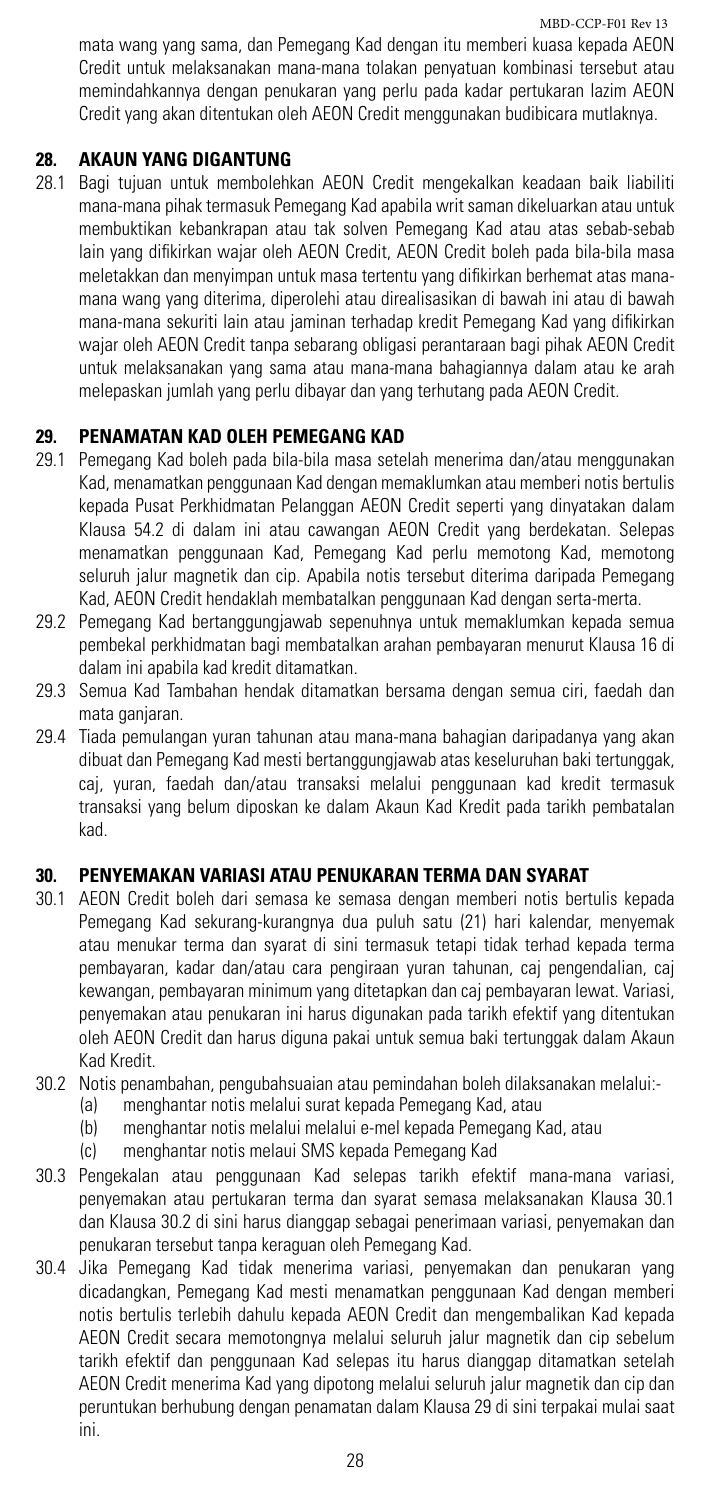#### **31. HAK AEON CREDIT UNTUK MENARIK BALIK SEBARANG KEMUDAHAN, MENAMATKAN PENGGUNAAN KAD, MENGHADKAN ATAU MENAFIKAN KREDIT**

- 31.1 AEON Credit berhak menarik balik kesemua atau mana-mana kemudahan yang disediakan pada bila-bila masa dengan memberi notis bersebab kepada Pemegang Kad dan dalam keadaan sedemikian ia dianggap wajar untuk menamatkan penggunaan Kad walau apapun AEON Credit boleh mengecualikan haknya bagi sesetengah keadaan sebelumnya.
- 31.2 AEON Credit berhak pada bila-bila masa (seperti yang difikirkan sesuai dan dengan memberi Pemegang Kad notis) untuk mengurangkan had kredit Pemegang Kad. Had kredit Pemegang Kad juga boleh dikurangkan atas permintaan Pemegang Kad.
- 31.3 Sekiranya AEON Credit mengesan aktiviti luar biasa atau mencurigakan pada Akaun Kad Pemegang Kad atau Pembayaran Minimum menurut Klausa 20.1 didalam ini belum dibayar dengan penuh sebelum Tarikh Akhir Pembayaran, AEON Credit boleh buat sementara waktu menggantung keistimewaan kredit Pemegang Kad sehingga aktiviti itu dapat disahkan atau Pembayaran Minimum telah dibayar dengan sepenuhnya; yang mana berkenaan.

# **32. HAK AEON CREDIT UNTUK MENYEMAK KEDUDUKAN KREDIT**

32.1 AEON Credit mempunyai hak mutlak untuk menyemak kedudukan kredit Pemegang Kad pada bila-bila masa yang dirasakan wajar oleh AEON Credit tanpa merujuk kepada Pemegang Kad.

# **33. HAK AEON CREDIT UNTUK MENDEDAHKAN MAKLUMAT**

- 33.1 Keizinan Pemegang Kad untuk mendedahkan alamat terkini Pemegang Kad tersebut kepada mana-mana bank atau VISA International dan/atau MasterCard Worldwide atau penggantinya dan pendedahan nombor Kad yang baru, diperbaharui atau diganti kepada pedagang atau orang lain yang berminat.
- 33.2 AEON Credit berhak mendedahkan dan Pemegang Kad bersetuju atas pendedahan oleh AEON Credit terhadap apa jua maklumat yang berkaitan dengan Pemegang Kad dan / atau Akaun Kad sehingga ke had itu maka AEON Credit boleh menggunakan budi bicara mutlaknya memikirkan wajar kepada Sistem Maklumat Rujukan Kredit Pusat bawah Bank Negara Malaysia, organisasi maklumat kredit dan/ atau pihak berkuasa lain atau badan yang ditubuhkan oleh Bank Negara Malaysia, pihak berkuasa lain yang mempunyai bidang kuasa ke atas AEON Credit, cawangan-cawangan AEON Credit, perbadanan berkaitan, sekutu-sekutu, subsidiari-subsidiari, gabungan, pemegang serah hak, pemegang serah hak dicadangkan, agen-agen dan/atau mana-mana pihak lain yang digunakan oleh AEON Credit untuk membolehkan atau membantu AEON Credit untuk melaksanakan atau menguatkuasakan hak AEON Credit di bawah ini dan/ atau mana-mana pihak lain yang pada pandangan AEON Credit dengan menggunakan budi bicara mutlaknya wajar berbuat demikian. Pemegang Kad akan diberikan pilihan sama ada membenarkan atau tidak untuk berkongsi maklumatnya kepada pihak ketiga untuk tujuan jualan silang, pemasaran dan promosi. Sekiranya Pemegang Kad pada bila-bila masa berhasrat agar nama dan alamat beliau dikeluarkan dari komunikasi pemasaran tersebut, Pemegang Kad dikehendaki menghantar permohonan tersebut secara bertulis kepada AEON Credit Service (M) Berhad, Level 18, UOA Corporate Tower, Avenue 10, The Vertical, Bangsar South City, No. 8 Jalan Kerinchi, 59200 Kuala Lumpuratau hubungi Talian Perkhidmatan Pelanggan kami di 03-2719 9999 untuk maklumat lanjut.
- 33.3 Sebarang pendedahan maklumat oleh AEON Credit yang telah dipersetujui merujuk kepada Klausa di dalam ini tidak mengakibatkan AEON Credit bertanggungjawab terhadap Pemegang Kad atas mana-mana tuntutan, kehilangan, kerosakan (termasuk kerosakan secara langsung atau tak langsung atau kehilangan untung atau simpanan) atau liabiliti bagaimana sekalipun yang timbul sama ada dalam kontrak, kelalaian atau mana-mana asas lain yang timbul daripada atau berhubungan dengan:
	- (i) pelepasan atau pendedahan maklumat oleh AEON Credit; dan/atau
	- (ii) maklumat tidak tepat, salah atau silap menyatakan; dan/atau
	- (iii) pergantungan pada maklumat, sama ada disebabkan tidak dimasukkan oleh AEON Credit atau pihak ketiga lain, silap menyatakan, kecuaian atau kegagalan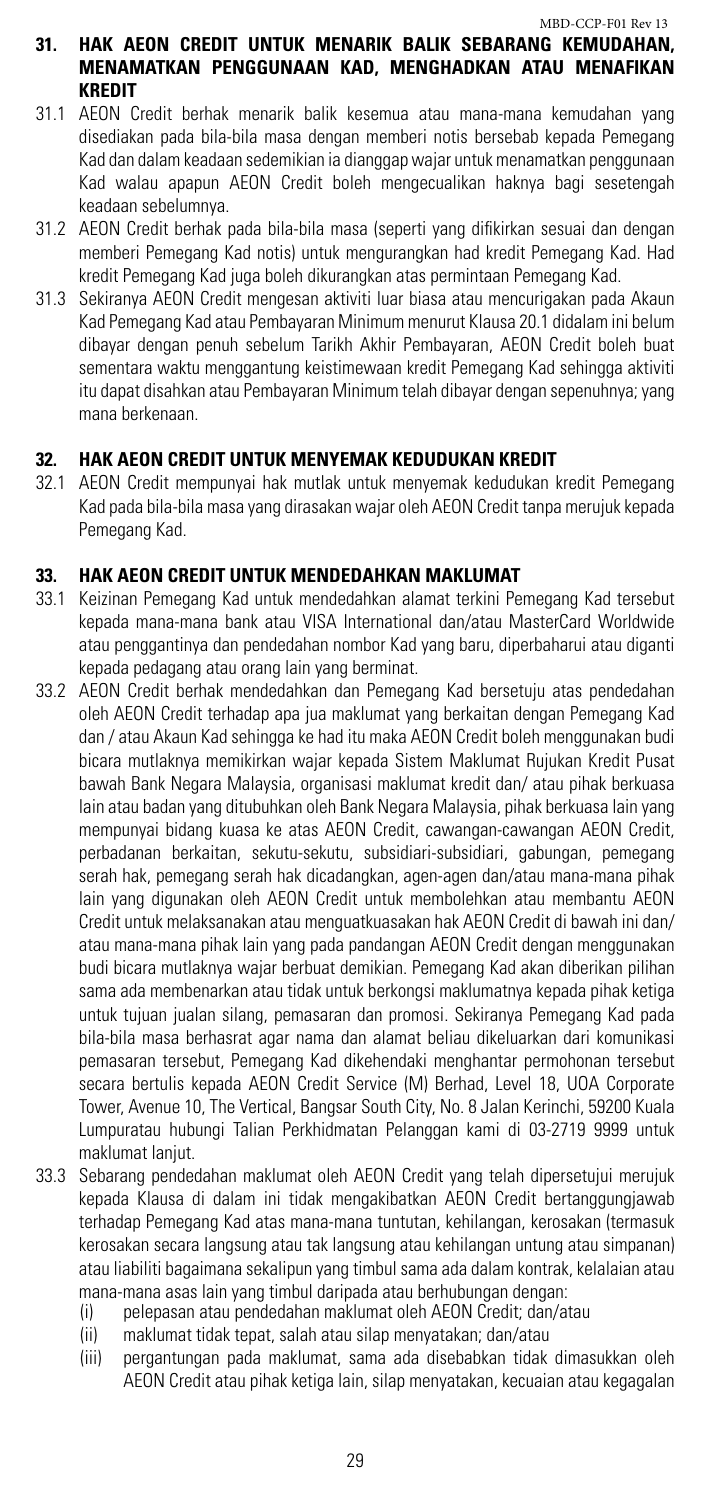atau atas sebab teknikal, kegagalan perkakasan atau perisian dalam sebarang bentuk, gangguan, kesilapan, tidak dimasukkan, virus, kelewatan mengemaskinikan atau memberitahu mana-mana perubahan dalam maklumat atau sebaliknya.

# **34. HAK AEON CREDIT UNTUK MELANTIK EJEN**

34.1 AEON Credit mempunyai hak dengan budi bicara mutlaknya untuk melantik manamana ejen pilihannya sendiri (di sini dipanggil "Ejen") untuk memungut kesemua jumlah perlu dibayar kepada AEON Credit dari Pemegang Kad dibawah ini dengan memberi notis tidak kurang dari tujuh (7) hari kalendar terlebih dahulu dan AEON Credit berhak menggunakan budi bicara mutlaknya untuk mendedahkan kepada Ejen (tanpa perlu memberi sebarang notis selanjutnya kepada Pemegang Kad atau memberikan sebarang alasan) berhubung Akaun Kad dan maklumat relevan yang lain berhubung dengan Akaun Kad Kredit untuk membantu pemungutan semua jumlah yang perlu dibayar dan terhutang kepada AEON Credit oleh Pemegang Kad.

# **35. BUKTI KONKLUSIF**

- 35.1 Sebarang pengakuan atau pemberitahuan secara bertulis oleh Pemegang Kad atau mana-mana orang yang diberi kuasa oleh Pemegang Kad mengenai jumlah keterhutangan Pemegang Kad kepada AEON Credit dan mana-mana penghakiman yang diperolehi oleh AEON Credit terhadap Pemegang Kad berhubung dengan keterhutangan tersebut harus mengikat dan konklusif dalam semua mahkamah undang-undang di Malaysia dan di mana sahaja.
- 35.2 Pemegang Kad dengan jelas dan muktamad bersetuju bahawa sijil hutang yang dikeluarkan oleh pegawai AEON Credit adalah merupakan bukti konklusif dan mengikat pada amaun untuk sementara waktu perlu dibayar dan terhutang bawah Akaun Kad Kredit kepada AEON Credit dan merupakan bukti konklusif terhadap Pemegang Kad dalam sebarang prosiding undang-undang.

#### **36. PERTIKAIAN**

- 36.1 Semua pertikaian yang timbul daripada Penyata Pemegang Kad harus dibuat atau diberitahu kepada AEON Credit dalam tempoh empat belas (14) hari dari tarikh Penyata pada Pusat Perkhidmatan Pelanggan seperti yang dinyatakan pada Klausa 54.2 di dalam ini, diikuti dengan penyerahan borang yang berkaitan atas pertikaian transaksi yang telah dilengkapkan. Walau apapun berlaku di sini yang bertentangan, Pemegang Kad akan dianggap telah menerima secara konklusif semua caj pada Penyata jika yang sama tidak dipertikaikan dalam tempoh empat belas (14) hari yang dinyatakan.
- 36.2 Sekiranya Pemegang Kad mempertikaikan sebarang transaksi berhubung dengan Klausa 36.1 di sini, AEON Credit boleh menggunakan budi bicara mutlaknya menjalankan sebarang penyiasatan berhubung dengan transaksi yang dipertikaikan yang mana yang berikut diguna pakai:
	- (a) Jika penyiasatan AEON Credit mendedahkan atau menunjukkan bahawa Pemegang Kad boleh dipertanggungjawabkan atas mana-mana transaksi yang dipertikaikan maka AEON Credit berhak mengenakan caj berikut:
		- (i) caj penyiasatan sebanyak RM15 atau sebarang amaun lain yang boleh ditentukan oleh AEON Credit dari semasa ke semasa; dan
		- (ii) caj kewangan dari tarikh transaksi yang dipertikaikan sehingga penyelesaian penyiasatan oleh AEON Credit.
	- (b) Tiada caj kewangan dan/atau caj penyiasatan dikenakan sekiranya penyiasatan mendapati Pemegang Kad tidak dipertanggungjawabkan atas mana-mana transaksi yang dipertikaikan.
- 36.3 Penemuan AEON Credit dalam mana-mana penyiasatan yang dijalankan berhubung dengan Akaun Kad Kredit harus dianggap konklusif, muktamad dan mengikat Pemegang Kad.

# **37. PERKHIDMATAN KAD MELALUI TELEFON**

37.1 Walau apapun tempoh sebarang mandat sama ada masa kini atau akan datang atau perjanjian lain antara AEON Credit dan Pemegang Kad, AEON Credit diberi kuasa untuk bertindak dan melayani dan menimbangkan sebagai sah dan mengikat Pemegang Kad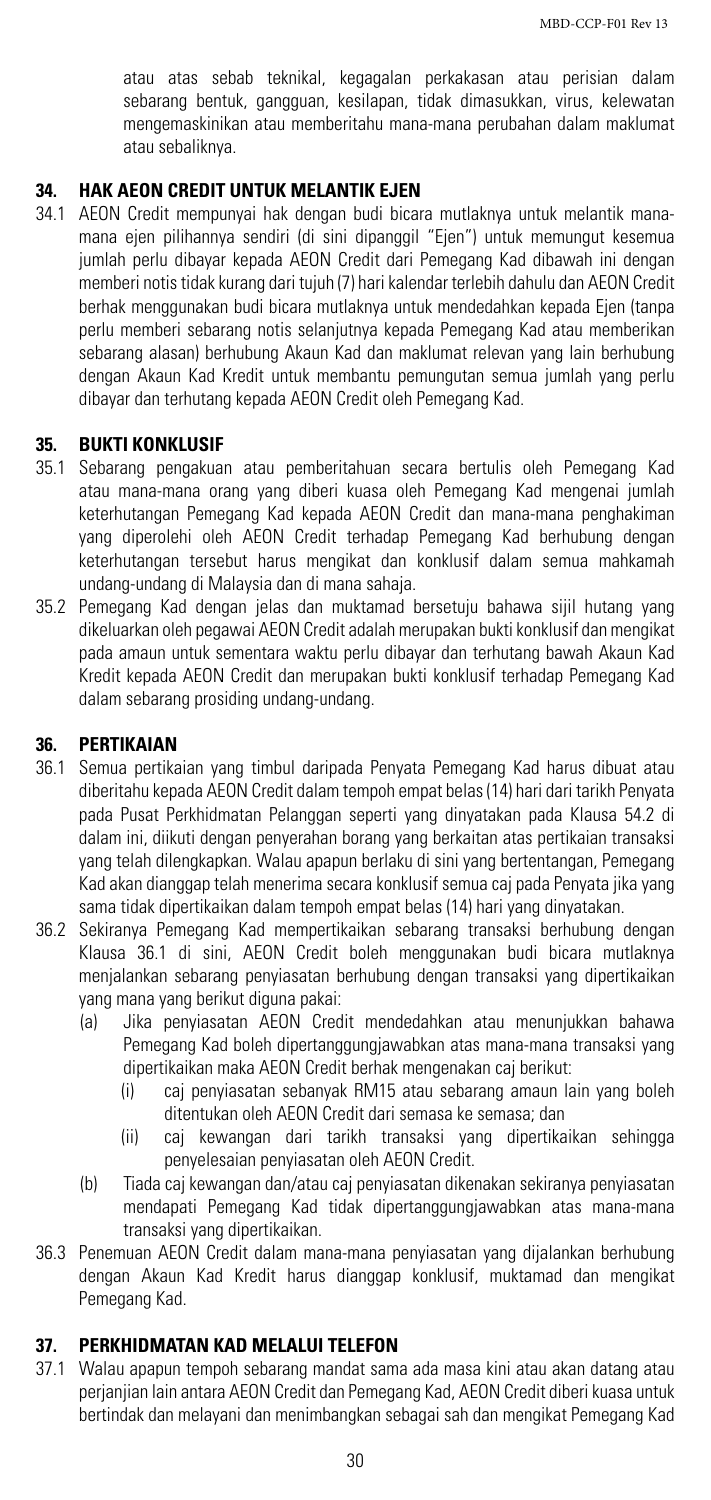atas mana-mana arahan telefon yang diberi oleh mana-mana orang yang menyebut atau menekan tajuk atau nombor Akaun Kad Kredit dan T-PIN semasa yang sah untuk Akaun Kad Kredit atau mana-mana maklumat peribadi berhubung dengan Pemegang Kad yang sebelum ini diberikan oleh Pemegang Kad kepada AEON Credit. Pemegang Kad bersetuju bahawa sebutan dan kemasukan maklumat tersebut merupakan bukti yang cukup bagi kesahan arahan tersebut.AEON Credit tidak boleh dipertanggungjawabkan untuk menentusahkan identiti atau kuasa orang yang memberikan arahan melalui telefon dengan atau berupa nama Pemegang Kad dan AEON Credit tidak boleh dipertanggungjawabkan kerana bertindak atas arahan melalui telefon yang diberi oleh seseorang tanpa mengira sama ada orang itu diberi kuasa atau sebaliknya dan tanpa mengira keadaan yang berlaku pada masa arahan tersebut diberi. Bagaimanapun, AEON Credit mempunyai sebab menangguh menggunakan budi bicaranya untuk tidak melaksanakan mana-mana arahan tersebut jika AEON Credit mempunyai sebab untuk meragui kesahannya atau jika pada pendapat AEON Credit ianya menyalahi undangundang ataupun tidak sempurna untuk melakukannya atau atas sebab-sebab lain.

- 37.2 Pemegang Kad bersetuju untuk menyimpan dan merahsiakan T-PIN pada sepanjang masa dan tidak akan mendedahkannya atau membenarkannya untuk didedahkan kepada mana-mana orang yang tidak diberi kuasa. Pemegang Kad akan melaporkan kepada AEON Credit serta-merta sekiranya T-PIN telah terdedah kepada mana-mana orang yang tidak diberi kuasa. Pemegang Kad harus bertanggungjawab atas kesemua yang timbul akibat kegagalan Pemegang Kad mematuhi obligasi Pemegang Kad bawah Klausa ini.
- 37.3 AEON Credit boleh menggunakan budibicara mutlaknya meminta Pemegang Kad untuk:
	- (a) mengesahkan secara bertulis segala arahan dalam tempoh yang ditetapkan oleh AEON Credit dan/atau menghubungi AEON Credit untuk mengesahkan arahan dan/atau memberikan maklumat lain seumpamanya dan/atau menyempurnakan dokumen-dokumen lain seumpamanya yang difikirkan perlu oleh AEON Credit, jika gagal, AEON Credit boleh menganggap arahan tersebut telah luput, atau
	- (b) menyangkal secara bertulis segala arahan dalam tempoh yang ditetapkan oleh AEON Credit, jika gagal, AEON Credit boleh menganggap arahan tersebut telah dipersetujui oleh Pemegang Kad.
- 37.4 AEON Credit tidak boleh dipertanggungjawabkan atas sebarang kehilangan atau tuntutan dalam apa jua yang berkaitan dengan ketepatan atau kesempurnaan manamana maklumat yang disampaikan kepada Pemegang Kad atau yang timbul atau berhubung dengan pelaksanaan atau kegagalan atau kelewatan melaksanakan arahan Pemegang Kad.
- 37.5 AEON Credit boleh (tetapi tidak mempunyai obligasi untuk) merakam arahan melalui telefon menggunakan sistem rakaman dan rakaman arahan tersebut haruslah konklusif dan mengikat Pemegang Kad.
- 37.6 Semua dokumen yang difaksimilikan oleh Pemegang Kad dan diterima oleh AEON Credit dan semua arahan Pemegang Kad yang dirakamkan adalah merupakan bukti yang boleh diterima sebagai bukti utama dalam sebarang prosiding sivil antara AEON Credit dan Pemegang Kad.

# **38. KOS DAN PERBELANJAAN**

38.1 Pemegang Kad akan dipertanggungjawabkan untuk membayar AEON Credit untuk semua kos guaman (termasuk kos peguamcara dan klien), caj dan perbelanjaan yang mungkin dikenakan oleh AEON Credit dalam menguatkuasakan atau mendapatkan penguatkuasaan sebarang peruntukan di sini atau dalam mendapatkan atau mencari untuk mendapatkan pembayaran semua atau mana-mana bahagian wang yang dihutang oleh Pemegang Kad.

# **39. TANGGUNG RUGI**

39.1 Pemegang Kad harus tidak memudaratkan AEON Credit dan membuatkan AEON Credit menanggung rugi terhadap sebarang liabiliti atas kehilangan, kerosakan, kos dan perbelanjaan (guaman atau sebaliknya termasuk kos peguamcara dan klien) yang boleh dikenakan oleh AEON Credit atas sebab peruntukan di sini atau dalam penguatkuasaan haknya di bawah ini.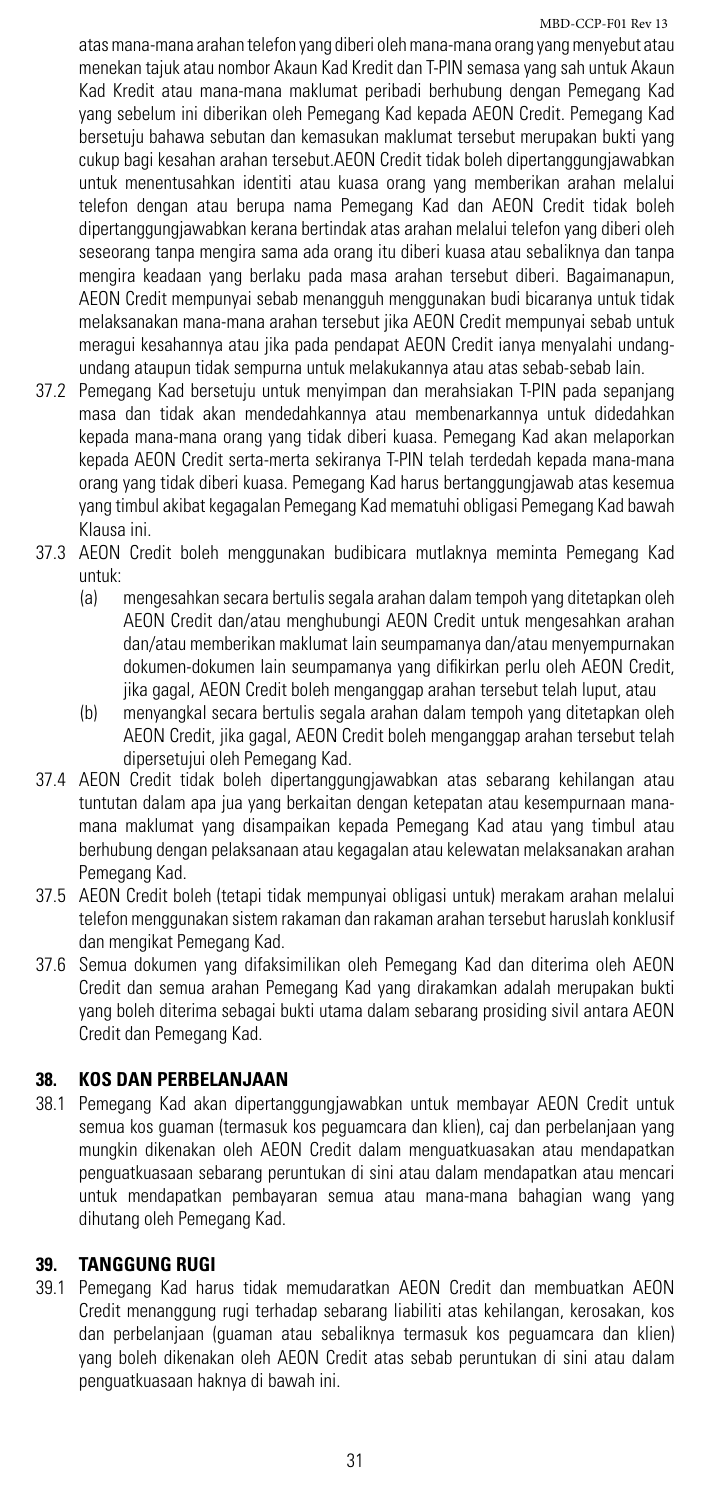#### **40. PEKHIDMATAN DAN /ATAU PEMBERITAHUAN**

- 40.1 Pemegang Kad dengan ini bersetuju dengan muktamad kepada perkhidmatan manamana notis atau penyata di sini melalui pos biasa prabayar ke alamat terakhir Pemegang Kad yang di dalam rekod AEON Credit dan perkhidmatan tersebut harus dianggap efektif pada hari ketujuh (7) selepas diposkan. Notis juga boleh diberi oleh Pemegang Kad melalui e-mel dan dianggap sampai berdasarkan pengesahan penyampaian.
- 40.2 Pemegang Kad dengan ini bersetuju bahawa sekiranya sebarang tindakan bermula di Mahkamah Malaysia berhubung dengan Perjanjian ini, proses guaman dan dokumen lain boleh diserahkan secara mengepos dokumen kepada Pemegang Kad ke alamat terakhirnya yang terdapat dalam rekod AEON Credit dan perkhidmatan tersebut harus dilakukan pada hari ketujuh (7) selepas usaha pengeposan, dianggap baik dan perkhidmatan proses dan dokumen tersebut mencukupi.

# **41. PENGECUALIAN**

41.1 Penerimaan AEON Credit atas pembayaran lewat atau pembayaran yang tidak penuh atau cek atau wang kiriman pos di anggap sebagai membentuk bayaran penuh atau sebarang pengecualian dikenakan oleh AEON Credit atas budi bicaranya atau kelonggaran yang diberikan kepada Pemegang Kad tidak boleh menghalang AEON Credit daripada menguatkuasakan haknya untuk mengutip amaun yang perlu dibayar mahupun penerimaan tersebut dianggap sebagai persetujuan terhadap pengubahsuaian atas apa-apa terma yang mana berkaitan.

# **42. MASA MENJADI ASAS**

- 42.1 Masa harus menjadi asas.
- 42.2 Tiada kegagalan untuk melaksanakan dan tiada kelewatan dalam melaksanakan bagi pihak AEON Credit untuk apa-apa hak, kuasa atau keistimewaan di bawah ini harus bertindak sebagai pengecualiannya,tiada sebarang pelaksanaan tunggal atau sebahagian mana-mana hak, kuasa atau keistimewaan yang menghalang mana-mana pelaksanaan lain atau selanjutnya atau pelaksanaan mana-mana hak lain, kuasa atau keistimewaan.
- 42.3 Hak dan remedi yang disediakan di sini adalah kumulatif dan tidak eksklusif kepada mana-mana hak atau remedi yang disediakan oleh undang-undang.

#### **43. PENYERAHAN HAK**

43.1 AEON Credit berhak pada bila-bila masa tanpa keizinan Pemegang Kad untuk menyerah kesemua atau mana-mana bahagian haknya atau obligasi dibawah ini dengan atau tanpa notis kepada Pemegang Kad.

#### **44. JAMINAN PENGGANTI**

44.1 Perjanjian ini harus mengikat ke atas dan memegang manfaat pengganti masingmasing dalam hakmilik dan serah hak Pemegang Kad dan AEON Credit asalkan Pemegang Kad tidak menyerah hak dan obligasinya di bawah ini.

#### **45. PENAMATAN PERUNTUKAN**

45.1 Sekiranya mana-mana peruntukan di sini menjadi tidak sah, menyalahi undangundang atau tidak boleh dikuatkuasakan dalam mana-mana hal di bawah mana-mana perundangan maka kesahan dan kebolehan dikuatkuasakan kepada peruntukan yang tinggal harus tidak dalam apa-apa cara sekalipun terjejas atau terganggu.

# **46. UNDANG-UNDANG DAN BIDANG KUASA YANG MENGAWAL**

46.1 Perjanjian ini di antara AEON Credit Service dan Pemegang Kad hendaklah tertakluk kepada undang-undang Malaysia tidak kira di mana jua transaksi itu dilakukan.

# **47. PELAKSANAAN DOKUMEN SELANJUTNYA**

47.1 Pemegang Kad bersetuju untuk menandatangani dokumen selanjutnya seperti dikehendaki oleh AEON Credit dari masa ke masa.

#### **48. PEMBERITAHUAN PERUBAHAN**

48.1 Pemegang Kad dikehendaki dengan segera memberitahu AEON Credit secara bertulis,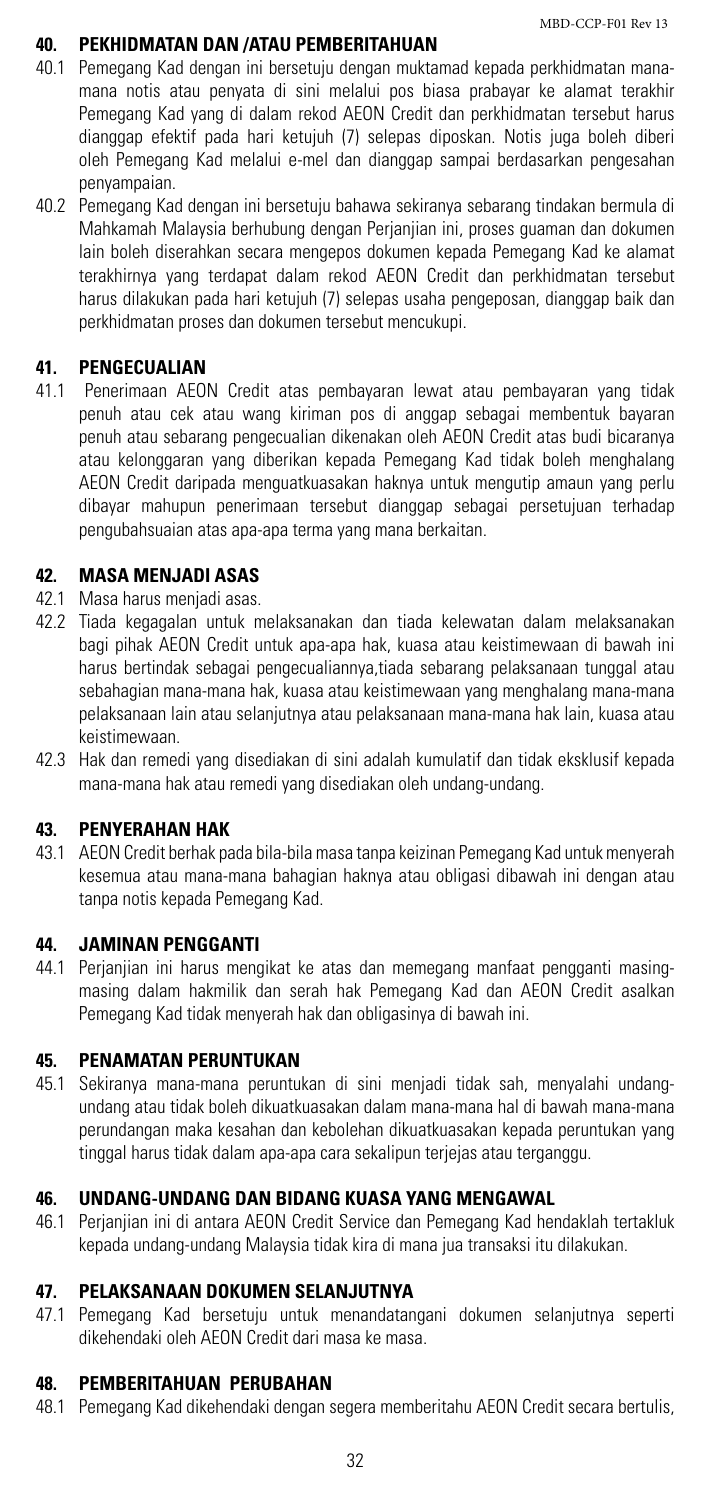melalui e-mel atau panggilan telefon ke atas mana-mana perubahan tempat kerja atau perniagaan, alamat (pejabat atau kediaman) atau nombor telefon atau jika Pemegang Kad ingin meninggalkan Malaysia lebih daripada tiga puluh (30) hari. Notis mengenai pertukaran boleh dibuat dengan melengkapkan borang "Pertukaran Butiran Peribadi" secara talian di www.aeoncredit.com.my, menelefon ke talian Pusat Perkhidmatan Pelanggan: 03-2719 9999 atau menulis terus kepada AEON Credit Service (M) Berhad, Level 18, UOA Corporate Tower, Avenue 10, The Vertical, Bangsar South City, No. 8 Jalan Kerinchi, 59200 Kuala Lumpur.

# **49. PEMERGIAN PEMEGANG KAD DARI MALAYSIA**

- 49.1 Sekiranya Pemegang Kad ingin meninggalkan Malaysia lebih daripada satu (1) bulan, Pemegang Kad mesti dalam tempoh sekurang-kurangnya tujuh (7) hari sebelum berlepas, melunaskan amaun tertunggak bawah Akaun Kad Kreditnya.
- 49.2 Sekiranya Pemegang Kad meninggalkan Malaysia untuk bermastautin di tempat lain, Kad Utama dan semua Kad Tambahan (jika ada) mesti dipulangkan kepada AEON Credit sekurang-kurangnya empat belas (14) hari sebelum Pemegang Kad berlepas dan penggunaan Kad Utama dan Kad Tambahan (jika ada) akan dianggap ditamatkan dan peruntukan berhubung penamatan dalam Klausa 29 diterima pakai.

# **50. PEMBAHARUAN CIRI-CIRI DAN MANFAAT**

50.1 AEON Credit boleh mengkaji dan menyemak semula mana-mana ciri dan manfaat yang disenaraikan dalam Direktori dari masa ke masa.

#### **51. MATA GANJARAN (RP)**

- 51.1 Program Mata Ganjaran AEON (ARPP) ialah program untuk Kad Kredit utama VISA dan/atau MasterCard yang dikeluarkan oleh AEON Credit Service (M) Berhad (AEON Credit).
- 51.2 RP diberi kepada Pemegang Kad berdasarkan jumlah dalam Ringgit Malaysia (RM) yang dikreditkan, amaun pembelian runcit yang layak di dalam dan di luar Malaysia yang dicaj ke kad kredit, termasuk kad kredit tambahan.
- 51.3 Semua RP yang diperolehi adalah sah untuk tempoh sehingga empat (4) tahun (berdasarkan tarikh penyata). Contoh: RP yang diperolehi dari tarikh Penyata di antara Mei 2021 hingga Disember 2021 dianggap RP yang diperolehi pada tahun 2021 dan dengan itu akan tamat tempoh pada 31hb Disember 2024.
- 51.4 Tarikh tamat tempoh sah bagi RP yang diperolehi akan ditunjukkan dalam Penyata Pemegang Kad dan sebarang RP yang diperolehi tetapi tidak ditebus akan dilupuskan pada tarikh tamat tempoh.
- 51.5 RP dianugerahkan boleh ditukar kepada mata ganjaran yang boleh ditebus di kedai daripada mana-mana rakan perniagaan AEON Credit tertakluk pada terma dan syarat yang diguna pakai untuk program kesetiaan pelanggan, sebagaimana diberitahu secara bertulis oleh AEON Credit kepada Pemegang Kad.

### **52. KAD YANG BERCIRIKAN TRANSAKSI TANPA SENTUH**

- 52.1 Pemegang Kad mengakui bahawa Kad tertentu yang dikeluarkan oleh AEON Credit akan menggabungkan ciri-ciri yang membolehkan Kad digunakan untuk membayar barangan dan perkhidmatan dengan cara menyentuh atau melayangkan Kad pada pengimbas tanpa sentuh/terminal ("Transaksi Tanpa Sentuh"). Kad dan peranti dan terminal yang berkaitan mungkin mempunyai logo"Tanpa Sentuh".
- 52.2 Bagi setiap kes di mana Transaksi Tanpa Sentuh telah melebihi had RM250 untuk setiap Transaksi Tanpa Sentuh dan/atau jumlah Transaksi Tanpa Sentuh terkumpul yang melibatkan Kaedah Pengesahan Pemegang Kad, pemegang kad dikehendaki memasukkan PIN untuk transaksi domestik atau PIN/Tandatangan untuk luar negara.
- 52.3 Pemegang Kad mengakui dan bersetuju bahawa penggunaan Kad Transaksi Tanpa Sentuh adalah atas risiko mutlak Pemegang Kad. Tanpa prejudis kepada yang dinyatakan sebelum ini, Semua Transaksi Tanpa Sentuh akan dianggap telah dibuat secara sah dengan kuasa Pemegang Kad, kecuali Pemegang Kad boleh membuktikan secara konklusif sebaliknya.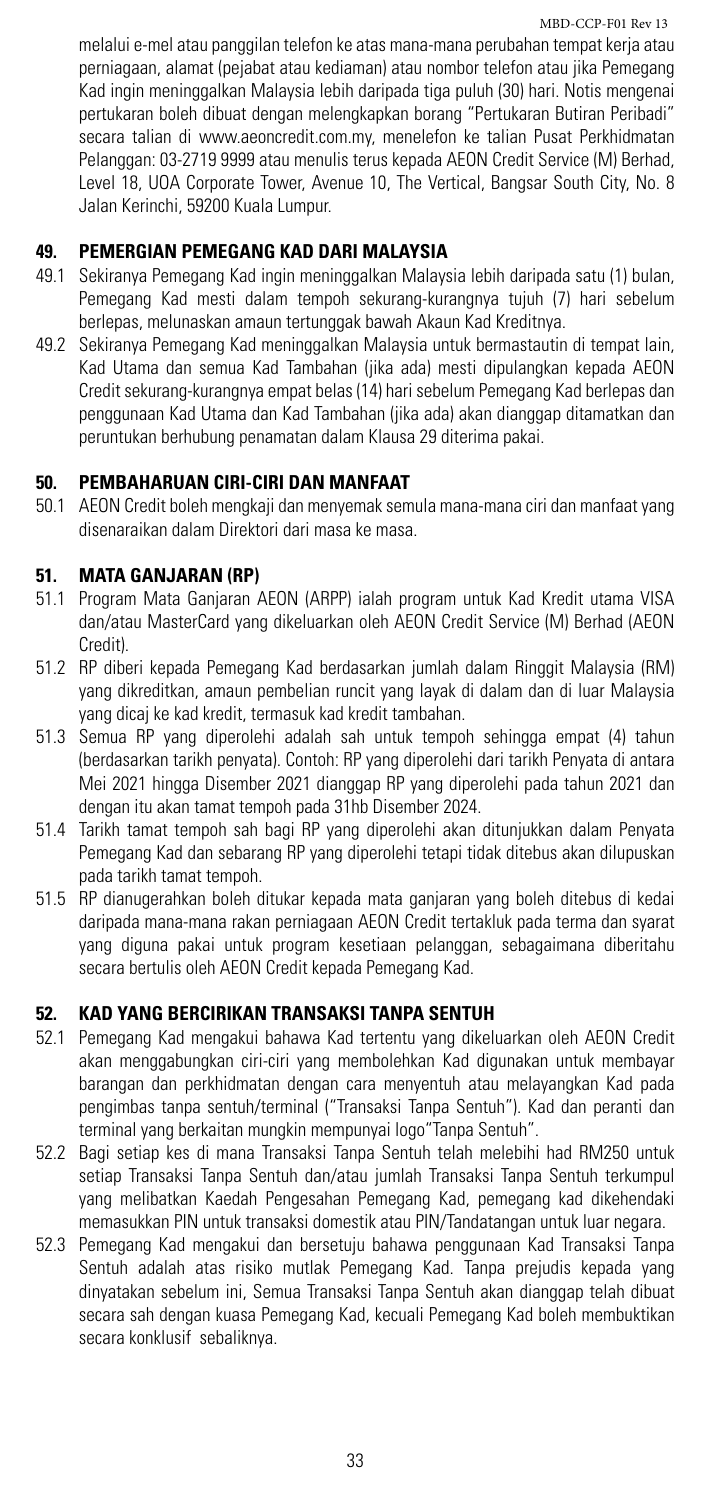MBD-CCP-F01 Rev 13

- 52.4 Bagi pengaktifkan atau menyahaktifkan fungsi tanpa sentuh atau menukar Had Transaksi Kumulatif Tanpa Sentuh, anda boleh:
	- Log masuk ke Akaun Dalam Talian AEON Credit anda
	- • Kunjungi mana-mana Cawangan AEON Credit
	- • Hubungikami di Pusat Perkhidmatan Pelanggan di talian 03-2719 9999 (Talian Umum) / 03-2719 9888 (Talian Kad Kredit Platinum)

# **53. PERCANGGAHAN ANTARA TEKS BAHASA INGGERIS DAN LAIN-LAIN**

53.1 Sekiranya berlaku sebarang percanggahan atau perbezaan antara teks Bahasa Inggeris dengan mana-mana terjemahan tentang terma dan syarat ini maka teks bahasa Inggeris hendaklah diterima pakai.

# **54. PENERBITAN TERMA DAN SYARAT INI DI LAMAN WEB AEON CREDIT**

- 54.1 Salinan terma dan syarat ini diterbitkan di laman web kami di www.aeoncredit.com.my. Sekiranya AEON Credit mengubah atau meminda mana-mana terma dan syarat yang terkandung di sini, versi yang dipinda dan dikemaskini akan dipaparkan di laman web yang dinyatakan di atas.
- 54.2 Sekiranya terdapat sebarang pertanyaan yang berkaitan dengan terma dan syarat ini, Pemegang Kad boleh menghubungi Bahagian Khidmat Pelanggan AEON Credit di alamat, alamat emel, nombor telefon dan faksimili berikut (atau di alamat, alamat emel, nombor telefon dan faksimili lain yang mungkin diubah oleh AEON Credit melalui pemberitahuan kepada Pemegang Kad):

# **Pusat Perkhidmatan Pelanggan**

Tingkat 18, UOA Corporate Tower, Avenue 10, The Vertical, Bangsar South City, No. 8 Jalan Kerinchi, 59200 Kuala Lumpur Tel: 603-2719 9999 Faks: 603-7863 7898 Emel: customer.service@aeoncredit.com.my Laman Web: www.aeoncredit.com.my

# **55. FORCE MAJEURE**

55.1 Tanpa prejudis ke atas mana-mana peruntukan Perjanjian ini, Pemegang Kad bersetuju bahawa AEON Credit tidak akan bertanggungjawab sekiranya AEON Credit tidak dapat melaksanakan keseluruhan atau sebahagian daripada kewajipannya di bawah perjanjian ini disebabkan secara langsung atau tidak langsung kegagalan mana-mana peranti mekanik atau elektronik, sistem pemprosesan data, talian penghantaran, kegagalan elektrik, pertikaian industri, mana-mana tindakan di luar kawalan AEON Credit atau disebabkan oleh mana-mana faktor force majeure. Jika AEON Credit tidak dapat memberikan Penyata Akaun kepada Pemegang Kad, untuk mana-mana tempoh tanggungan Pemegang Kad untuk Caj Kewangan dan bayaran lain, walau bagaimanapun, akan terus terakru dan untuk tujuan pengiraan faedah yang perlu dibayar kepada AEON Credit atau menentukan tarikh perlu dibayar bagi pembayaran faedah dan jumlah pokok sebagai tarikh penyata bulanan.